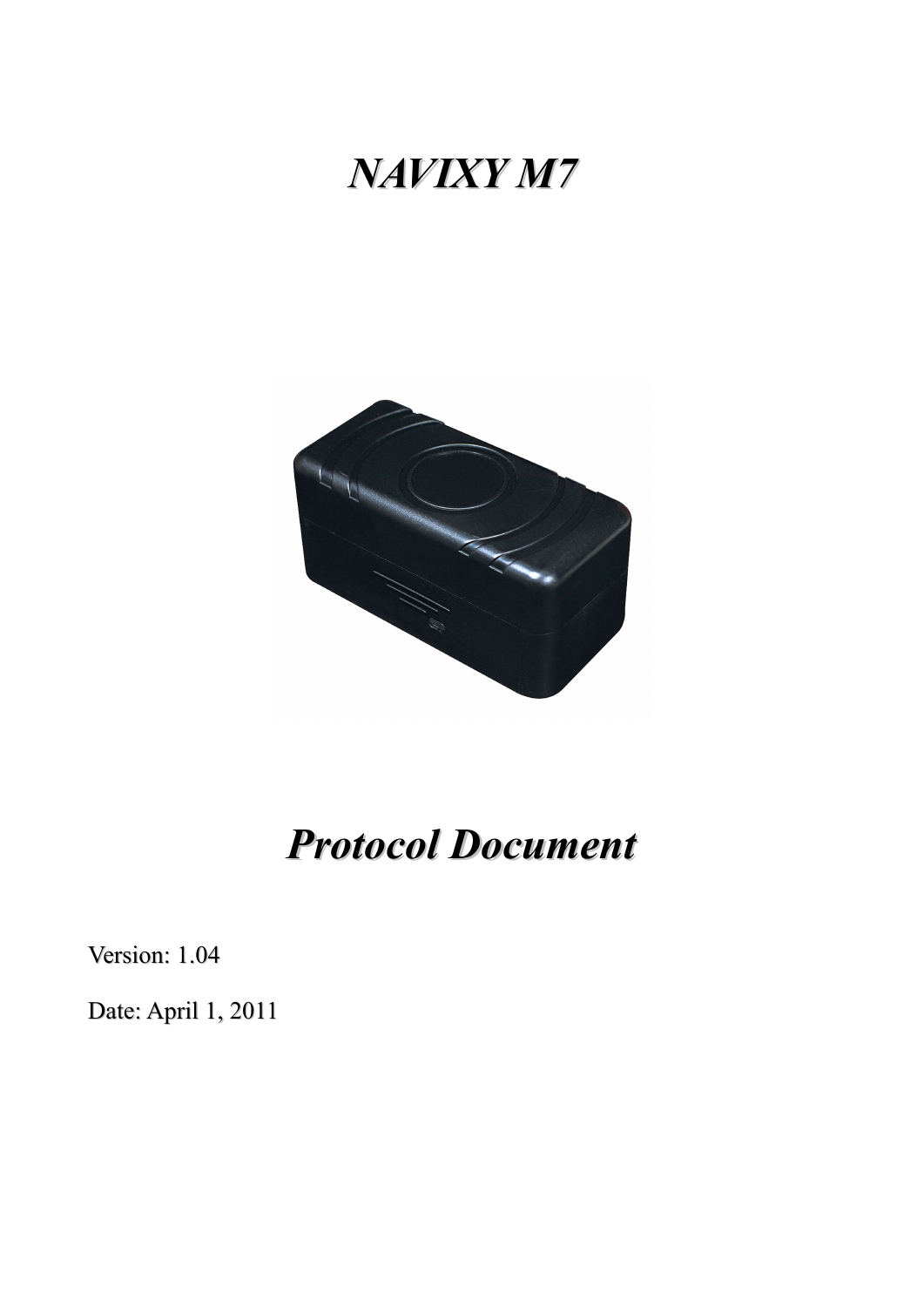

#### *General Notes***:**

All materials contained on this documentation is protected by the copyright law and may not be reproduced, transmitting, published or broadcast without the prior obtaining authorization of NAVIXY. The documentation is provided for testing, evaluation, integration and product information purpose and it may contain deficiencies or inadequacies information of products. This product is not intended for use in life support appliance, devices or systems where a malfunction of the product can reasonably be expected to result personal injury. NAVIXY or its supplier will not be liable for any consequential, direct, indirect, incidental, punitive or other damages including without limitation, damages for loss of business profits, business interruption, loss of business information or other pecuniary loss that arising out the use of or inability to use the documentation or product, even if NAVIXY has been advised of the possibility of such damages. The customers using or reselling the product in such application do so at their own risk and agree to full indemnify NAVIXY for any damages resulting from illegal use or resale. Subject to change without notice at any time.

#### *Copyright*

Reproduction, dissemination, edition of this document, or utilization of the content and communication format as well as giving to other without authorization are prohibited. Offenders will be held liable for payment of damages.

**Copyright ©NAVIXY 2011. All right are reserved.**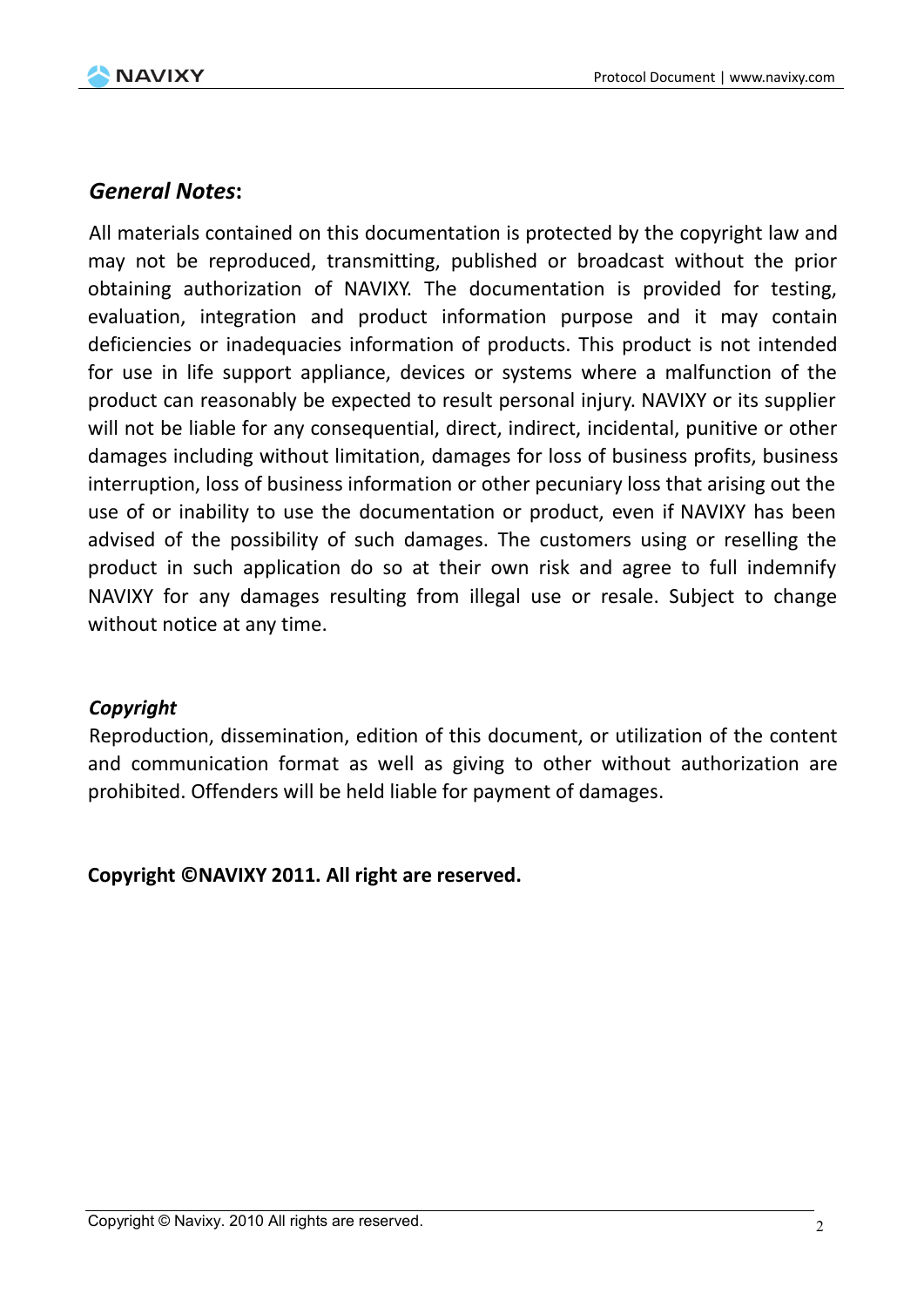

## **Table of Content**

| $\mathbf{1}$ . |  |
|----------------|--|
| 2.             |  |
| 3.             |  |
| 4.             |  |
| 5.             |  |
| 6.             |  |
|                |  |
|                |  |
| 7.             |  |
| 8.             |  |
| 9.             |  |
|                |  |
|                |  |
| 10.            |  |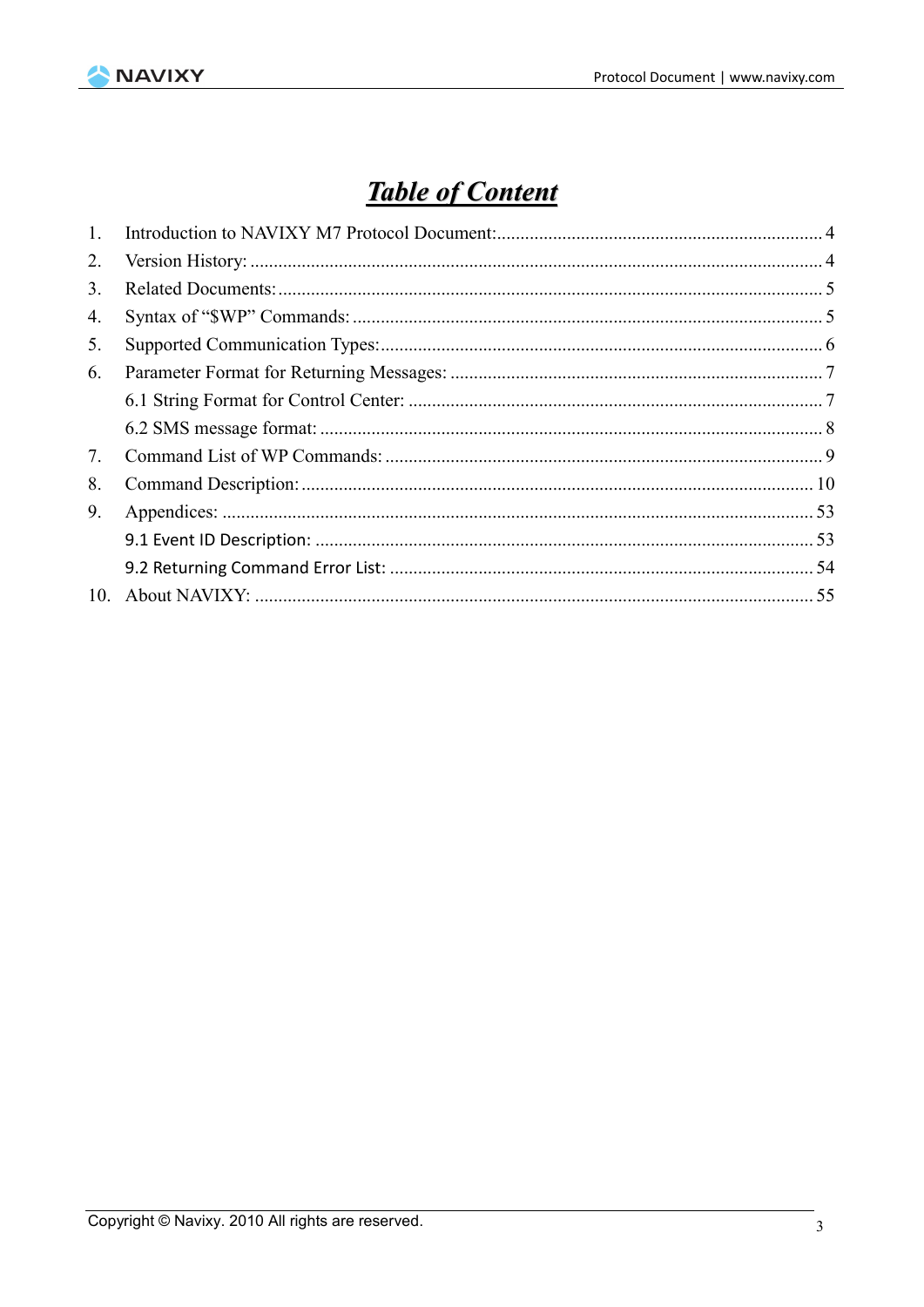

### **1. Introduction to NAVIXY M7 Protocol Document:**

This document describes the protocol of the NAVIXY M7 device. This document is used for all communications information between the base station/controller center and the M7 device. The document includes command syntax with full acknowledgement of sending/receiving messages upon request, also the features/functionalities of each command. Hence, this document covers all information which you need to design/build application/software that uses the M7 as the device.

### **2. Version History:**

| <b>Version</b> | <b>Description</b>                         | <b>Supported</b><br><b>Firmware Version</b> | <b>Supported</b><br><b>Hardware Version</b> |
|----------------|--------------------------------------------|---------------------------------------------|---------------------------------------------|
| 1.01           | Initial commands                           | V0.002 or above                             | V1 or above                                 |
| 1.02           | - Correction the trigger voltage level for |                                             |                                             |
|                | "Low Battery Report"                       |                                             |                                             |
|                | - Added \$WP+SLEEP command                 | V1.000 or above                             | V1 or above                                 |
|                | - Added \$WP+PRSET command                 |                                             |                                             |
| 1.03           | - Modified \$WP+PSMT function              | V1.001 or above                             | V1 or above                                 |
| 1.04           | - Added the following commands:            |                                             |                                             |
|                | \$WP+REC                                   |                                             |                                             |
|                | \$WP+CLREC                                 |                                             |                                             |
|                | \$WP+DLREC                                 |                                             |                                             |
|                | \$WP+SPDLREC                               |                                             |                                             |
|                | - Added logging function to following      | 1.002 or above                              |                                             |
|                | commands:                                  |                                             |                                             |
|                | \$WP+LOWBATT                               |                                             |                                             |
|                | \$WP+PSMT                                  |                                             |                                             |
|                | \$WP+SETRA                                 |                                             |                                             |
|                | \$WP+SLEEP                                 |                                             |                                             |
|                | \$WP+PRSET                                 |                                             |                                             |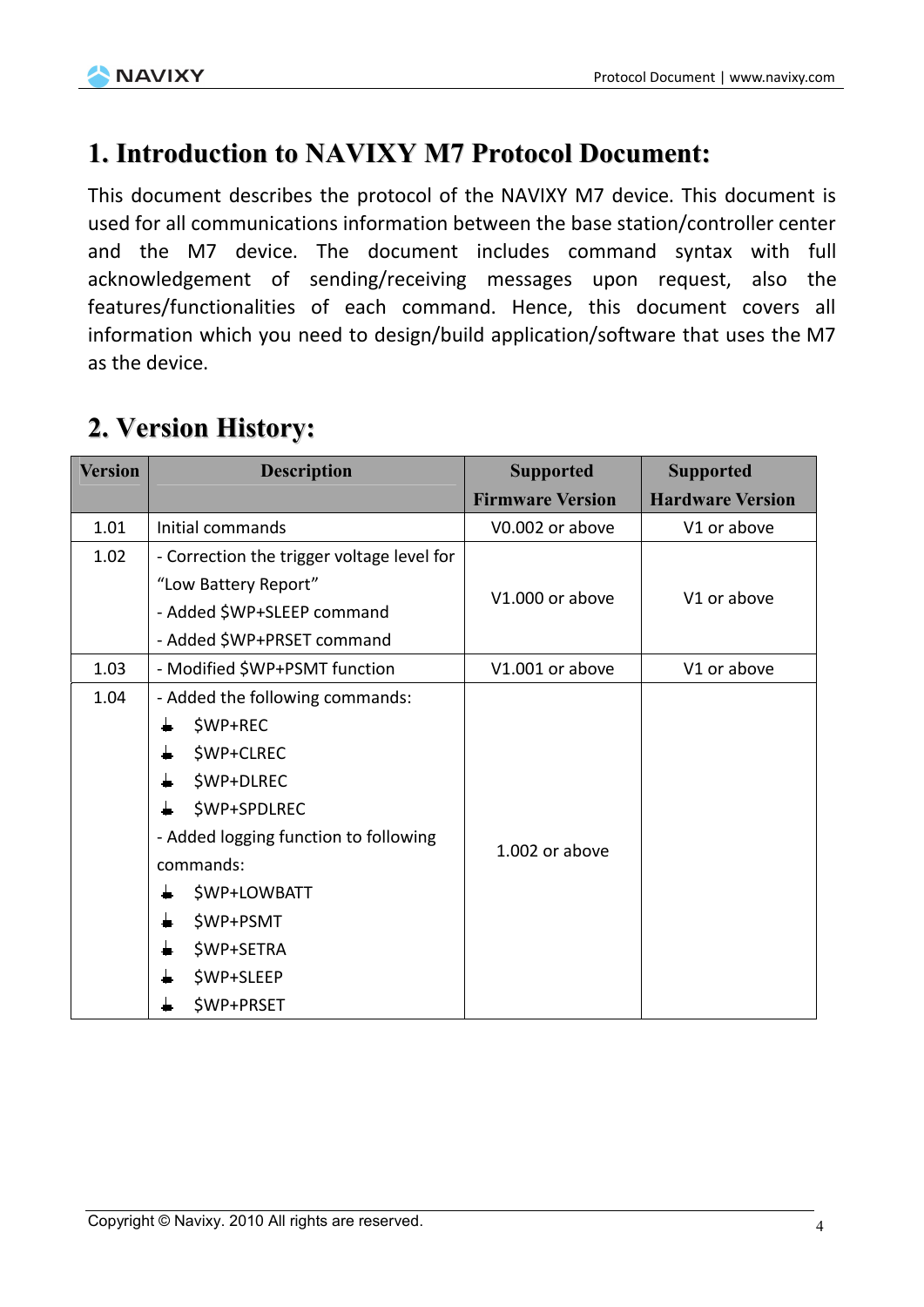

### **3. Related Documents:**

M7 Hardware GuideV1.doc

### **4. Syntax of "\$WP" Commands:**

- In order to successfully communicate with M7 device, the "\$WP" or "\$wp" prefix is required when issuing command and the <CR> is required for terminating the command line. Throughout this document, the <CR> char is omitted intentionally.
- The response of the command is usually followed by the <CR><LF> in the end of responding message. Throughout this document, the <CR><LF> chars are omitted intentionally.
- There are two types of the commands and responses will be seen through this documents as following:

- Two types of command acknowledgement:

Ex 1: Issuing commands (configure the parameters for a command): Issuing command:

\$WP+<Command>+<Tag>=<Password>,<Para>,<Para>,<Para>,….<CR><LF> Returning acknowledgement:

\$OK:<Command>+<Tag>=<Para>,<Para>,<Para>,….<CR><LF>

Ex 2: Querying command parameters (read command parameters): Issuing command:

\$WP+<Command>+<Tag>=<Pwd>,?<CR><LF>

Returning acknowledgement:

\$OK:<Command>+<Tag>=<Para>,<Para>,<Para>,<Para>….<CR><LF>

- Ask for positioning information:

The returning positioning string (for \$WP+GETLOCATION or \$WP+TRACK) will **NOT** include the "+<command>+<Tag>" in the beginning of the string message. The position data will be displayed as described in the chapter 6.

#### **Please note:**

**All characters of returning acknowledgement will be in upper case.**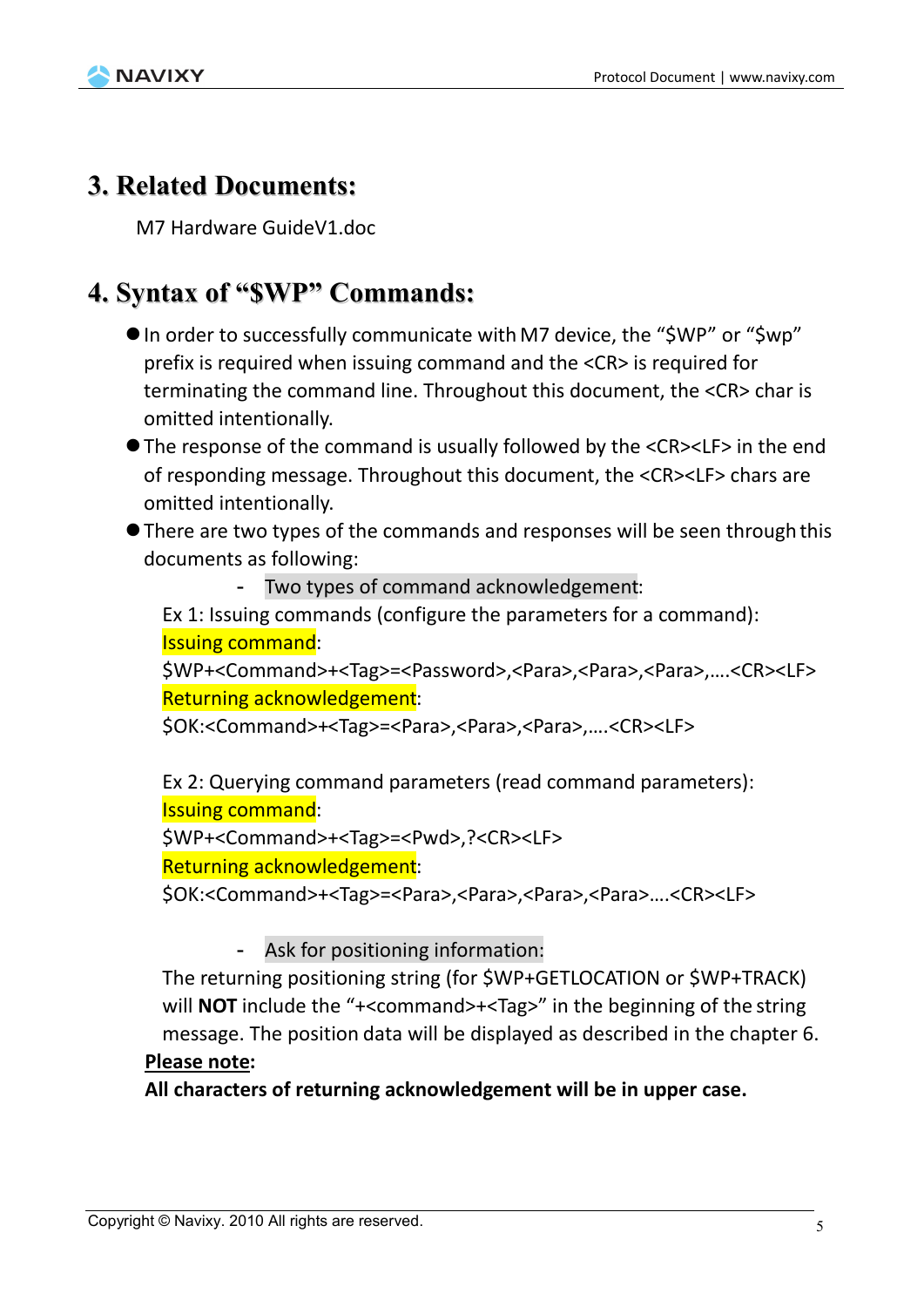

 Entering a Series of \$WP commands on Separate Lines: In order to successfully enter series commands through separate lines, a "pause" is suggested to add between each command (preceding and following commands) until the final responses appears such as "\$OK:<Command>". This action will avoid sending too many \$WP commands at the same time but without receiving the responses for each issuing command to ensure the device receiving all command correctly and successfully.

- Default parameters for each command are underlined in this document for reference.
- There are two types of data transmission formats
	- Hex format:

For GPRS Keep Alive packet.

- ASCII format:

For all data transmission except the GPRS Keep Alive message.

### **5. Supported Communication Types:**

The M7 device supports GSM frequency of 850MHz, 900MHz, 1800MHz, and 1900MHz. The device could be communicated with the base station via several communication ways such as following:

- Direct connection (via USB communication port): Auto-adjustable baud rate.
- **GSM SMS messages**
- GSM CS Data (GSM Circuited Switch Data): *(Reserved)*
- GPRS UDP: Static IP address is required for controller center software.
- GPRS TCP/IP: Static IP address is required for controller center.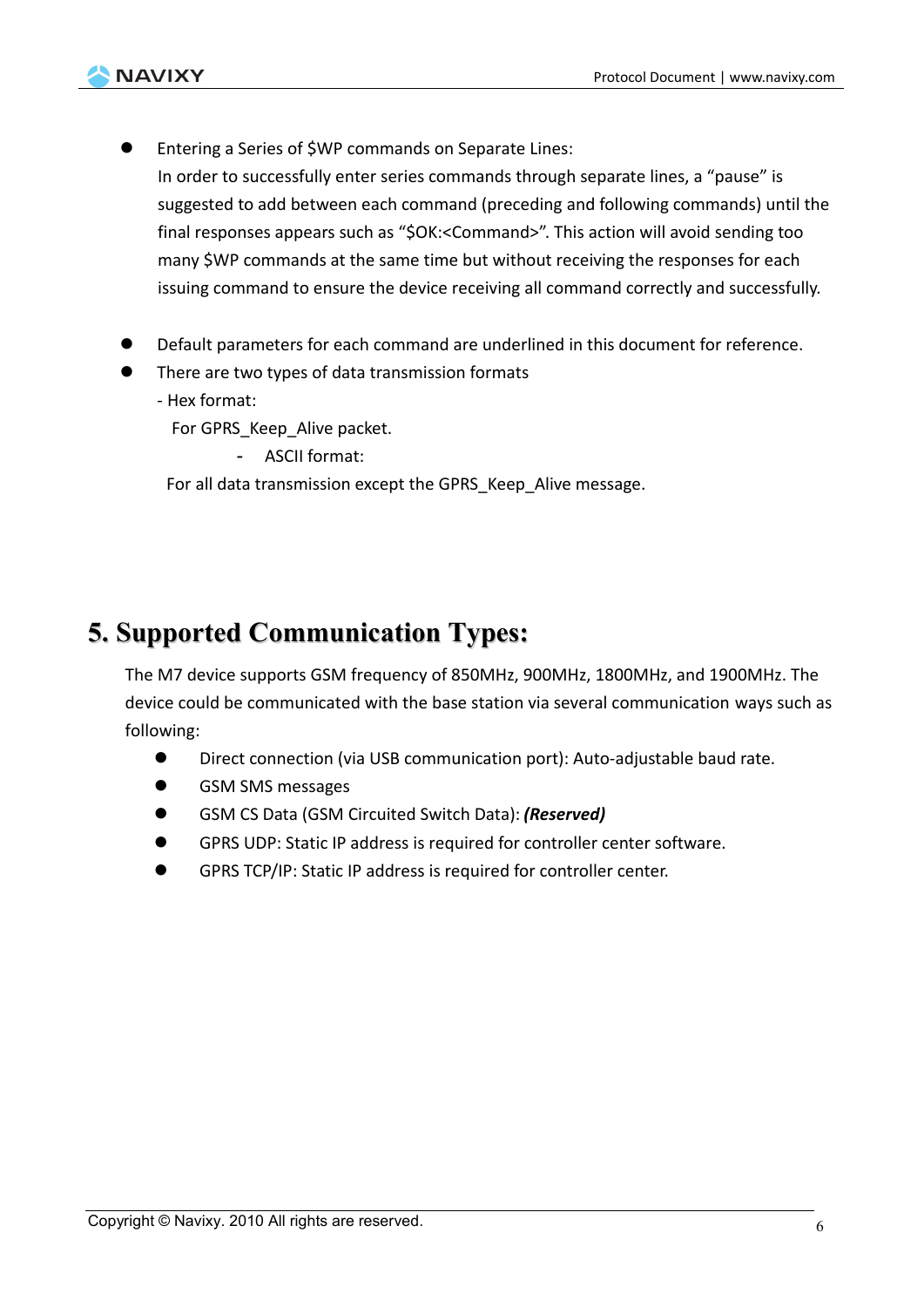

### **6. Parameter Format for Returning Messages:**

#### **6.1 String Format for Control Center:**

The returning position string includes a series parameters indicating as following:

Device ID, DateTime, Longitude, Latitude, Speed, Heading, Altitude, Satellite, Event ID, (Mileage)

#### **Format for each returning messages**:

Device ID: The ID of the device. (Maximum length is 10 digits)

DateTime: YYYYMMDDHHMMSS (GMT)

Longitude: WGS-84 coordinate system

Latitude: WGS-84 coordinate system

Speed: 0~65535 km/h

Heading: 0~360 degrees

Altitude: Parameter column is Reserved, currently showing '0'.

Satellite: 0~12

Event ID: xxx.

Different event ID indicates different meaning of each returning message, *Please refer to appendix for detailed description.*

#### Voltage level: x.xx (V),

This parameter indicates the current voltage level of the internal battery.

#### Detach button status:

0: Button is not pressed.

1: Button is pressed.

#### **Please Note:**

**The above information is only for the returning string with "Event ID" parameter.**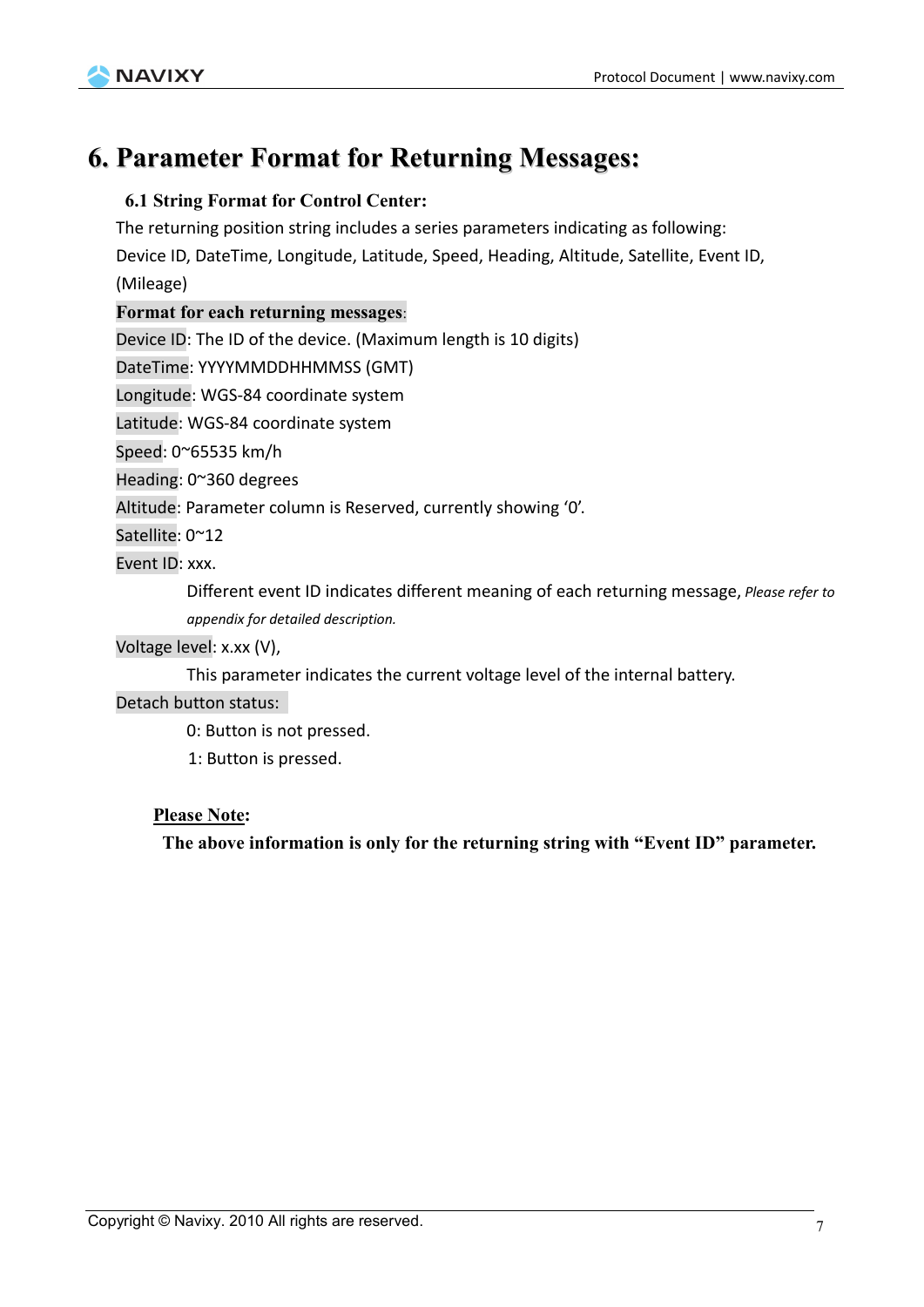

#### **6.2 SMS message format:**

Message Format for the SMS reporting:

Report Header Unit ID: 3xxxxxxxxx Report Happening Date/Time: YYYY/MM/DD HH:MM:SS Lat: xx.xxxxx Lon: xxx.xxxxx GPS speed: xxx km/h Sat: xx Voltage level of Internal Battery (V): x.xxV Detach button status: x (0: Deactivated; 1: Activated) Google Map Link: http://maps.google.com/maps?q=latitude,longitude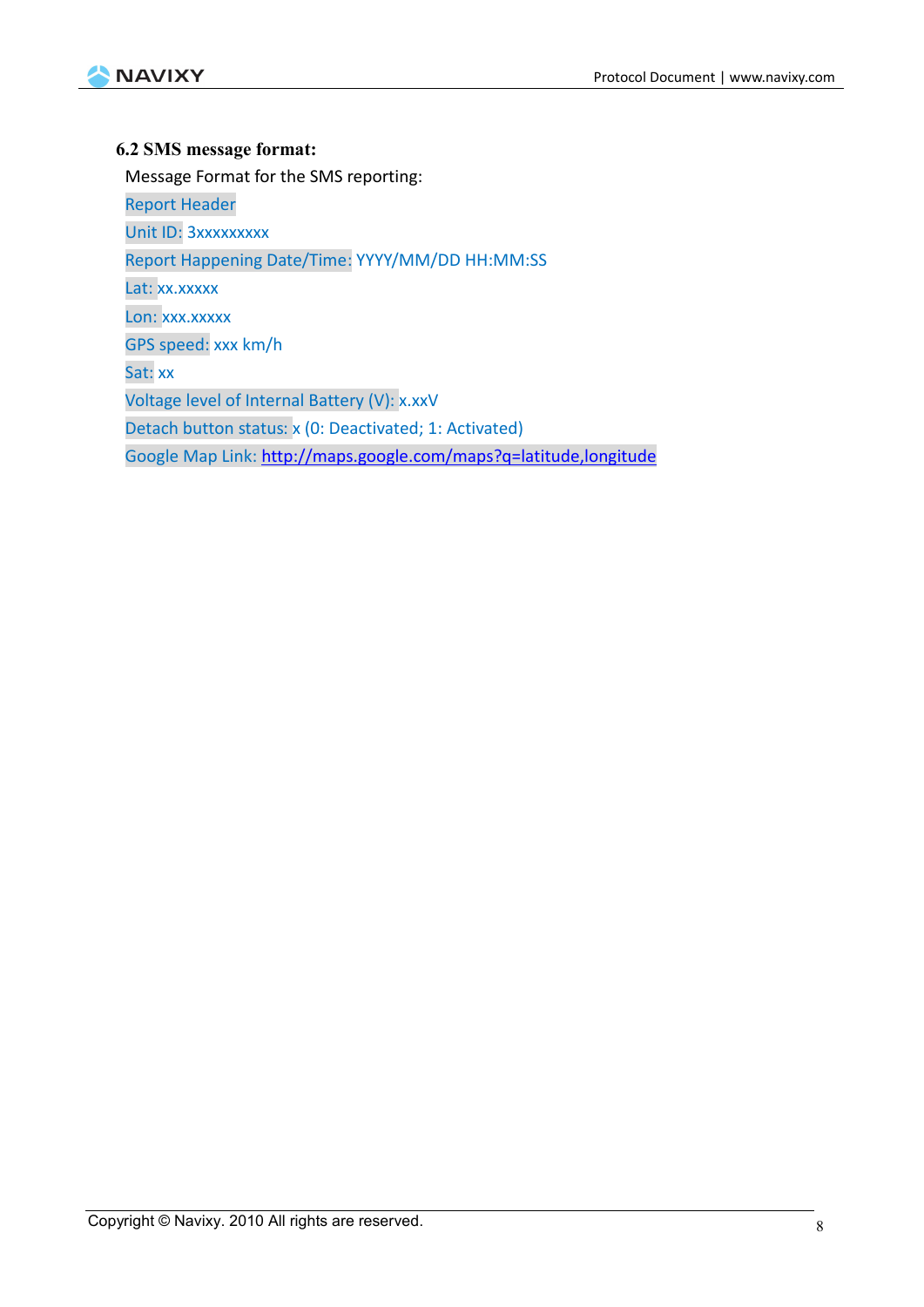

### **7. Command List of WP Commands:**

| <b>Command</b>                                                                            | <b>Description</b>                                                       |  |  |
|-------------------------------------------------------------------------------------------|--------------------------------------------------------------------------|--|--|
| <b>\$WP+UNCFG</b>                                                                         | Set/Read device ID, Password, and PIN Code of the SIM card               |  |  |
| <b>\$WP+COMMTYPE</b>                                                                      | Set/Read device communication type and its parameters                    |  |  |
| <b><i>SWP+ROAMING</i></b>                                                                 | Enable/Disable GPRS roaming function                                     |  |  |
| <b>\$WP+GETLOCATION</b>                                                                   | Get current position data of the device                                  |  |  |
| <b>\$WP+TRACK</b>                                                                         | Enable/disable/read tracking function.                                   |  |  |
| <b>\$WP+VLOCATION</b>                                                                     | Enable the function of "Get the current location by making a phone call" |  |  |
| <b>\$WP+LOWBATT</b>                                                                       | Set/Read the internal battery low level alert                            |  |  |
| <b>\$WP+REBOOT</b>                                                                        | Restart-up the device                                                    |  |  |
| <b>\$WP+RESET</b>                                                                         | Reset all parameters to the manufactory default settings                 |  |  |
| <b>\$WP+IMEI</b>                                                                          | Query the IMEI number of the internal GSM module                         |  |  |
| <b>\$WP+SIMID</b>                                                                         | Query the identification of the SIM card                                 |  |  |
| <b>\$WP+SETVIP</b>                                                                        | Pre-set up to 5 SMS phone numbers for receiving difference alerts        |  |  |
| <b>\$WP+PSMT</b>                                                                          | Enable/Disable the tracking function of the device                       |  |  |
| <b>\$WP+SETRA</b>                                                                         | Enable/Disable the detached report                                       |  |  |
| <b>\$WP+TEST</b>                                                                          | Device diagnostic function                                               |  |  |
| <b>\$WP+VER</b>                                                                           | Query the current firmware version.                                      |  |  |
| <b>\$WP+ELED</b>                                                                          | Enable/Disable the LED indicator on/off                                  |  |  |
| <b>\$WP+SETTZ</b>                                                                         | Set the time zone information for the device                             |  |  |
| <b>\$WP+SMSM</b>                                                                          | Switch the SMS format (Text or PDU mode)                                 |  |  |
| <b>\$WP+SLEEP</b>                                                                         | Enable/Disable "Sleeping Report"                                         |  |  |
| <b>\$WP+PRSET</b>                                                                         | Enable/Disable "Power On/Off" reports (by Detach Button)                 |  |  |
| <b>\$WP+REC</b>                                                                           | Enable/disable/read logging function to the device                       |  |  |
| <b>\$WP+CLREC</b>                                                                         | Erase all logging data from the memory of the device                     |  |  |
| <b>\$WP+DLREC</b><br>Download entire/selective logging data from the memory of the device |                                                                          |  |  |
| <b>\$WP+SPDLREC</b><br>Stop downloading logging data from the device.                     |                                                                          |  |  |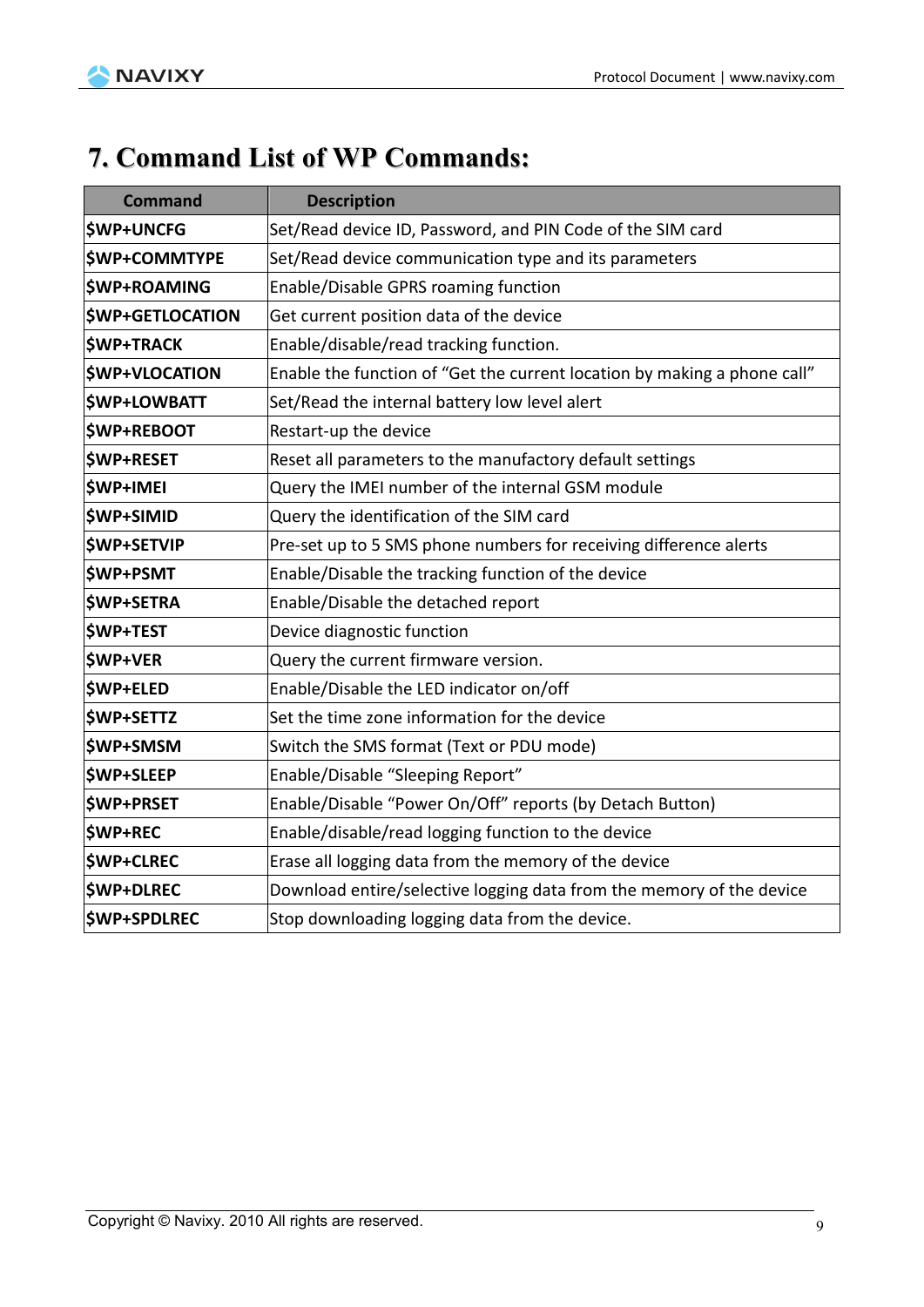## **8. Command Description:**

| <b>\$WP+UNCFG</b>     |                                                                           |                                                                             |  |  |
|-----------------------|---------------------------------------------------------------------------|-----------------------------------------------------------------------------|--|--|
| <b>Description</b>    | Execute this command to configure the device ID, device password, and PIN |                                                                             |  |  |
|                       | code of the SIM card.                                                     |                                                                             |  |  |
| Format                | Write                                                                     | \$WP+UNCFG+[Tag]=[Password],[Device ID],[New Password],<br>[PIN code]       |  |  |
|                       | Read                                                                      | \$WP+UNCFG+[Tag]=[Password],?                                               |  |  |
| Response              |                                                                           | \$OK:UNCFG+[Tag]= [Device ID], [New Password], [PIN code]                   |  |  |
| <b>Error Response</b> |                                                                           | \$ERR:UNCFG+[Tag]=[Error Code]                                              |  |  |
|                       | Please refer to appendix 9.2 for detailed error code descriptions.        |                                                                             |  |  |
| Parameter             |                                                                           | The tag could consist of number or character string which can               |  |  |
|                       |                                                                           | be defined by user. The returning message will include the                  |  |  |
|                       | Tag                                                                       | same tag and it is helpful to recognize the acknowledgements                |  |  |
|                       |                                                                           | with corresponding issued commands. This tag could be left as               |  |  |
|                       |                                                                           | empty if it is not used. (Max. 5 characters)                                |  |  |
|                       |                                                                           | Password of the device. Only correct password can access the                |  |  |
|                       |                                                                           | device and change the configuration. The minimum length of                  |  |  |
|                       | Password                                                                  | character is 4 digits; maximum length of character is 10 digits.            |  |  |
|                       |                                                                           | It supports numerical characters only. Default password is                  |  |  |
|                       |                                                                           | "0000"                                                                      |  |  |
|                       |                                                                           | Device identification number. The maximum length is 10 digits.              |  |  |
|                       | Device ID                                                                 | Only integer can be used. Default device ID is 3000000001                   |  |  |
|                       |                                                                           | Note:                                                                       |  |  |
|                       |                                                                           | The most left digit is reserved in which must be '3'.                       |  |  |
|                       | <b>New</b><br>Password                                                    | New password of the device                                                  |  |  |
|                       | PIN Code                                                                  | The PIN code of the SIM card. The maximum length is 8 digits.<br>0: Disable |  |  |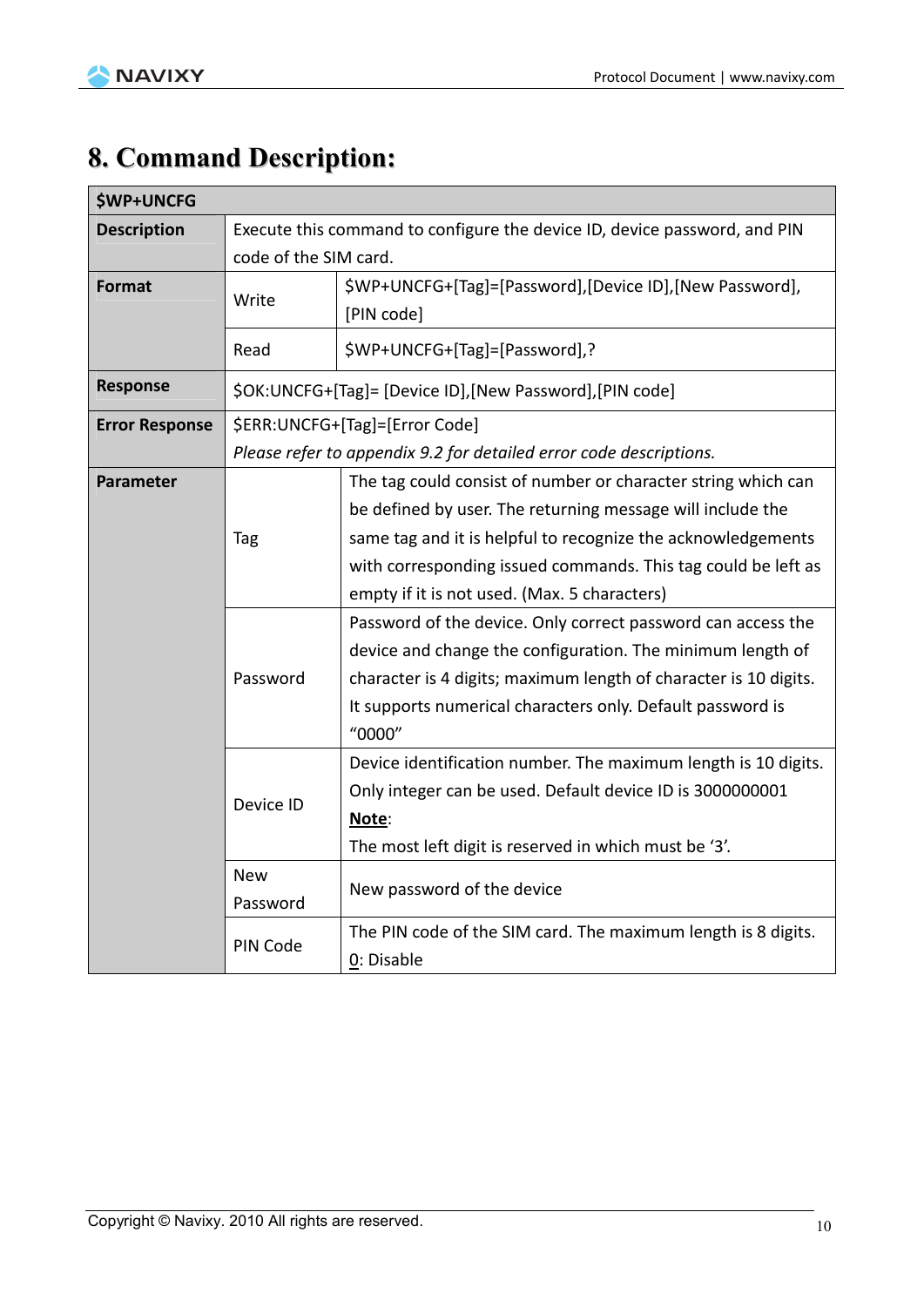

| <b>Example</b> | Ex:                                                                           |
|----------------|-------------------------------------------------------------------------------|
|                | Issue command:                                                                |
|                | \$WP+UNCFG=0000,3000000002,1234,5678                                          |
|                | Response:                                                                     |
|                | \$OK:UNCFG=3000000002,1234,5678                                               |
| <b>Note</b>    | The SIM card will be locked by the TELCO if entering incorrect PIN code for 3 |
|                | times then the PUK code is required. Please contact the local TELCO to unlock |
|                | the SIM card.                                                                 |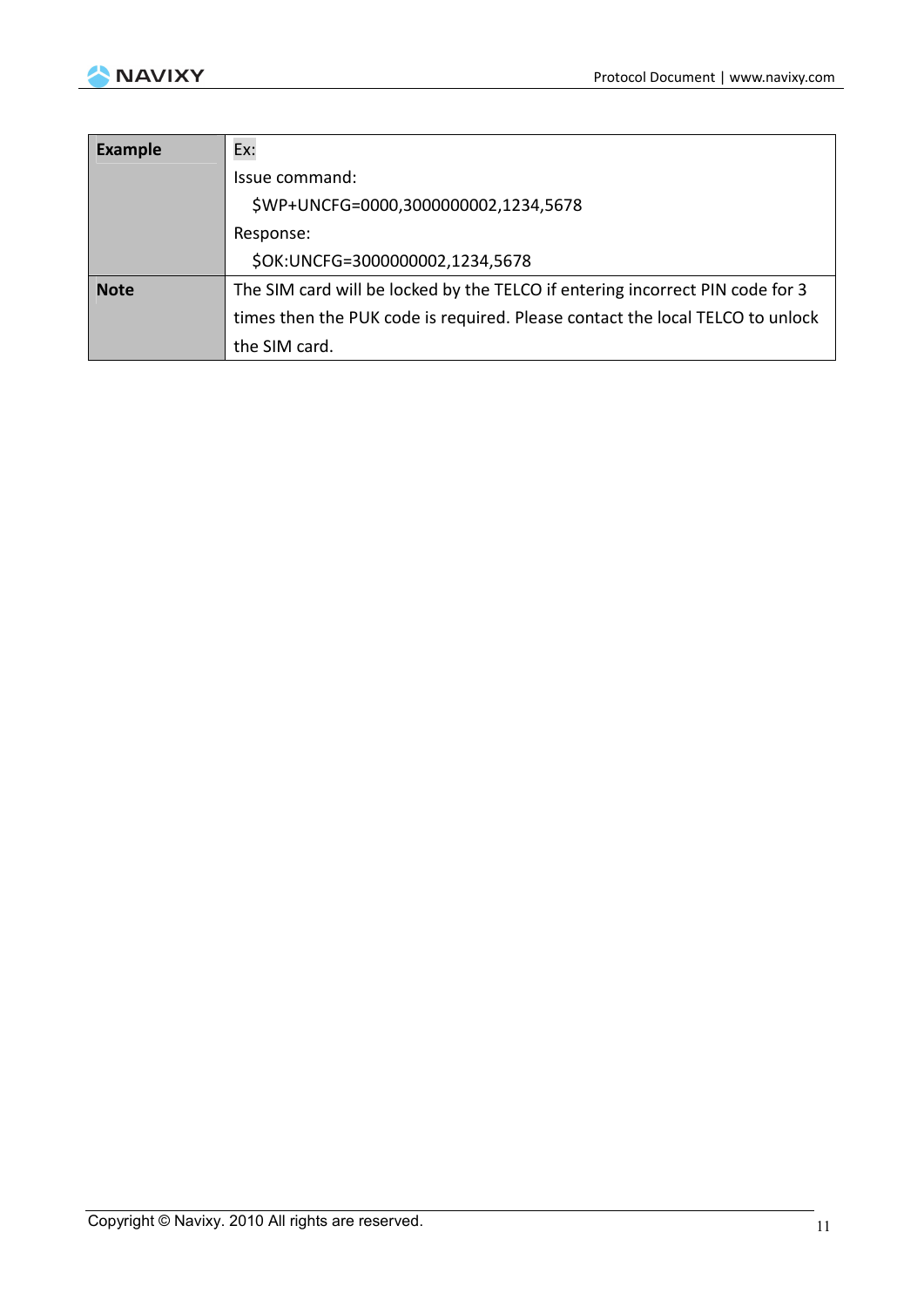

| \$WP+COMMTYPE                                              |                                                                    |                                                                              |  |  |
|------------------------------------------------------------|--------------------------------------------------------------------|------------------------------------------------------------------------------|--|--|
| <b>Description</b>                                         |                                                                    | Execute this command to set the primary communication type and its related   |  |  |
|                                                            | parameters.                                                        |                                                                              |  |  |
| Format                                                     |                                                                    | \$WP+COMMTYPE+[Tag]=[Password],[CommSelect],                                 |  |  |
|                                                            |                                                                    | [SMS Base Phone No.], [CSD Base Phone No.], [GPRS APN],                      |  |  |
|                                                            | Write                                                              | [GPRS_Username], [GPRS_Password], [GPRS_Server_IP_Address]                   |  |  |
|                                                            |                                                                    | ,[GPRS_Server_Port],[GPRS_Keep_Alive Packet_Interval],                       |  |  |
|                                                            |                                                                    | [GPRS DNS IP address]                                                        |  |  |
|                                                            | Read                                                               | \$WP+COMMTYPE+[Tag]=[Password],?                                             |  |  |
| <b>Response</b>                                            |                                                                    | \$OK:COMMTYPE=[CommSelect], [SMS Base Phone No.], [CSD Base Phone            |  |  |
|                                                            | No.], [GPRS_APN], [GPRS_Username], [GPRS_Password],                |                                                                              |  |  |
|                                                            | [GPRS_Server_IP_Address], [GPRS_Server_Port], [GPRS_Keep_Alive_    |                                                                              |  |  |
|                                                            | Packet_Interval], [GPRS_DNS IP address]                            |                                                                              |  |  |
| \$ERR:COMMTYPE+[Tag]=[Error Code]<br><b>Error Response</b> |                                                                    |                                                                              |  |  |
|                                                            | Please refer to appendix 9.2 for detailed error code descriptions. |                                                                              |  |  |
| Parameter                                                  |                                                                    | The tag could consist of number or character string which can                |  |  |
|                                                            |                                                                    | be defined by user. The returning message will include the                   |  |  |
|                                                            | Tag                                                                | same tag and it is helpful to recognize the acknowledgements                 |  |  |
|                                                            |                                                                    | with corresponding issued commands. This tag could be left                   |  |  |
|                                                            |                                                                    | as empty if it is not used. (Max. 5 characters)                              |  |  |
|                                                            |                                                                    | Password of the device. Only correct password can access the                 |  |  |
|                                                            |                                                                    | device and change the configuration. The minimum length of                   |  |  |
|                                                            | Password                                                           | character is 4 digits; maximum length of character is 10 digits.             |  |  |
|                                                            |                                                                    | It supports numerical characters only. Default password is                   |  |  |
|                                                            |                                                                    | "0000"                                                                       |  |  |
|                                                            |                                                                    | Set primary communication type:                                              |  |  |
|                                                            |                                                                    | 0: USB communication                                                         |  |  |
|                                                            |                                                                    | Note:                                                                        |  |  |
|                                                            |                                                                    | Support COM numbers: COM 1~ COM 199 auto                                     |  |  |
|                                                            | CommSelect                                                         | detectable.                                                                  |  |  |
|                                                            |                                                                    | Unit must be switched on before establishing USB<br>$\overline{\phantom{a}}$ |  |  |
|                                                            |                                                                    | communication.                                                               |  |  |
|                                                            |                                                                    | 1: GSM SMS communication                                                     |  |  |
|                                                            |                                                                    | 2: CSD: Circuit Switched Data communication(Reserved).                       |  |  |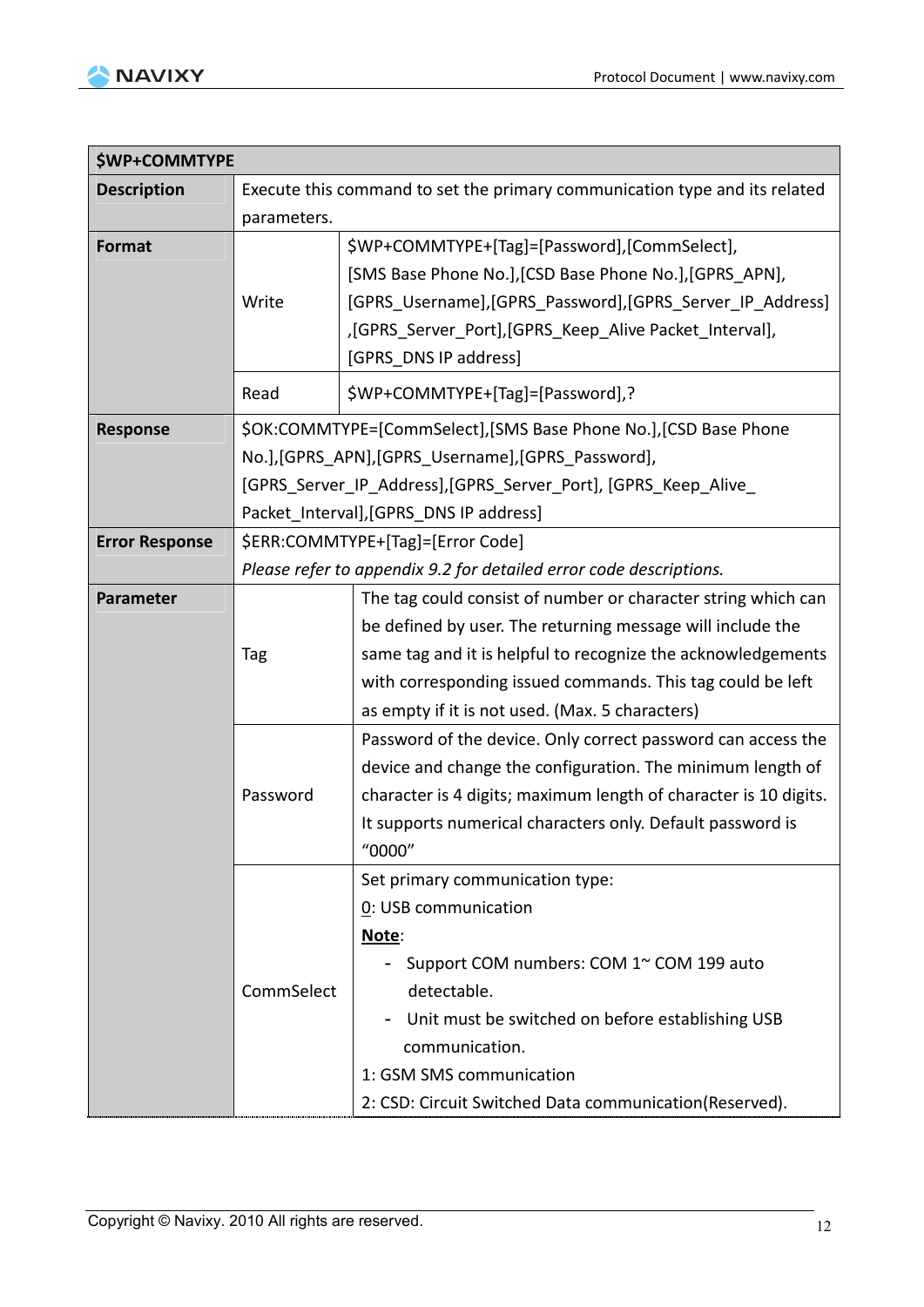

|                           | 3: GPRS UDP communication                                  |
|---------------------------|------------------------------------------------------------|
|                           | 4: GPRS TCP/IP communication                               |
|                           | Base phone number for the GSM SMS base station.            |
| <b>SMS Base Phone</b>     | Maximum length is 16 digits (could be ignored if uses GPRS |
| No                        | communication).                                            |
|                           | Note: Please use "" to clear the parameter                 |
|                           | Base phone number for the GSM Circuit Switched Data        |
| <b>CSD Base Phone</b>     | communication. Maximum length is 16 digits (could be       |
| No. (Reserved)            | ignored if uses GPRS communication).                       |
|                           | Note: Please use "" to clear the parameter                 |
|                           | Access Point Name for GPRS service (required for GPRS      |
| <b>GPRS APN</b>           | communication) The maximum length is 40 characters.        |
|                           | Note: Please use "" to clear the parameter                 |
|                           | User name for GPRS service if applicable.                  |
| GPRS User name            | The maximum length is 20 characters.                       |
|                           | Note: Please use "" to clear the parameter                 |
|                           | Password for GPRS service if applicable.                   |
| GPRS Password             | The maximum length is 20 characters                        |
|                           | Note: Please use "" to clear the parameter                 |
|                           | Default setting: 0.0.0.0                                   |
|                           | 1. Static IP address:                                      |
| GPRS Server IP<br>Address | format xxx.xxx.xxx.xxx (Please do not use virtual IP       |
|                           | address)                                                   |
|                           | 2. Host/Domain Name (GPRS_DNS server must be               |
|                           | defined) for the base station. The maximum length is 40    |
|                           | characters.                                                |
|                           | The port IP of the computer which the control center       |
| GPRS Server Port          | software is operating. The available range is from         |
|                           | 1000~65535.                                                |
|                           | Default setting: 1000                                      |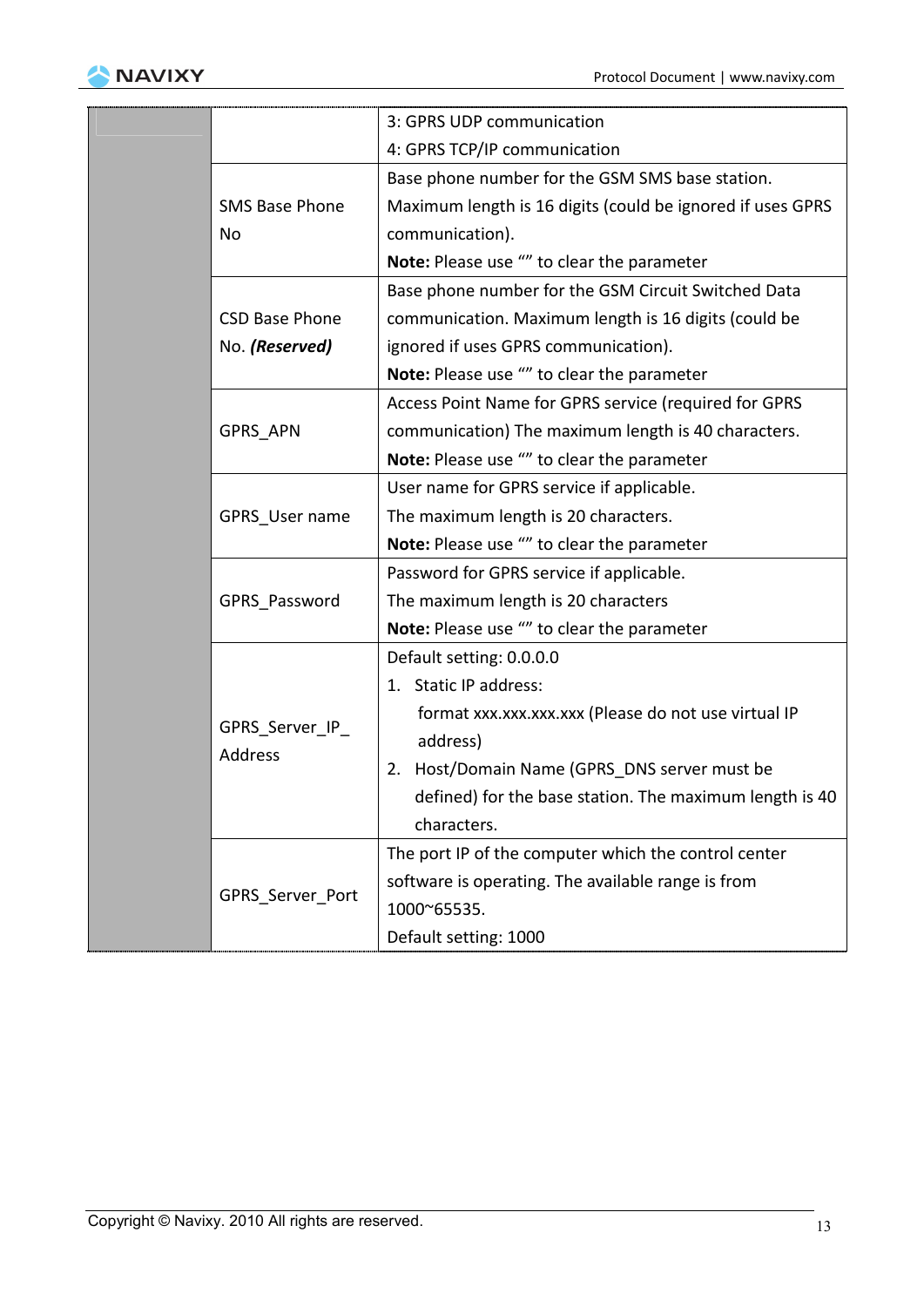

|                 |                                                                             | GPRS Keep_Alive Packet is used to establish the GPRS                     |  |  |  |
|-----------------|-----------------------------------------------------------------------------|--------------------------------------------------------------------------|--|--|--|
|                 | GPRS Keep Alive                                                             | connection and maintain the GPRS connectivity                            |  |  |  |
|                 |                                                                             | between the device and the base station. The range is                    |  |  |  |
|                 |                                                                             | between 0~65535 seconds.                                                 |  |  |  |
|                 |                                                                             | Default setting: 30 seconds                                              |  |  |  |
|                 | Packet Interval                                                             | Note:                                                                    |  |  |  |
|                 |                                                                             | Set to '0' to disable sending GPRS Keep Alive Packet.                    |  |  |  |
|                 |                                                                             | This parameter will not send any Keep_Alive Packet to                    |  |  |  |
|                 |                                                                             | the control center.                                                      |  |  |  |
|                 | GPRS DNS Server                                                             | Domain Name System IP address. Please contact local                      |  |  |  |
|                 |                                                                             | ISP for the IP address of DNS server. Please use the                     |  |  |  |
|                 |                                                                             | xxx.xxx.xxx.xxx as the format for this parameter.                        |  |  |  |
|                 |                                                                             | Default setting: 168.95.1.1                                              |  |  |  |
| <b>Examples</b> | Ex1: GPRS TCP/IP with static IP address                                     |                                                                          |  |  |  |
|                 | Issue command:                                                              |                                                                          |  |  |  |
|                 | \$WP+COMMTYPE=0000,4,,,internet,,,60.210.45.68,1050,30,168.95.1.1           |                                                                          |  |  |  |
|                 | Response:                                                                   |                                                                          |  |  |  |
|                 | \$OK:COMMTYPE=4,,,internet,,,60.210.45.68,1050,30,168.95.1.1                |                                                                          |  |  |  |
|                 |                                                                             |                                                                          |  |  |  |
|                 | Ex2: If the control center use DNS name(Domain Name System) server          |                                                                          |  |  |  |
|                 | Issue command:                                                              |                                                                          |  |  |  |
|                 |                                                                             | \$WP+COMMTYPE=0000,4,,,internet,,,serverDNSNAME,6080,30,168.95.1.1       |  |  |  |
|                 | Response:                                                                   |                                                                          |  |  |  |
|                 | \$OK:COMMTYPE=4,,,internet,,,serverDNSNAME,6080,30,168.95.1.1               |                                                                          |  |  |  |
|                 |                                                                             |                                                                          |  |  |  |
| <b>Note</b>     |                                                                             | 1) If primary communication is GPRS then both parameters "SMS Phone No." |  |  |  |
|                 | and "CSD Phone No." are not required.                                       |                                                                          |  |  |  |
|                 | 2) The port number of GPRS Server Port parameter must be opened for the     |                                                                          |  |  |  |
|                 | control center software and not conflict with others port which is occupied |                                                                          |  |  |  |
|                 | by OS or other software.                                                    |                                                                          |  |  |  |
|                 | 3) Please enable the GPRS service for the SIM card before start GPRS        |                                                                          |  |  |  |
|                 | configuration.                                                              |                                                                          |  |  |  |
|                 | Also, please obtain related information such as "Access Point Name" (APN),  |                                                                          |  |  |  |
|                 | user name (if applicable), and password (if applicable) for GPRS            |                                                                          |  |  |  |
|                 |                                                                             | configuration (\$WP+COMMTYPE command).                                   |  |  |  |
|                 |                                                                             |                                                                          |  |  |  |
|                 |                                                                             |                                                                          |  |  |  |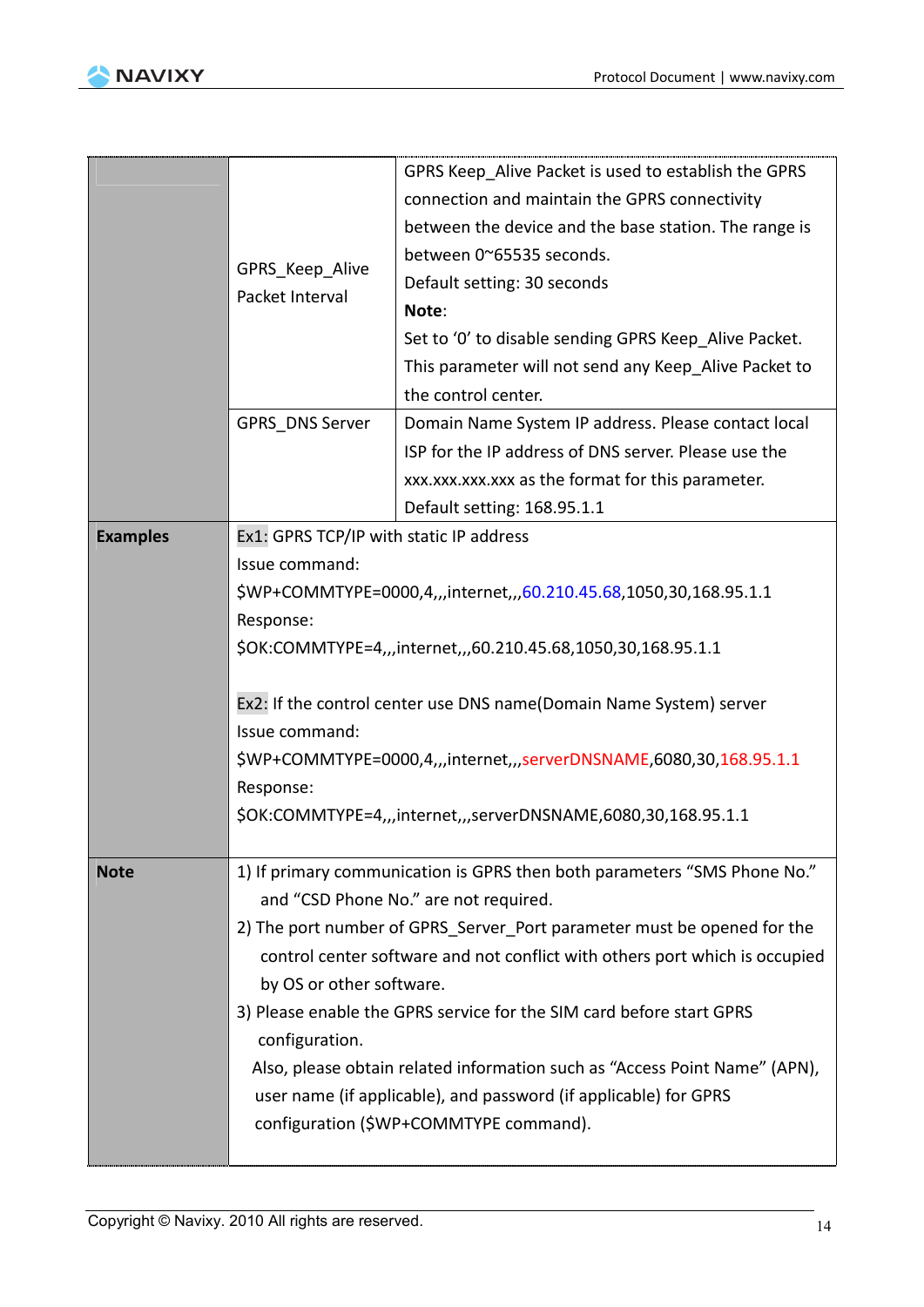

| 4) The Static IP address is required for the GPRS communication. Sometimes  |  |
|-----------------------------------------------------------------------------|--|
| the failure of GPRS connection is caused by the firewall setting enabled.   |  |
| 5) The software developer must implement the function in the control center |  |
| software in which must echo back exact GPRS Keep_Alive packet back to       |  |
| the device once the base station receives the GPRS Keep_Alive packet        |  |
| which was sent from the device to confirm the GPRS connection.              |  |
| 6) The performance of the GPRS connectivity might be affected by the        |  |
| Keep Alive packet interval due to the TELCO policy for the dynamic IP       |  |
| address source control. The optimized Keep_Alive Packet interval needs to   |  |
| be tested in the local area in order to obtain the optimized interval (cost |  |
| effective).                                                                 |  |
|                                                                             |  |
| Keep_Alive message format (Data transmission by Hex format)                 |  |
| typedef struct                                                              |  |
|                                                                             |  |
| unsigned short Keep Alive Header;                                           |  |
| unsigned short Keep_Alive_ID;                                               |  |
| unsigned long Keep_Alive_Device_ID;                                         |  |
| } Keep_Alivestruct;                                                         |  |
| Keep_Alive_Header is always 0xD7D0                                          |  |
| Keep_Alive_ID is the sequence number for the Keep_Alive message             |  |
| Keep_Alive_Device_ID is the device identification number. The base          |  |
| station could use this information to recognize the current holding         |  |
| dynamic IP for each device.                                                 |  |
| Ex:, received Synchronization message following:                            |  |
| 0xD0 0xD7 0x1A 0x01 0xC7 0x54 0x44 0x3C                                     |  |
|                                                                             |  |
| Keep Alive Header = $0xD70xD0$                                              |  |
| Keep Alive ID = $0x010x1A$ (Decimal = 282)                                  |  |
| Keep Alive DeviceID = $0x3C0x440x540xC7$ (Decimal = 10111111111)            |  |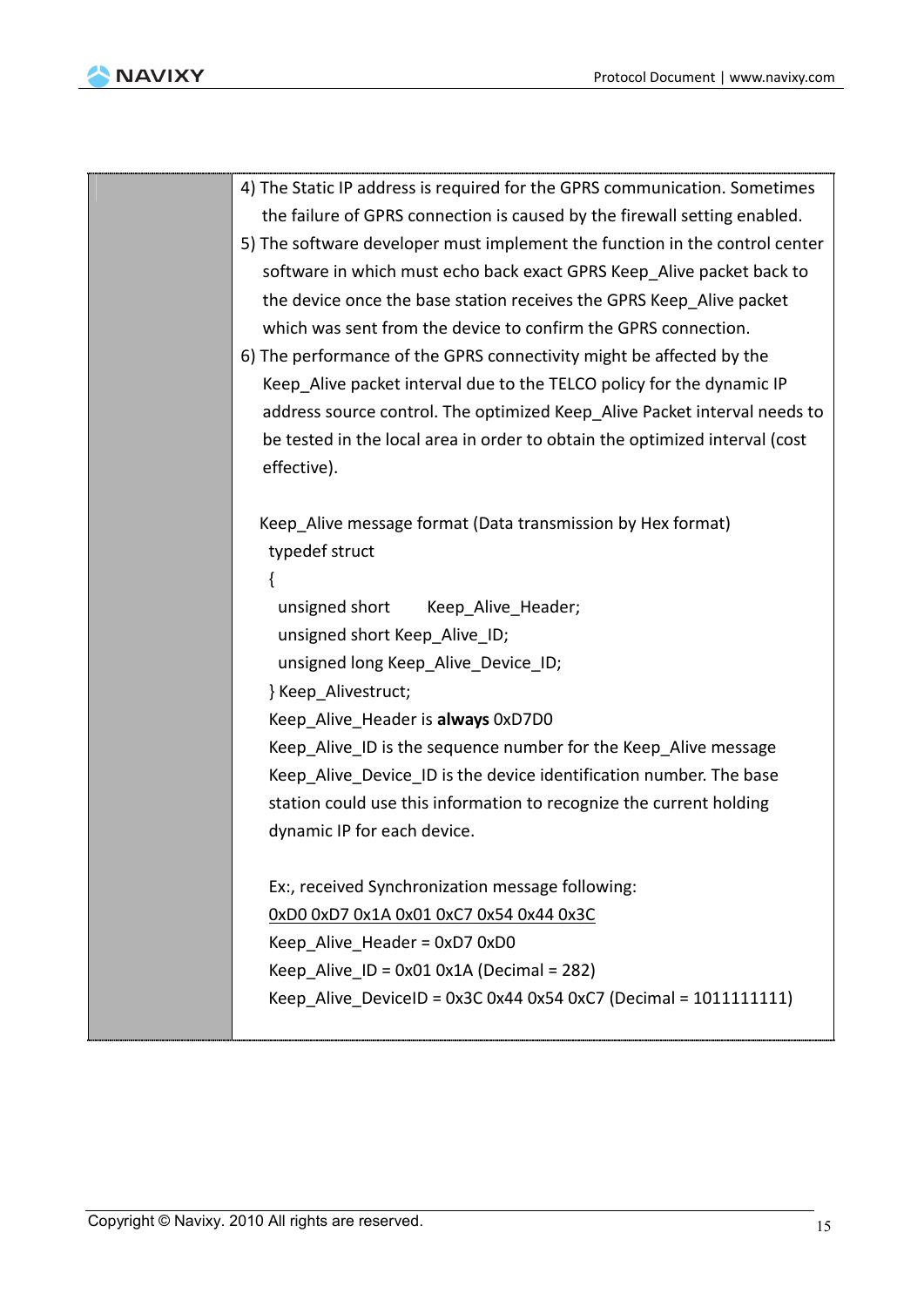

| 7) If the control center software is installed in a computer which is located in |
|----------------------------------------------------------------------------------|
| the "Intranet" then the parameter "GPRS Server IP" address should be the         |
| external one which connects to the router and the parameter                      |
| "GPRS Server Port" should be the port number of the computer which is            |
| assigned by the router. If the parameter "GPRS Server IP" address is using       |
| "Virtual IP address" in the intranet then it will lead to the GPRS connection    |
| failure.                                                                         |
| 8) If the device is configured under GPRS mode (GPRS UDP/TCP), the device        |
| will send the acknowledgement for the receiving command or returning             |
| message back to the GMS SMS base phone number once the device                    |
| receives the command from<br>a GSM SMS phone number other than                   |
| GSM SMS base phone number. If the GSM SMS base phone number is not               |
| set then the device will take the parameters but will not returning any          |
| message back to GSM SMS base phone number or GPRS server.                        |
| 9) Please be aware that if the GSM base phone number is not set, the device      |
| has following behaviors:                                                         |
| - If the device receives any valid incoming command via GSM SMS, the             |
| device will execute the command, but all acknowledgements or returning           |
| message will NOT be sent and will be ignored.                                    |
| - If the device is configured under GPRS mode (GSM base phone number is          |
| set), if the device receives any valid incoming GSM command from a               |
| phone number other than GSM base phone number then the device will               |
| execute this command and return all acknowledgements and returning               |
| messages back to the GSM base phone number.                                      |
| 10) If this command is issued over GSM SMS, please be aware the text length      |
| limitation of the GSM message.                                                   |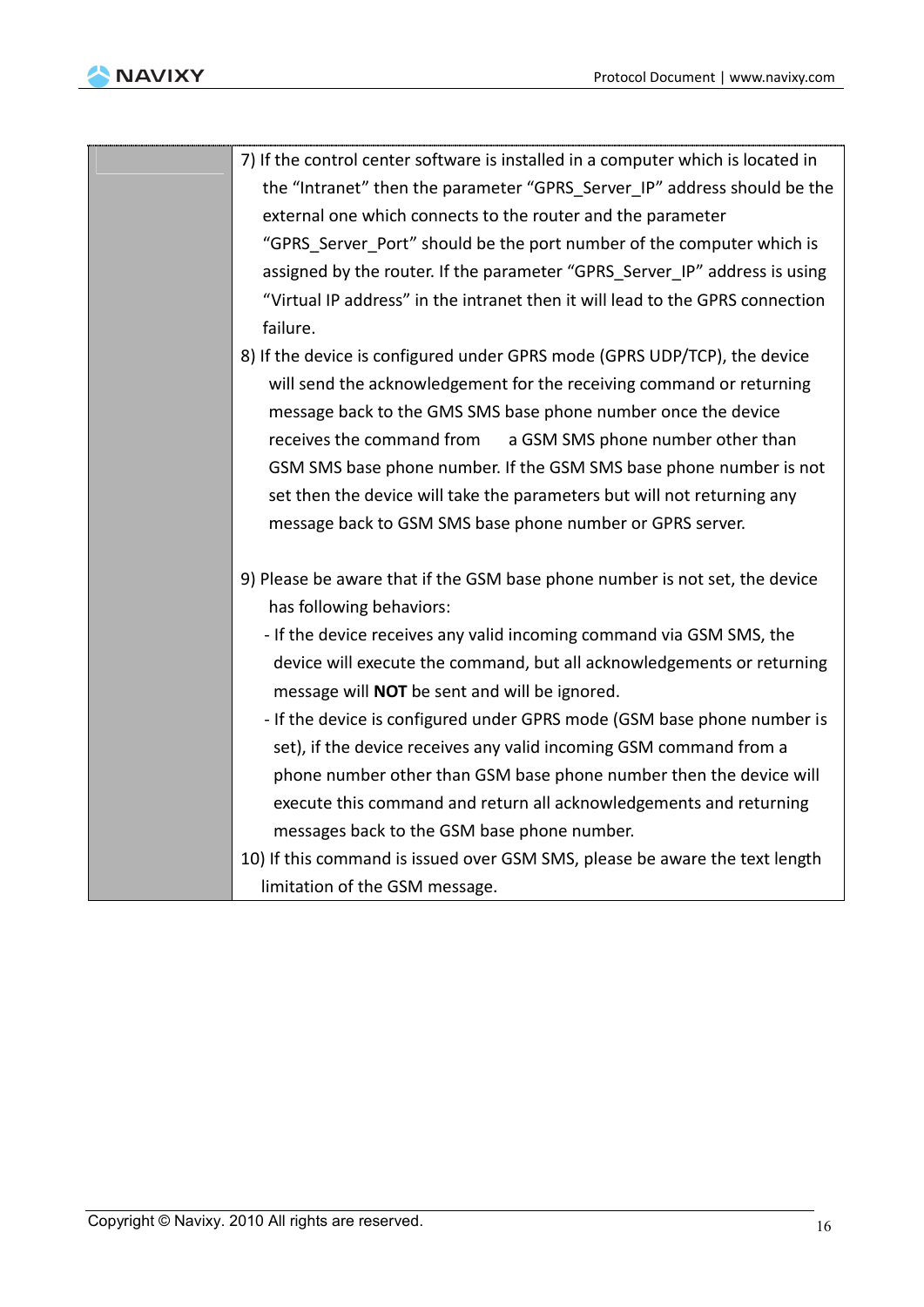

| <b>\$WP+ROAMING</b>   |                                                                             |                                                                     |  |
|-----------------------|-----------------------------------------------------------------------------|---------------------------------------------------------------------|--|
| <b>Description</b>    | Execute this command to enable/disable GPRS roaming function. This          |                                                                     |  |
|                       | command does not affect GSM SMS roaming service. If GPRS roaming function   |                                                                     |  |
|                       | is disabled, the device will automatically closed the GPRS session and all  |                                                                     |  |
|                       | undelivered messages would be stored in the queue buffer. Those undelivered |                                                                     |  |
|                       | messages would be sent out whenever the device returns the non-GPRS         |                                                                     |  |
|                       | roaming network.                                                            |                                                                     |  |
| <b>Format</b>         | Write                                                                       | \$WP+ROAMING+[Tag]=[Password],[Enable/Disable]                      |  |
|                       | Read                                                                        | \$WP+ROAMING+[Tag]=[Password],?                                     |  |
| <b>Response</b>       | \$OK:ROAMING+[Tag]=[Enable/Disable]                                         |                                                                     |  |
| <b>Error Response</b> | \$ERR:ROAMING+[Tag]=[Error Code]                                            |                                                                     |  |
|                       | Please refer to appendix 9.2 for detailed error code descriptions.          |                                                                     |  |
| Parameter             |                                                                             | The tag could consist of number or character string which can be    |  |
|                       |                                                                             | defined by user. The returning message will include the same tag    |  |
|                       | Tag                                                                         | and it is helpful to recognize the acknowledgements with            |  |
|                       |                                                                             | corresponding issued commands. This tag could be left as empty      |  |
|                       |                                                                             | if it is not used. (Max. 5 characters)                              |  |
|                       |                                                                             | Password of the device. Only correct password can access the        |  |
|                       | Password                                                                    | device and change the configuration. The minimum length of          |  |
|                       |                                                                             | character is 4 digits; maximum length of character is 10 digits. It |  |
|                       |                                                                             | supports numerical characters only. Default password is "0000"      |  |
|                       |                                                                             | 0: Disable GPRS roaming function                                    |  |
|                       |                                                                             | (GPRS communication will be stopped while in GPRS ROAMING           |  |
|                       | [Enable/<br>Disable]                                                        | area)                                                               |  |
|                       |                                                                             | 1: Enable GPRS roaming function                                     |  |
|                       |                                                                             | (GPRS communication will be continued while in GPRS ROAMING         |  |
|                       |                                                                             | area)                                                               |  |
| <b>Example</b>        | Ex:                                                                         |                                                                     |  |
|                       | Issue command:                                                              |                                                                     |  |
|                       |                                                                             | \$WP+ROAMING=0000,1                                                 |  |
|                       | Response:                                                                   |                                                                     |  |
|                       | \$OK:ROAMING=1                                                              |                                                                     |  |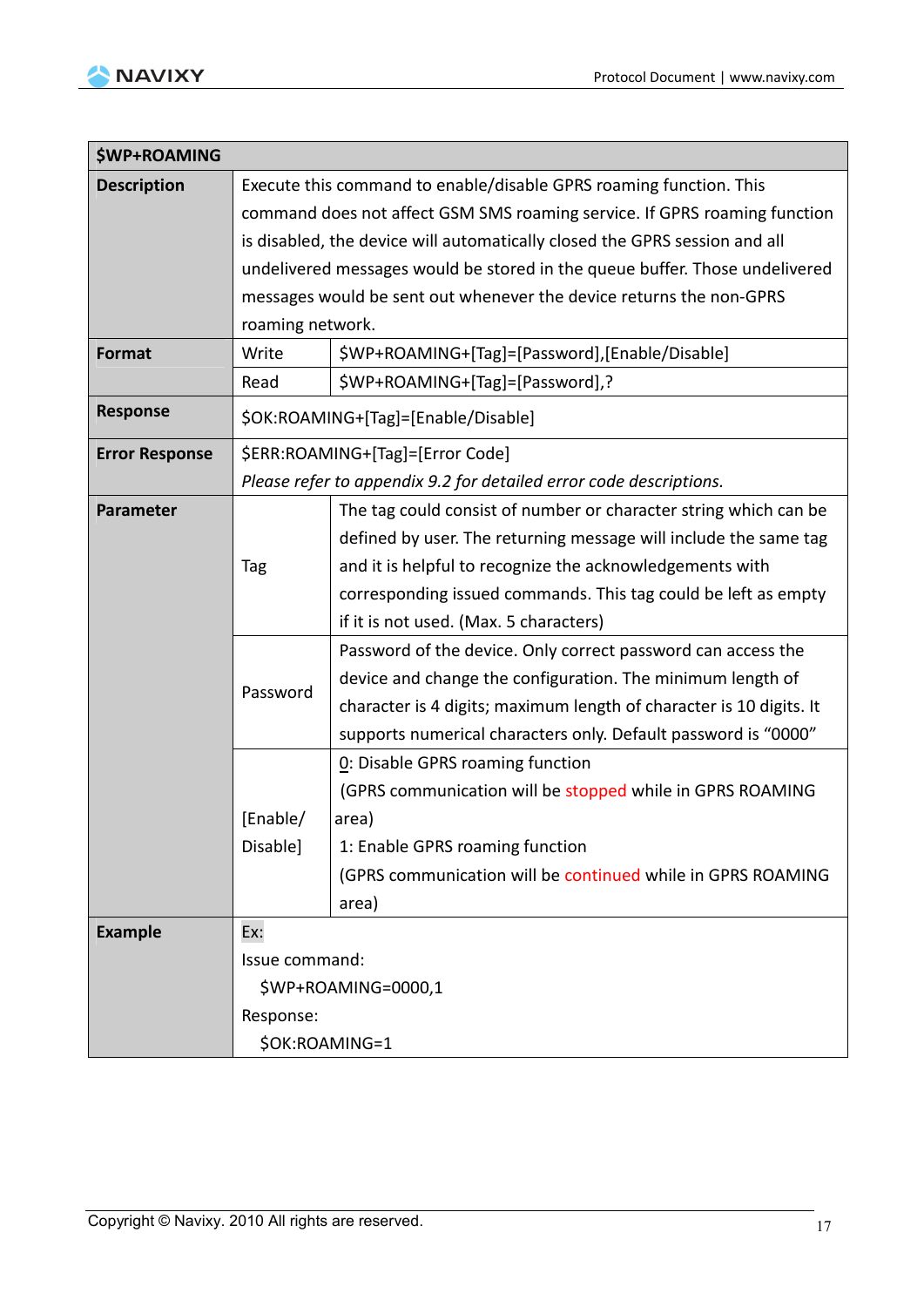

| <b>\$WP+GETLOCATION</b> |                                                                                                                                          |                                                                                                                                                                                                                                                                                                              |  |
|-------------------------|------------------------------------------------------------------------------------------------------------------------------------------|--------------------------------------------------------------------------------------------------------------------------------------------------------------------------------------------------------------------------------------------------------------------------------------------------------------|--|
| <b>Description</b>      | Execute this command to get current position of the device                                                                               |                                                                                                                                                                                                                                                                                                              |  |
| <b>Format</b>           | Write                                                                                                                                    | \$WP+GETLOCATION+[Tag]=[Password]                                                                                                                                                                                                                                                                            |  |
| <b>Response</b>         | Device ID, Date/Time, Longitude, Latitude, Speed, Heading, Altitude, Satellite,<br>Event ID, Battery Voltage Level, Detach Button Status |                                                                                                                                                                                                                                                                                                              |  |
| <b>Error Response</b>   | \$ERR:GETLOCATION+[Tag]=[Error Code]<br>Please refer to appendix 8.2 for detailed error code descriptions.                               |                                                                                                                                                                                                                                                                                                              |  |
| <b>Parameter</b>        | Tag                                                                                                                                      | The tag could consist of number or character string which can be<br>defined by user. The returning message will include the same tag<br>and it is helpful to recognize the acknowledgements with<br>corresponding issued commands. This tag could be left as empty<br>if it is not used. (Max. 5 characters) |  |
|                         | Password                                                                                                                                 | Password of the device. Only correct password can access the<br>device and change the configuration. The minimum length of<br>character is 4 digits; maximum length of character is 10 digits. It<br>supports numerical characters only. Default password is "0000"                                          |  |
| <b>Example</b>          | Ex:                                                                                                                                      |                                                                                                                                                                                                                                                                                                              |  |
|                         | Issue command:                                                                                                                           |                                                                                                                                                                                                                                                                                                              |  |
|                         |                                                                                                                                          | \$WP+GETLOCATION=0000                                                                                                                                                                                                                                                                                        |  |
|                         | Response:                                                                                                                                |                                                                                                                                                                                                                                                                                                              |  |
|                         |                                                                                                                                          | 3100000001,20100713170020,121.123456,25.654321,45,233,0,9,0,4.01,0                                                                                                                                                                                                                                           |  |
| <b>Note</b>             |                                                                                                                                          | 1) The device returns the last valid GPS information upon request regardless<br>the GPS reception. The parameter of "Number of Satellites" is '0' if there                                                                                                                                                   |  |
|                         |                                                                                                                                          | is no GPS reception or GPS is not fixed. Thus the parameter of "number of                                                                                                                                                                                                                                    |  |
|                         | satellite" could be a reference to check whether there is GPS reception or                                                               |                                                                                                                                                                                                                                                                                                              |  |
|                         | not.                                                                                                                                     |                                                                                                                                                                                                                                                                                                              |  |
|                         |                                                                                                                                          |                                                                                                                                                                                                                                                                                                              |  |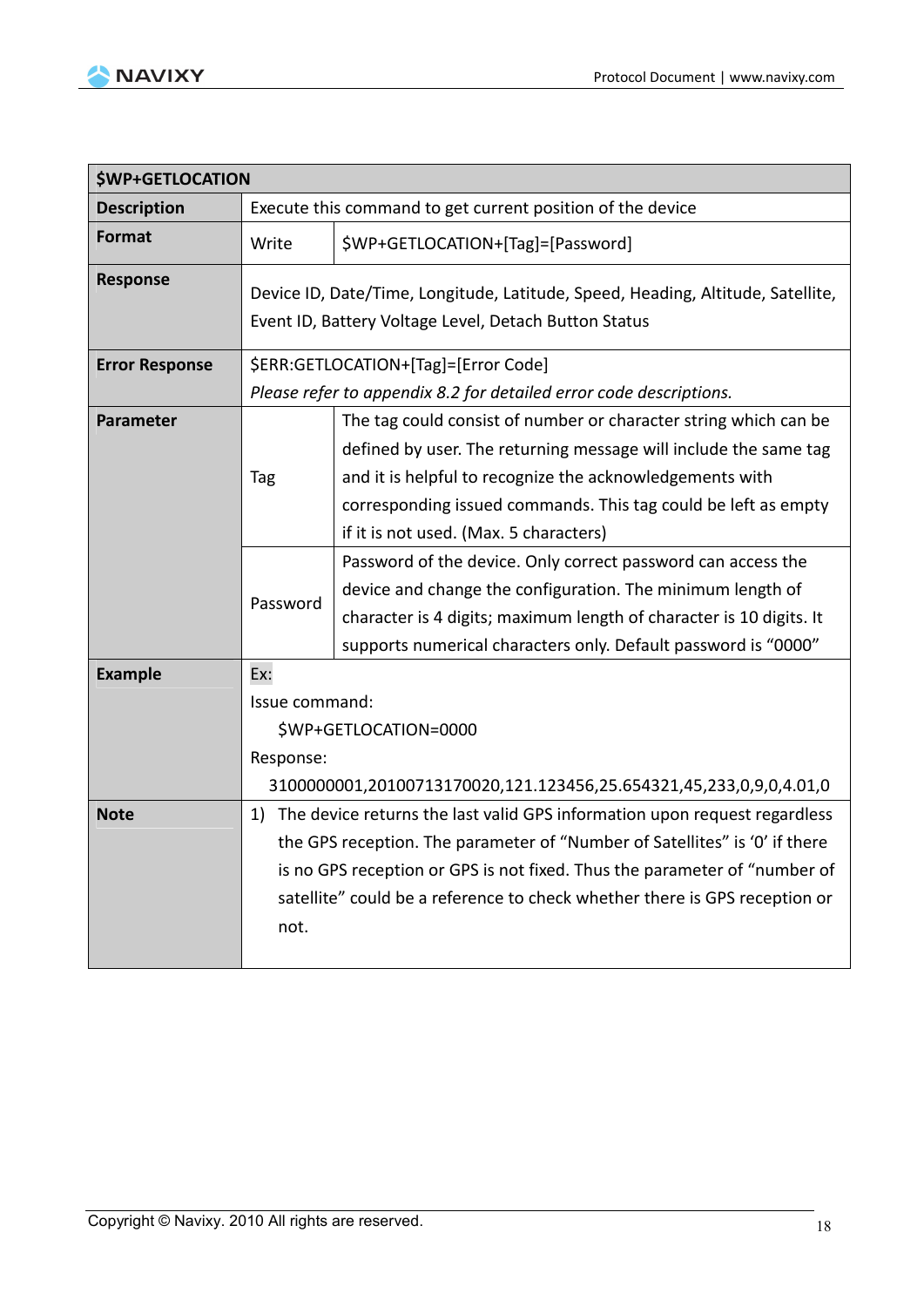$\overline{\phantom{0}}$ 



r

| <b>\$WP+TRACK</b>     |                                                                            |                                                                    |  |
|-----------------------|----------------------------------------------------------------------------|--------------------------------------------------------------------|--|
| <b>Description</b>    | Execute this command to enable automatically reporting current position to |                                                                    |  |
|                       | the base station according to the parameter "mode" and related conditions. |                                                                    |  |
| Format                |                                                                            | \$WP+TRACK+[Tag]=[Password],[Mode],[Time],[Distance],[Nu           |  |
|                       | Write                                                                      | mber of Tracking Times], [Track basis], [CommSelect], [Heading]    |  |
|                       | Read                                                                       | \$WP+TRACK+[Tag]=[Password],?                                      |  |
| <b>Response</b>       |                                                                            | \$OK:TRACK+[Tag]= [Mode],[Time],[Distance],[Number of Tracking     |  |
|                       |                                                                            | Times],[Track basis],[CommSelect],[Heading]                        |  |
| <b>Error Response</b> | \$ERR:TRACK+[Tag]=[Error Code]                                             |                                                                    |  |
|                       |                                                                            | Please refer to appendix 8.2 for detailed error code descriptions. |  |
| Parameter             |                                                                            | The tag could consist of number or character string which can      |  |
|                       |                                                                            | be defined by user. The returning message will include the         |  |
|                       | Tag                                                                        | same tag and it is helpful to recognize the acknowledgements       |  |
|                       |                                                                            | with corresponding issued commands. This tag could be left as      |  |
|                       |                                                                            | empty if it is not used. (Max. 5 characters)                       |  |
|                       | Password                                                                   | Password of the device. Only correct password can access the       |  |
|                       |                                                                            | device and change the configuration. The minimum length of         |  |
|                       |                                                                            | character is 4 digits; maximum length of character is 10 digits.   |  |
|                       |                                                                            | It supports numerical characters only. Default password is         |  |
|                       |                                                                            | "0000"                                                             |  |
|                       |                                                                            | 0. Disable (Stop tracking)                                         |  |
|                       |                                                                            | 1. Time mode:                                                      |  |
|                       |                                                                            | The position information is sent to the base station               |  |
|                       |                                                                            | according to the required time interval, only whole number         |  |
|                       | Mode                                                                       | can be used.                                                       |  |
|                       |                                                                            | Effective range for different communication types:                 |  |
|                       |                                                                            | Direct Connection: 1~65535 seconds.                                |  |
|                       |                                                                            | GSM SMS: 15~65535 seconds                                          |  |
|                       |                                                                            | GSM CSD: 5~65535 seconds                                           |  |
|                       |                                                                            | GPRS UDP/TCP/IP: 5~65535 seconds.                                  |  |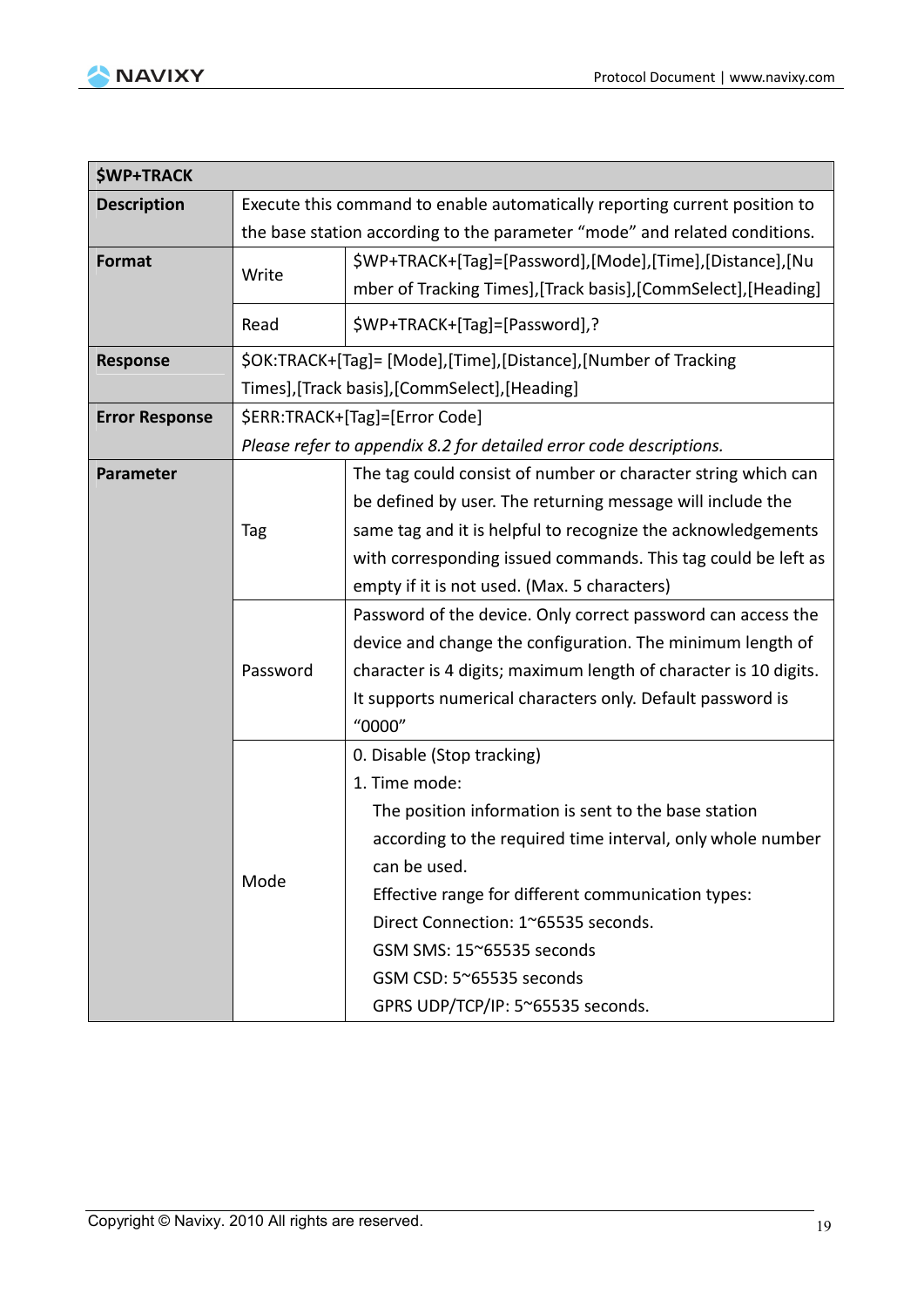

|  | 2. Distance mode:                                         |
|--|-----------------------------------------------------------|
|  | The position information is sent to the base station      |
|  | according to the required distance interval, only whole   |
|  | number can be used.                                       |
|  | Effective range for different communication types:        |
|  | Direct Connection: 25~65535 meters.                       |
|  | GSM SMS: 300 ~65535 meters.                               |
|  | GSM CSD: 100~65535 meters.                                |
|  | GPRS UDP/TCP/IP: 100~65535 meters.                        |
|  | 3. Time <b>AND</b> Distance:                              |
|  | The position information is sent back to the base station |
|  | when following <b>BOTH</b> conditions are satisfied:      |
|  | a. "Time Interval" is reached.                            |
|  | b. "Distance Interval" is reached.                        |
|  | 4. Time OR Distance                                       |
|  | The position information is sent to the base station when |
|  | one of the following condition is satisfied:              |
|  | a. "Time Interval" is reached.                            |
|  | b. "Distance Interval" is reached.                        |
|  | 5. Heading mode:                                          |
|  | The position information is sent when the "Heading        |
|  | (direction)" parameter is changed beyond the assigned     |
|  | degrees. Please enter the required value in the "Heading" |
|  | column.                                                   |
|  | 6. Heading OR Time                                        |
|  | The position information is sent back to the base station |
|  | when one of the following condition is satisfied:         |
|  | a. "Heading (direction)" parameter is changed beyond the  |
|  | assigned degrees                                          |
|  | b. Required "Time Interval" is reached.                   |
|  |                                                           |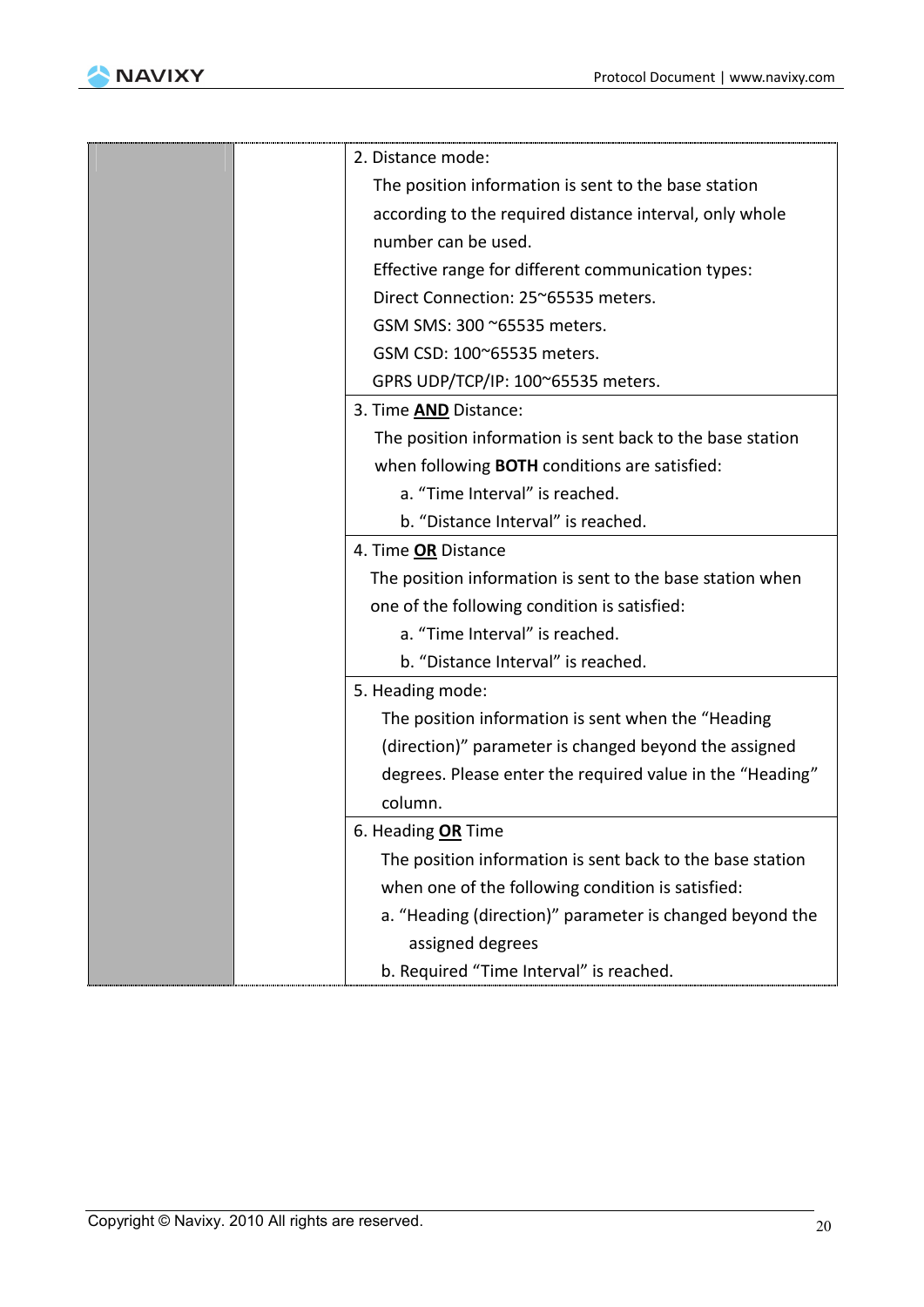

|              | 7. Heading OR Distance                                         |
|--------------|----------------------------------------------------------------|
|              | The position information is sent whenever one of the           |
|              | following condition is satisfied:                              |
|              | a. "Heading (direction)" parameter is changed beyond           |
|              | assigned degrees                                               |
|              | b. Required "Distance Interval" is reached.                    |
|              | 8. Heading OR (Time AND Distance)                              |
|              | The position information is sent back to the base station      |
|              | when one of the following condition is satisfied:              |
|              | a. "Heading (direction)" parameter is changed beyond           |
|              | assigned degrees                                               |
|              | b. Required <b>BOTH</b> "Time AND Distance Interval" are       |
|              | satisfied.                                                     |
|              | 9. Heading OR Time OR Distance                                 |
|              | The position information is sent whenever one of the           |
|              | following condition is satisfied:                              |
|              | a. When the "Heading (direction)" parameter is                 |
|              | changed beyond assigned degrees.                               |
|              | b. Required "Time Interval" is reached.                        |
|              | c. Required "Distance Interval" is reached.                    |
|              | Specify elapsed time interval to report current position.      |
| Time         | Default value is '0'. The effective range, please refer to the |
| Interval     | "mode" parameters option '1' => "Time mode".                   |
| Distance     | Specify elapsed distance interval to report current position.  |
|              | Default value is '0'. The effective range, please refer to the |
| Interval     | "mode" parameters option '2' => "Distance mode".               |
|              | Frequency (number of times the report needs to be sent).       |
|              | Effective range is from $0^{\circ}$ 65535.                     |
| Number of    | Set '0' indicating "Continuously tracking.                     |
| Tracking     | Note:                                                          |
| <b>Times</b> | The counter of "Times" will be displayed how many times        |
|              | left while the command is executing when we query the          |
|              | command parameters.                                            |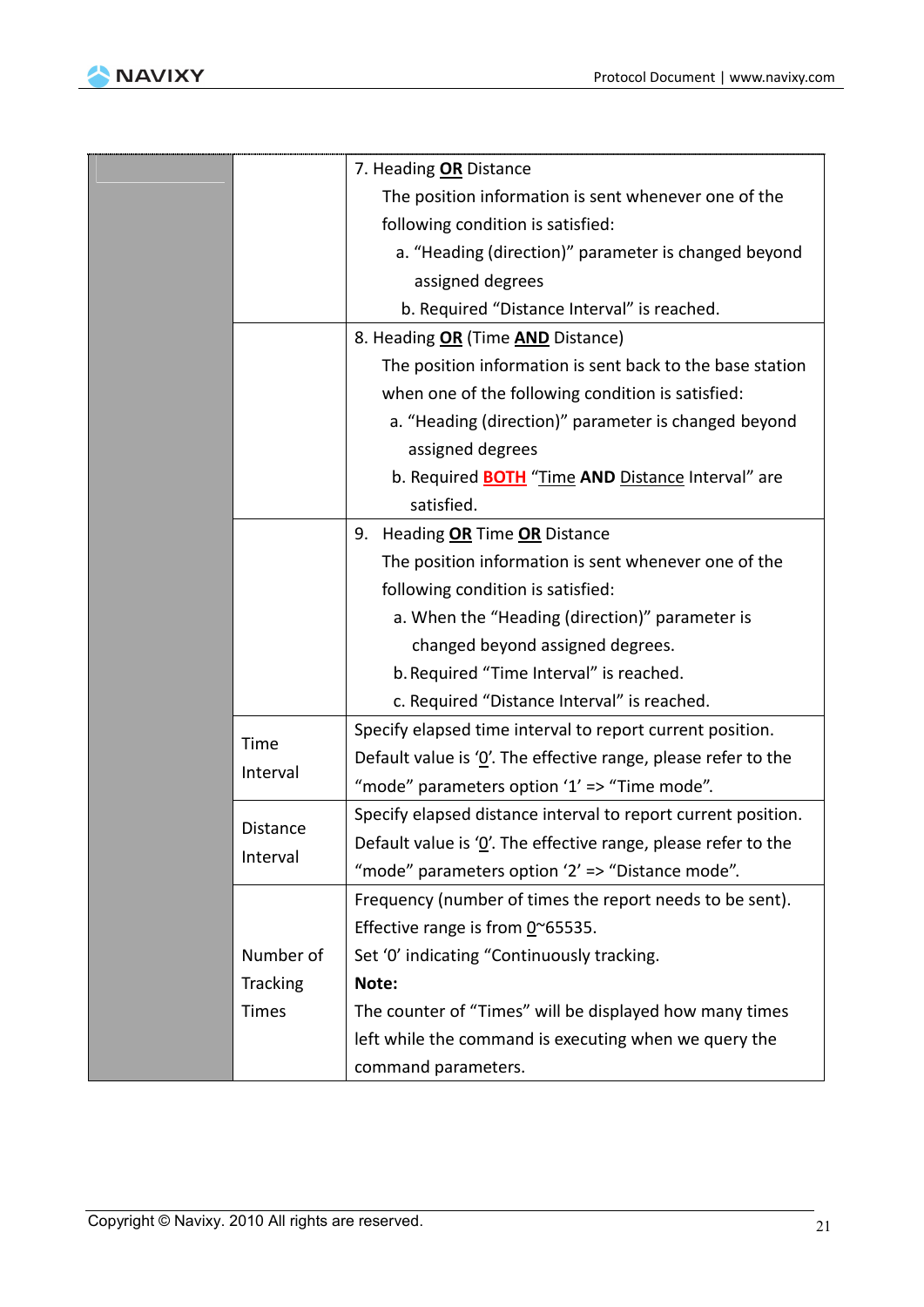

. . . . . . . .



|                | <b>Track Basis</b>                                                                                                                   | 0. Tracking report is sent ONLY IF GPS is fixed.                           |  |
|----------------|--------------------------------------------------------------------------------------------------------------------------------------|----------------------------------------------------------------------------|--|
|                |                                                                                                                                      | 1. Tracking report is sent regardless the GPS signal reception             |  |
|                |                                                                                                                                      | Set the output communication channel:                                      |  |
|                |                                                                                                                                      | 0: USB port                                                                |  |
|                |                                                                                                                                      | 1. GSM SMS communication                                                   |  |
|                |                                                                                                                                      | 2. CSD: Circuit Switched Data communication (Reserved,                     |  |
|                | CommSelect                                                                                                                           | currently not support)                                                     |  |
|                |                                                                                                                                      | 3. GPRS UDP communication                                                  |  |
|                |                                                                                                                                      | 4. GPRS TCP/IP communication                                               |  |
|                |                                                                                                                                      | Note:                                                                      |  |
|                |                                                                                                                                      | Support COM numbers: COM 1~ COM 199 auto detectable.                       |  |
|                | Heading                                                                                                                              | The effective value is from 10~90 degrees.                                 |  |
| <b>Example</b> | Ex:                                                                                                                                  |                                                                            |  |
|                | Issue command:                                                                                                                       |                                                                            |  |
|                | \$WP+TRACK=0000,1,5,0,5,0,4,15                                                                                                       |                                                                            |  |
|                | Response:                                                                                                                            |                                                                            |  |
|                | \$OK:TRACK=1,5,0,5,0,4,15                                                                                                            |                                                                            |  |
|                | 310000001,20100701180200,121.123456,12.654321,0,233,0,9,2,4.10,1                                                                     |                                                                            |  |
|                | 310000001,20100701180205,121.123456,12.654321,0,233,0,9,2,4.10,1<br>310000001,20100701180210,121.123456,12.654321,0,233,0,9,2,4.10,1 |                                                                            |  |
|                |                                                                                                                                      |                                                                            |  |
|                |                                                                                                                                      | 310000001,20100701180215,121.123456,12.654321,0,233,0,9,2,4.10,1           |  |
|                |                                                                                                                                      | 310000001,20100701180220,121.123456,12.654321,0,233,0,9,2,4.10,1           |  |
| <b>Note</b>    | 1)                                                                                                                                   | The mode 2,3,5,7, and 8 require the GPS reception. If the GPS reception is |  |
|                |                                                                                                                                      | not stable then the accuracy will be decreased.                            |  |
|                | "Track basis" can be set to 1 or 3 when mode is set to 1,4,6,or 9.<br>2)                                                             |                                                                            |  |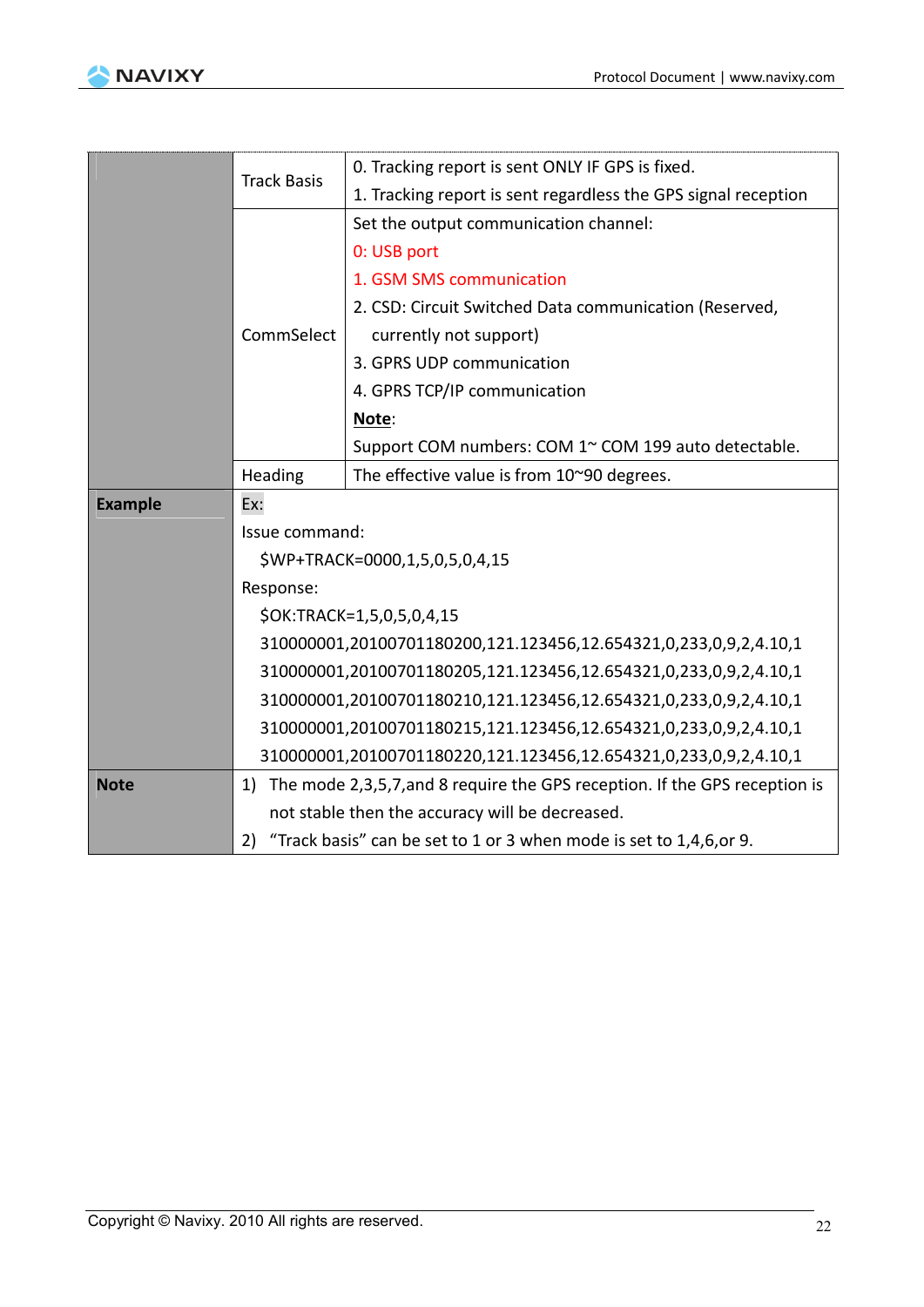

| \$WP+LOWBATT          |                                                                       |                                                                    |
|-----------------------|-----------------------------------------------------------------------|--------------------------------------------------------------------|
| <b>Description</b>    | Execute this command to enable/disable the internal battery low alert |                                                                    |
| <b>Format</b>         | Write                                                                 | \$WP+LOWBATT+[Tag]=[Password],[Report Action],[SMS VIP             |
|                       |                                                                       | Mask]                                                              |
|                       | Read                                                                  | \$WP+LOWBATT+[Tag]=[Password],?                                    |
| <b>Response</b>       |                                                                       | \$OK:LOWBATT+[Tag]= [Mask]                                         |
| <b>Error Response</b> |                                                                       | \$ERR:LOWBATT+[Tag]=[Error Code]                                   |
|                       |                                                                       | Please refer to appendix 9.2 for detailed error code descriptions. |
| <b>Parameter</b>      |                                                                       | The tag could consist of number or character string which          |
|                       |                                                                       | can be defined by user. The returning message will include         |
|                       |                                                                       | the same tag and it is helpful to recognize the                    |
|                       | Tag                                                                   | acknowledgements with corresponding issued commands.               |
|                       |                                                                       | This tag could be left as empty if it is not used. (Max. 5         |
|                       |                                                                       | characters)                                                        |
|                       |                                                                       | Password of the device. Only correct password can access           |
|                       |                                                                       | the device and change the configuration. The minimum               |
|                       | Password                                                              | length of character is 4 digits; maximum length of character       |
|                       |                                                                       | is 10 digits. It supports numerical characters only. Default       |
|                       |                                                                       | password is "0000"                                                 |
|                       |                                                                       | 0: Disable                                                         |
|                       | Report                                                                | 1: Logging                                                         |
|                       | Action                                                                | 2: Polling                                                         |
|                       |                                                                       | 3: Logging + Polling                                               |
|                       |                                                                       | If the event is triggered then the device could send a SMS         |
|                       |                                                                       | alert to up to 5 different pre-defined SMS phone number.           |
|                       |                                                                       | The SMS VIP is defined in the \$WP+SETVIP command.                 |
|                       |                                                                       | The bitwise definition is following:                               |
|                       |                                                                       | 0. Disable                                                         |
|                       | <b>SMS VIP</b>                                                        | 1. SMS VIP 1                                                       |
|                       | Mask                                                                  | 2. SMS VIP 2                                                       |
|                       |                                                                       | 4. SMS VIP 3                                                       |
|                       |                                                                       | 8. SMS VIP 4                                                       |
|                       |                                                                       | 16. SMS VIP 5                                                      |
|                       |                                                                       | Ex:                                                                |
|                       |                                                                       | Set to 12 means enabled (SMS VIP 3 + SMS VIP 4)                    |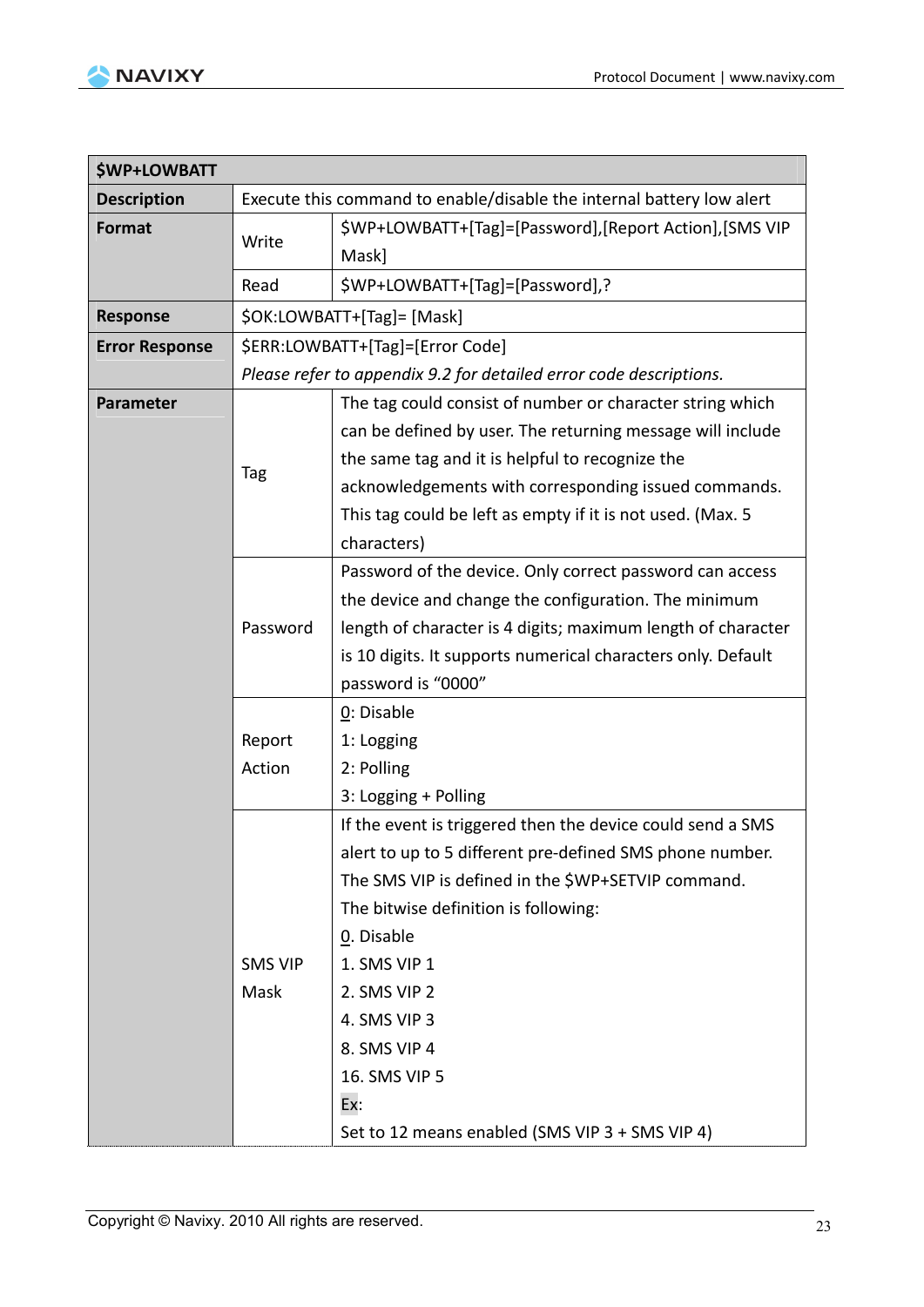

| <b>Example</b> | Ex:                                                                           |  |  |
|----------------|-------------------------------------------------------------------------------|--|--|
|                | Issue command:                                                                |  |  |
|                | \$WP+LOWBATT=0000,3,1                                                         |  |  |
|                | Response:                                                                     |  |  |
|                | \$OK:LOWBATT=3,1                                                              |  |  |
| <b>Note</b>    | When the "Report Action" sets to '1' or "SMS VIP Mask" is enabled, the<br>1)  |  |  |
|                | device will send a "Low Battery" message with the Event ID 40 back to         |  |  |
|                | the server or send a "Low Battery "alert to the selected SMS phone            |  |  |
|                | numbers when the voltage level of interval battery is lower than 3.66V.       |  |  |
|                | When the USB is connected, the "Low Battery" alert will not be<br>2)          |  |  |
|                | generated.                                                                    |  |  |
|                | The "Low Battery" alert will not be generated while unit is in sleeping<br>3) |  |  |
|                | mode while execution of \$WP+PSMT mode 1 and 2. It will be generated          |  |  |
|                | after unit wake up if the condition of "Low Battery" alert is satisfied.      |  |  |
|                | SMS format for low battery alert is following:<br>4)                          |  |  |
|                | Low Battery                                                                   |  |  |
|                | 3000000001                                                                    |  |  |
|                | 2010/04/16 13:11:22                                                           |  |  |
|                | Lat:25.06081                                                                  |  |  |
|                | Lon:121.64759                                                                 |  |  |
|                | Spd:0Km/h                                                                     |  |  |
|                | Sat:8                                                                         |  |  |
|                | 3.70                                                                          |  |  |
|                | $\mathbf{1}$                                                                  |  |  |
|                | http://maps.google.com/maps?q=25.06081,121.64759                              |  |  |
|                |                                                                               |  |  |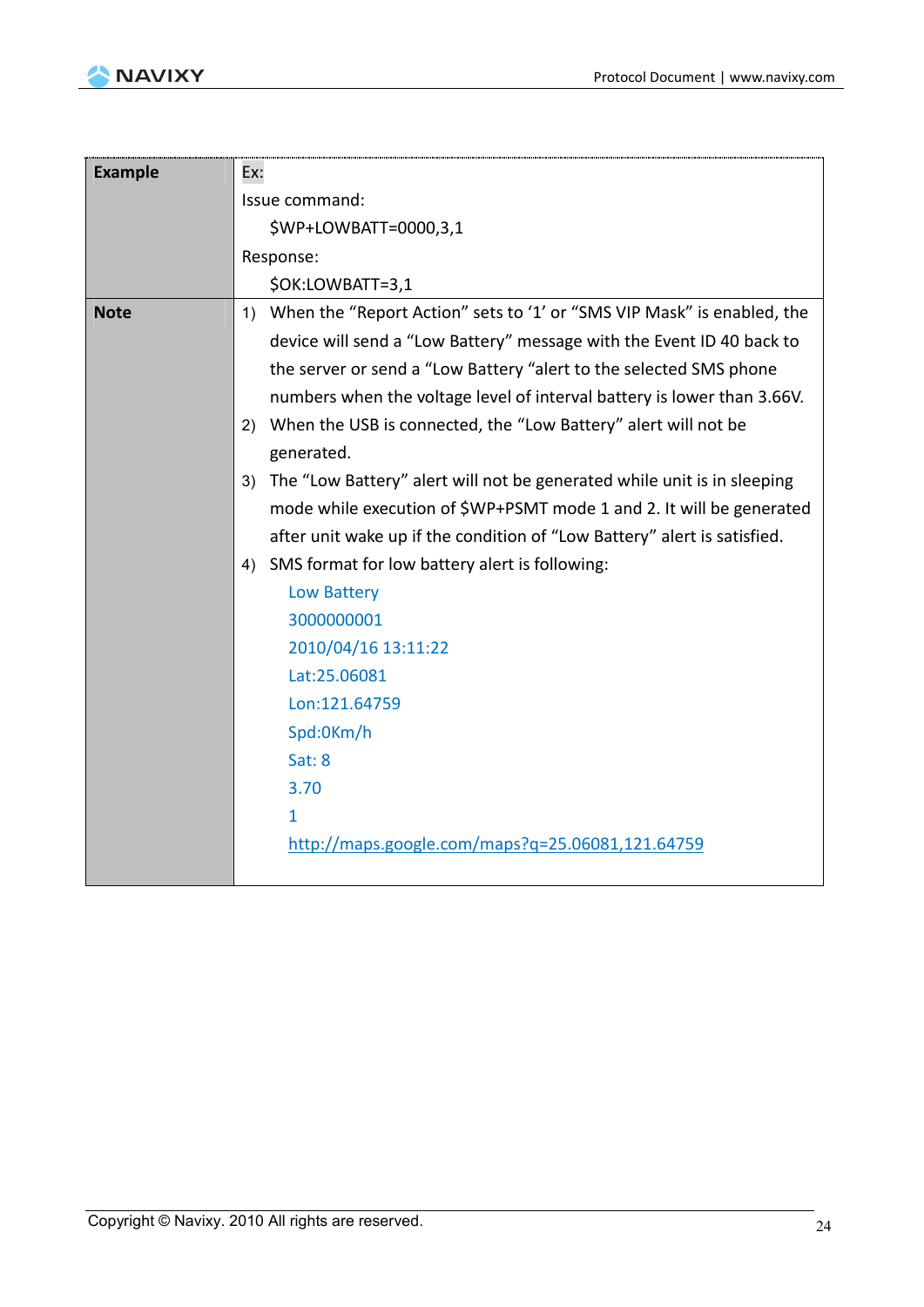

| <b>\$WP+VLOCATION</b> |                                                                       |                                                                        |
|-----------------------|-----------------------------------------------------------------------|------------------------------------------------------------------------|
| <b>Description</b>    | Execute this command to get the currently GPS information by making a |                                                                        |
|                       |                                                                       | phone call. This function only can be used by the authorized SMS phone |
|                       | numbers.                                                              |                                                                        |
| <b>Format</b>         | Write                                                                 | \$WP+VLOCATION+[Tag]=[Password],[Enable/Disable],[SMS                  |
|                       |                                                                       | VIP Mask]                                                              |
|                       | Read                                                                  | \$WP+VLOCATION+[Tag]=[Password],?                                      |
| <b>Response</b>       | \$OK:VLOCATION+[Tag]=[Enable/Disable],[SMS VIP Mask]                  |                                                                        |
| <b>Error Response</b> | \$ERR:VLOCATION+[Tag]=[Error Code]                                    |                                                                        |
|                       | Please refer to appendix 9.2 for detailed error code descriptions.    |                                                                        |
| <b>Parameter</b>      |                                                                       | The tag could consist of number or character string which              |
|                       |                                                                       | can be defined by user. The returning message will include             |
|                       |                                                                       | the same tag and it is helpful to recognize the                        |
|                       | Tag                                                                   | acknowledgements with corresponding issued commands.                   |
|                       |                                                                       | This tag could be left as empty if it is not used. (Max. 5             |
|                       |                                                                       | characters)                                                            |
|                       |                                                                       | Password of the device. Only correct password can access               |
|                       |                                                                       | the device and change the configuration. The minimum                   |
|                       | Password                                                              | length of character is 4 digits; maximum length of character           |
|                       |                                                                       | is 10 digits. It supports numerical characters only. Default           |
|                       |                                                                       | password is "0000"                                                     |
|                       | Enable/                                                               | 0: Disable                                                             |
|                       | <b>Disable</b>                                                        | 1: Enable                                                              |
|                       |                                                                       | This parameter is to set the authorized SMS phone numbers              |
|                       |                                                                       | which is defined in the \$WP+SETVIP command to get the                 |
|                       |                                                                       | current location by making a phone call. This parameter                |
|                       |                                                                       | follows the bitwise algorithm and multi selectable:                    |
|                       |                                                                       | 0. Disable                                                             |
|                       | <b>SMS VIP</b>                                                        | 1. SMS VIP 1                                                           |
|                       | Mask                                                                  | 2. SMS VIP 2                                                           |
|                       |                                                                       | 4. SMS VIP 3                                                           |
|                       |                                                                       | 8. SMS VIP 4                                                           |
|                       |                                                                       | 16. SMS VIP 5                                                          |
|                       |                                                                       | Ex:                                                                    |
|                       |                                                                       | Set to 12 means enabled (SMS VIP 3 + SMS VIP 4)                        |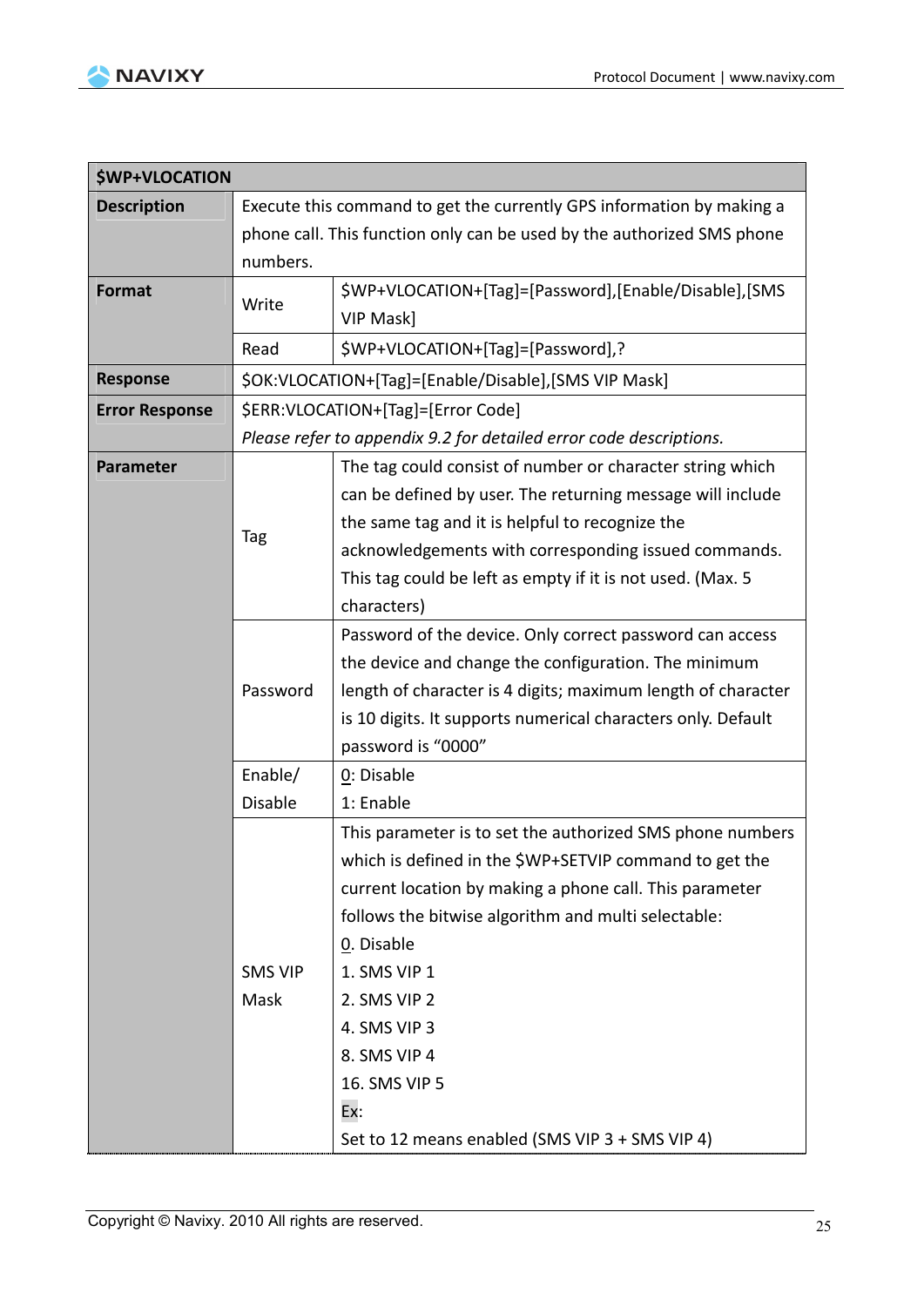

| <b>Example</b> | Ex:                                                                          |
|----------------|------------------------------------------------------------------------------|
|                | Issue command:                                                               |
|                | \$WP+VLOCATION=0000,1,6                                                      |
|                | Response:                                                                    |
|                | \$OK:VLOCATION=0000,1,6                                                      |
| <b>Note</b>    | In order to let unit recognize the incoming call phone numbers, please<br>1) |
|                | enabled the "Caller ID" function on the mobile phone which making a          |
|                | call to the unit.                                                            |
|                | The SMS format is the following:                                             |
|                | Location                                                                     |
|                | 3000000001                                                                   |
|                | 2010/06/25 08:36:10                                                          |
|                | Lat: 25.06088                                                                |
|                | Lon: 121.64841                                                               |
|                | Spd: 8 Km/h                                                                  |
|                | Sat:8                                                                        |
|                | 3.90                                                                         |
|                | 1                                                                            |
|                | http://maps.google.com/maps?q=25.06088,121.64841                             |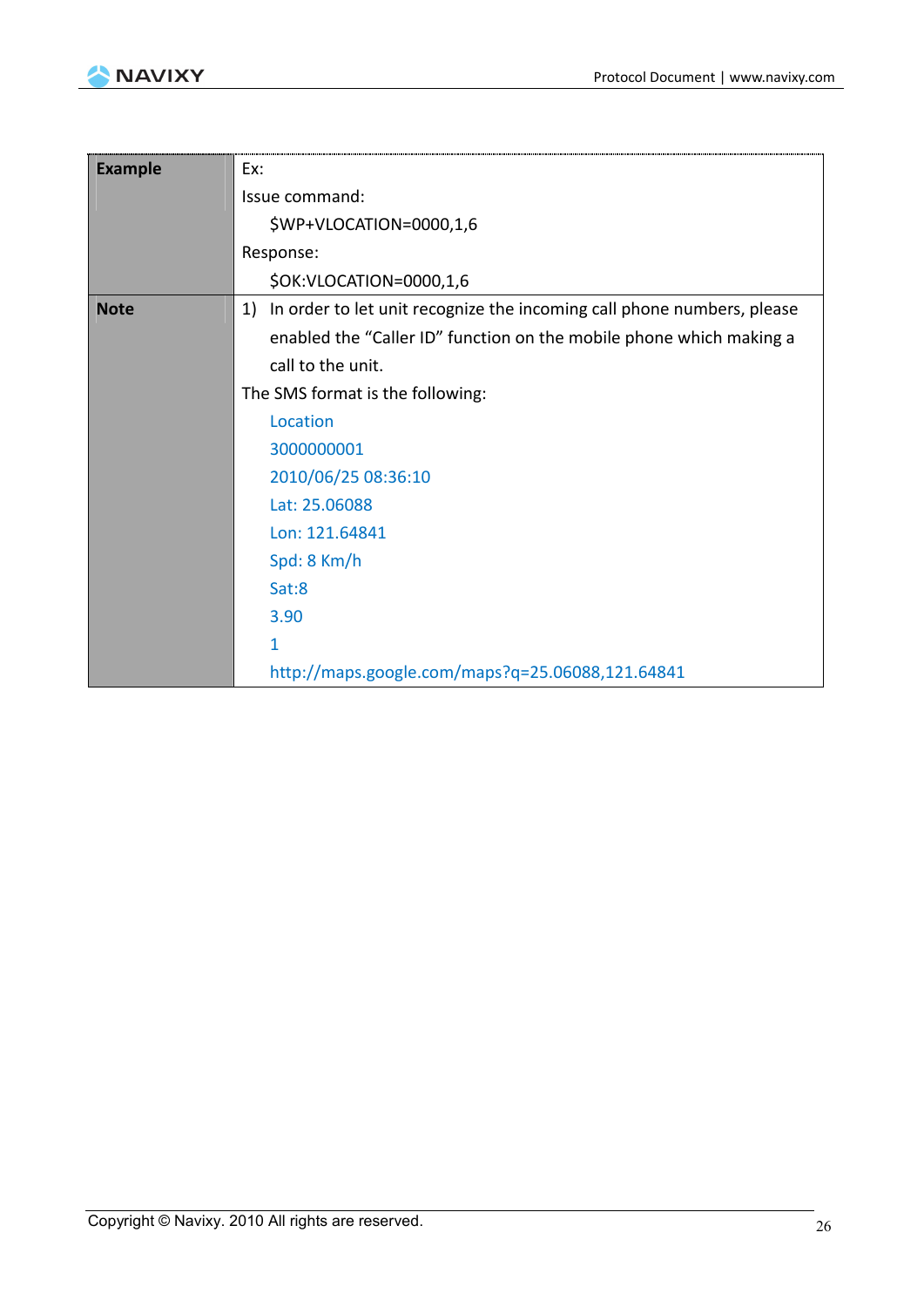

| <b>\$WP+REBOOT</b>    |                                                                                                                                                                                                                                                                                                                     |  |  |
|-----------------------|---------------------------------------------------------------------------------------------------------------------------------------------------------------------------------------------------------------------------------------------------------------------------------------------------------------------|--|--|
| <b>Description</b>    | Execute this command to reboot the device. All settings will be remained.                                                                                                                                                                                                                                           |  |  |
| <b>Format</b>         | \$WP+REBOOT+[Tag]=[Password]                                                                                                                                                                                                                                                                                        |  |  |
| <b>Response</b>       | \$OK:REBOOT+[Tag]                                                                                                                                                                                                                                                                                                   |  |  |
| <b>Error Response</b> | \$ERR:REBOOT+[Tag]=[Error Code]                                                                                                                                                                                                                                                                                     |  |  |
|                       | Please refer to appendix 9.2 for detailed error code descriptions.                                                                                                                                                                                                                                                  |  |  |
| Parameter             | The tag could consist of number or character string which can<br>be defined by user. The returning message will include the same<br>tag and it is helpful to recognize the acknowledgements with<br>Tag<br>corresponding issued commands. This tag could be left as<br>empty if it is not used. (Max. 5 characters) |  |  |
|                       | Password of the device. Only correct password can access the<br>device and change the configuration. The minimum length of<br>Password<br>character is 4 digits; maximum length of character is 10 digits. It<br>supports numerical characters only. Default password is "0000"                                     |  |  |
| <b>Example</b>        | Ex:                                                                                                                                                                                                                                                                                                                 |  |  |
|                       | Issue command:                                                                                                                                                                                                                                                                                                      |  |  |
|                       | \$WP+REBOOT=0000                                                                                                                                                                                                                                                                                                    |  |  |
|                       | Response:                                                                                                                                                                                                                                                                                                           |  |  |
|                       | <b>\$OK:REBOOT</b>                                                                                                                                                                                                                                                                                                  |  |  |
| <b>Note</b>           | 1) Please re-establish the direct connection (USB) after issuing the                                                                                                                                                                                                                                                |  |  |
|                       | \$WP+REBOOT command. The physically unplug and re-plug in the USB                                                                                                                                                                                                                                                   |  |  |
|                       | cable might be necessary.                                                                                                                                                                                                                                                                                           |  |  |
|                       | 2) Please do not issue \$WP+REBOOT command over GSM SMS or GPRS                                                                                                                                                                                                                                                     |  |  |
|                       | while the USB cable is connected to a PC, otherwise the unit needs                                                                                                                                                                                                                                                  |  |  |
|                       | manually to power it on again.                                                                                                                                                                                                                                                                                      |  |  |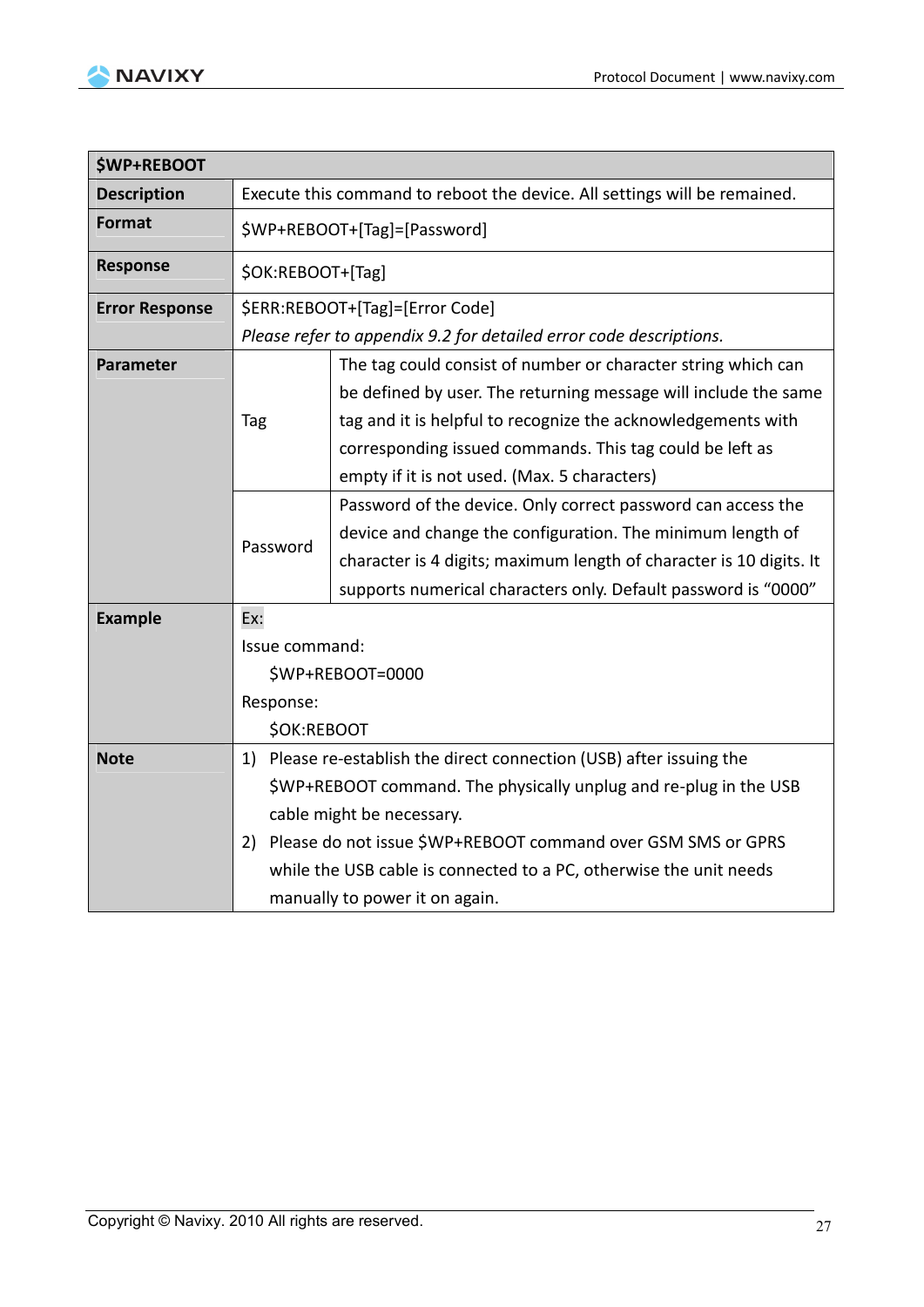

| <b><i>SWP+RESET</i></b> |                                                                         |                                                                              |
|-------------------------|-------------------------------------------------------------------------|------------------------------------------------------------------------------|
| <b>Description</b>      | Execute this command to reset the device to factory default settings or |                                                                              |
|                         | pre-set settings                                                        |                                                                              |
| <b>Format</b>           | Write                                                                   | \$WP+RESET+[Tag]=[Password]                                                  |
| <b>Response</b>         | \$OK:RESET+[Tag]                                                        |                                                                              |
| <b>Error Response</b>   |                                                                         | \$ERR:RESET+[Tag]=[Error Code]                                               |
|                         | Please refer to appendix 9.2 for detailed error code descriptions.      |                                                                              |
| Parameter               |                                                                         | The tag could consist of number or character string which can                |
|                         |                                                                         | be defined by user. The returning message will include the                   |
|                         | Tag                                                                     | same tag and it is helpful to recognize the acknowledgements                 |
|                         |                                                                         | with corresponding issued commands. This tag could be left as                |
|                         |                                                                         | empty if it is not used. (Max. 5 characters)                                 |
|                         |                                                                         | Password of the device. Only correct password can access the                 |
|                         |                                                                         | device and change the configuration. The minimum length of                   |
|                         | Password                                                                | character is 4 digits; maximum length of character is 10 digits.             |
|                         |                                                                         | It supports numerical characters only. Default password is                   |
|                         |                                                                         | "0000"                                                                       |
| <b>Example</b>          | Ex:                                                                     |                                                                              |
|                         | Issue command:<br>\$WP+RESET=0000<br>Response:                          |                                                                              |
|                         |                                                                         |                                                                              |
|                         |                                                                         |                                                                              |
|                         | <b>\$OK:RESET</b>                                                       |                                                                              |
| <b>Note</b>             | 1)                                                                      | The "Device ID" parameter and "PIN code" will be remained the same           |
|                         |                                                                         | after executing this command. Other settings will be set back to factory     |
|                         | default.                                                                |                                                                              |
|                         | 2)                                                                      | If the password is forgotten then the device can accept the last 6 digits of |
|                         |                                                                         | IMEI No. as password in order to reset the device successfully. After        |
|                         |                                                                         | "RESET" successfully, all settings will be reset to factory default setting  |
|                         |                                                                         | EXCEPT the "Device ID" and "PIN code".                                       |
|                         |                                                                         |                                                                              |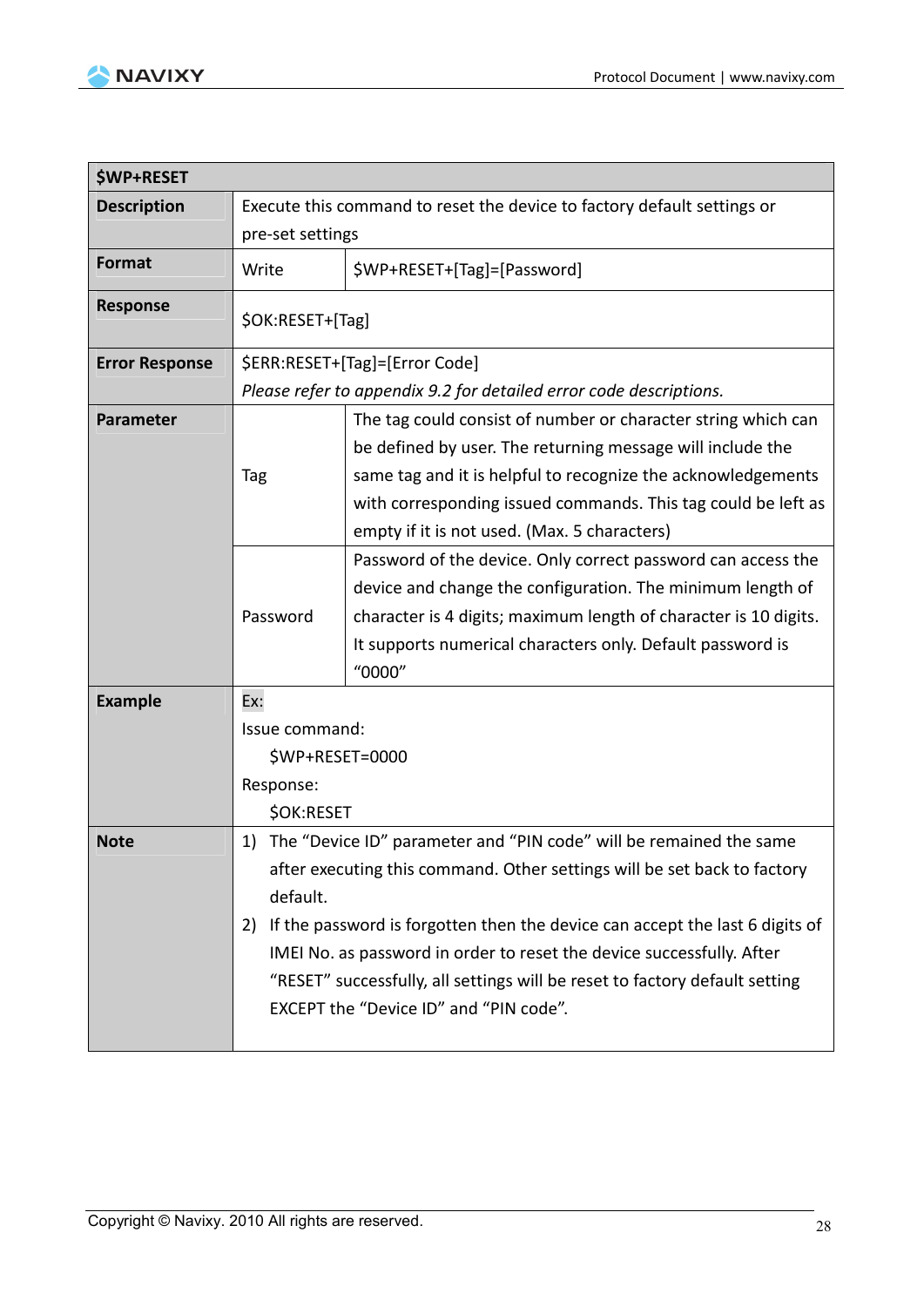

| <b><i>SWP+IMEI</i></b> |                                                                        |                                                                    |
|------------------------|------------------------------------------------------------------------|--------------------------------------------------------------------|
| <b>Description</b>     | Execute this command to query the IMEI No. for the internal GSM module |                                                                    |
| <b>Format</b>          | \$WP+IMEI+[Tag]=[Password]                                             |                                                                    |
| <b>Response</b>        | \$OK:IMEI+[Tag]=IMEI No.                                               |                                                                    |
| <b>Error Response</b>  | \$ERR:IMEI+[Tag]=[Error Code]                                          |                                                                    |
|                        |                                                                        | Please refer to appendix 9.2 for detailed error code descriptions. |
| <b>Parameter</b>       |                                                                        | The tag could consist of number or character string which can      |
|                        |                                                                        | be defined by user. The returning message will include the         |
|                        | Tag                                                                    | same tag and it is helpful to recognize the acknowledgements       |
|                        |                                                                        | with corresponding issued commands. This tag could be left as      |
|                        |                                                                        | empty if it is not used. (Max. 5 characters)                       |
|                        |                                                                        | Password of the device. Only correct password can access the       |
|                        |                                                                        | device and change the configuration. The minimum length of         |
|                        | Password                                                               | character is 4 digits; maximum length of character is 10 digits.   |
|                        |                                                                        | It supports numerical characters only. Default password is         |
|                        |                                                                        | "0000"                                                             |
| <b>Example</b>         | Ex:                                                                    |                                                                    |
|                        | Issue command:                                                         |                                                                    |
|                        | \$WP+IMEI=0000                                                         |                                                                    |
|                        | Response:                                                              |                                                                    |
|                        | \$OK:IMEI=357258004284081                                              |                                                                    |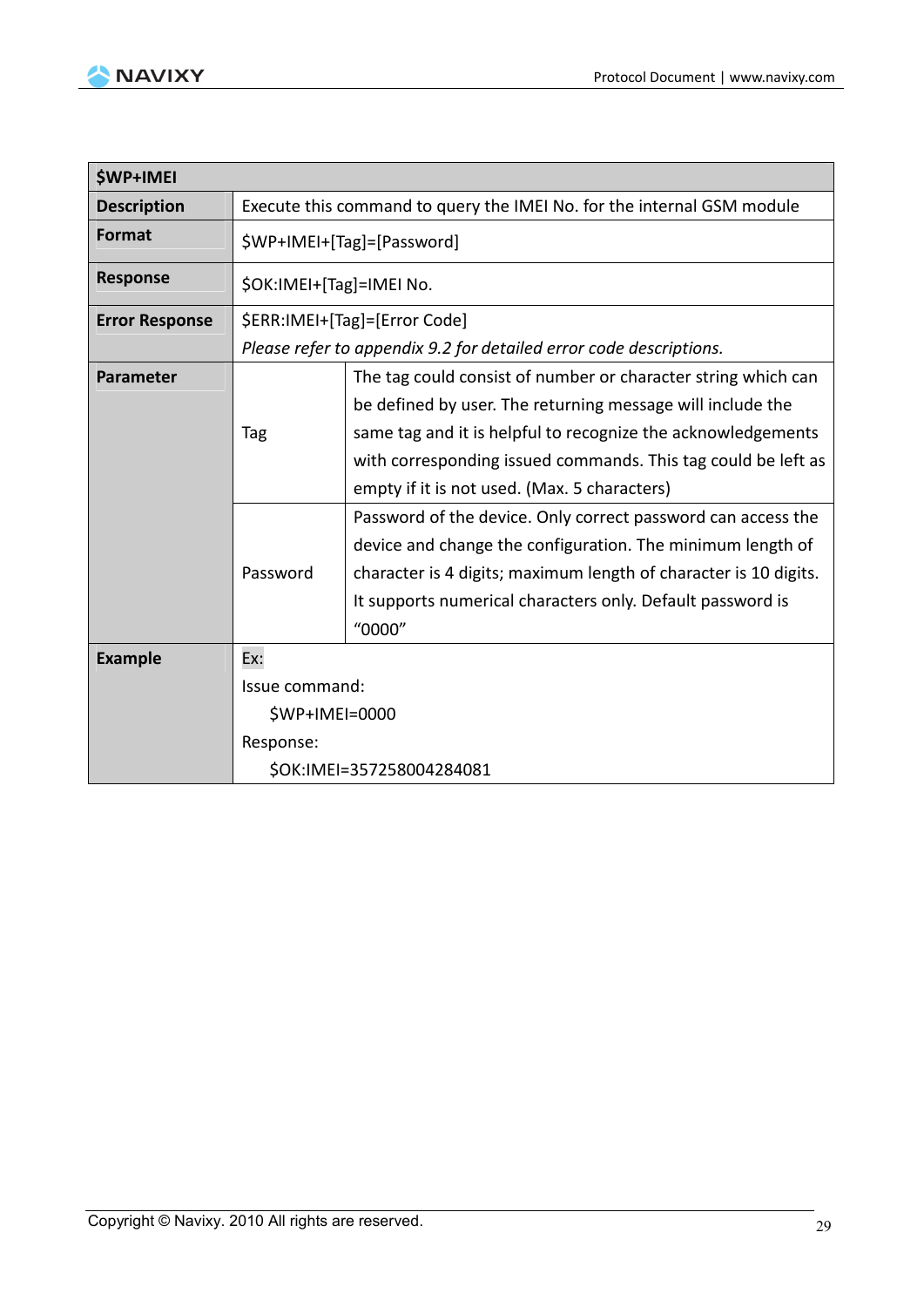

| <b><i>ŚWP+SIMID</i></b> |                                                                         |                                                                    |
|-------------------------|-------------------------------------------------------------------------|--------------------------------------------------------------------|
| <b>Description</b>      | Execute this command to query the identification number of the SIM card |                                                                    |
| <b>Format</b>           | \$WP+SIMID+[Tag]=[Password]                                             |                                                                    |
| <b>Response</b>         |                                                                         | \$OK:SIMID+[Tag]=SIM card Identification No.                       |
| <b>Error Response</b>   | \$ERR:SIMID+[Tag]=[Error Code]                                          |                                                                    |
|                         |                                                                         | Please refer to appendix 9.2 for detailed error code descriptions. |
| <b>Parameter</b>        | The tag could consist of number or character string which can           |                                                                    |
|                         |                                                                         | be defined by user. The returning message will include the         |
|                         | Tag                                                                     | same tag and it is helpful to recognize the acknowledgements       |
|                         |                                                                         | with corresponding issued commands. This tag could be left as      |
|                         |                                                                         | empty if it is not used. (Max. 5 characters)                       |
|                         |                                                                         | Password of the device. Only correct password can access the       |
|                         |                                                                         | evice and change the configuration. The minimum length of          |
|                         | Password                                                                | character is 4 digits; maximum length of character is 10 digits.   |
|                         |                                                                         | It supports numerical characters only. Default password is         |
|                         |                                                                         | "0000"                                                             |
| <b>Example</b>          | Ex:                                                                     |                                                                    |
|                         | Issue command:                                                          |                                                                    |
|                         | $$WP+SIMID=0000$                                                        |                                                                    |
|                         | Response:                                                               |                                                                    |
|                         | \$OK:SIMID=87109834789209748618                                         |                                                                    |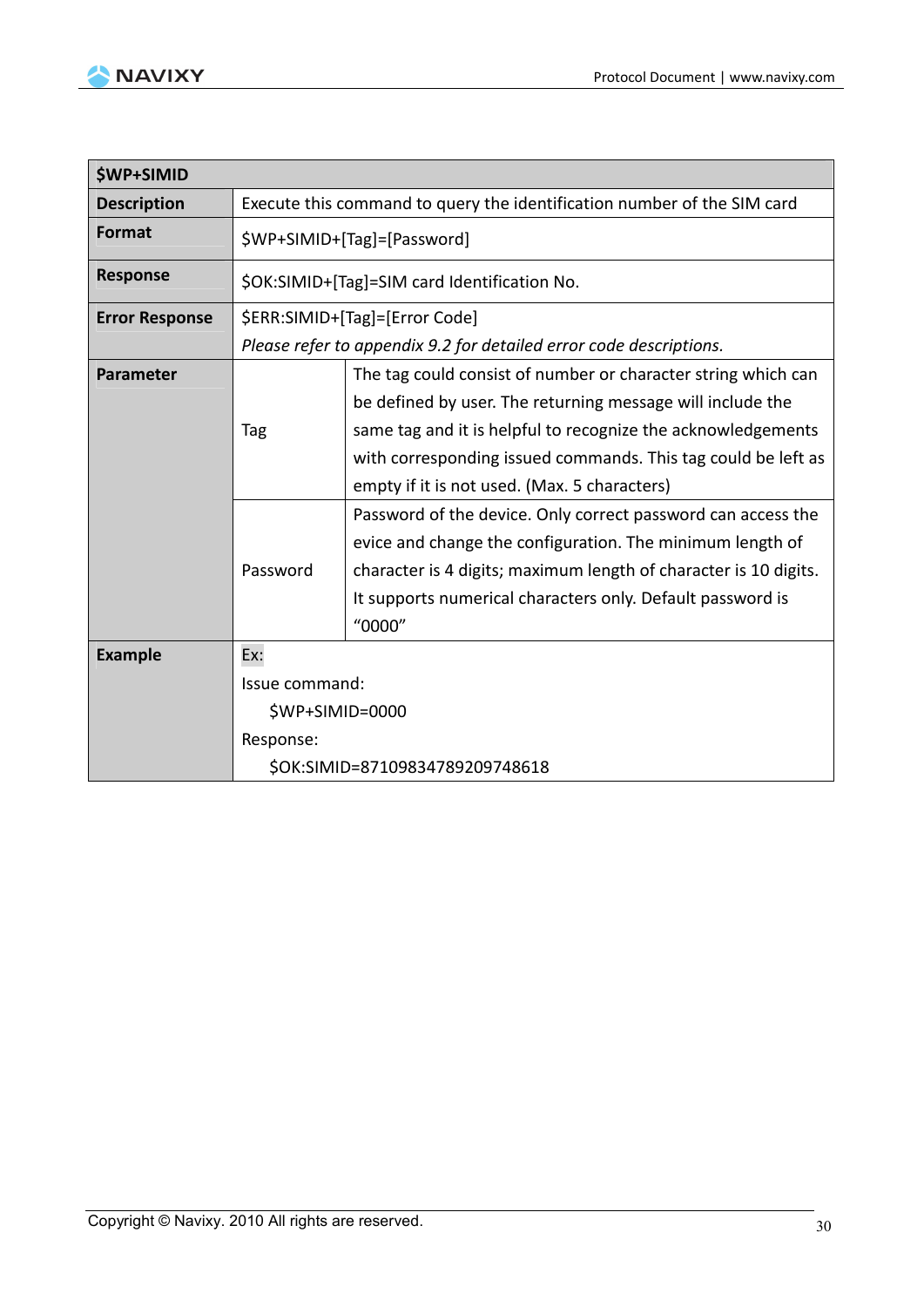

| <b><i>SWP+SETVIP</i></b> |                                                                            |                                                                                                                                                                                                                                                                                                              |  |
|--------------------------|----------------------------------------------------------------------------|--------------------------------------------------------------------------------------------------------------------------------------------------------------------------------------------------------------------------------------------------------------------------------------------------------------|--|
| <b>Description</b>       | Execute this command to set up to 5 different mobile phone numbers for the |                                                                                                                                                                                                                                                                                                              |  |
|                          | user defined reports.                                                      |                                                                                                                                                                                                                                                                                                              |  |
| Format                   | Write                                                                      | \$WP+SETVIP+[Tag]=[Password], [VIP 1], [VIP 2], [VIP 3], [VIP 4],<br>[VIP 5]                                                                                                                                                                                                                                 |  |
|                          | Read                                                                       | \$WP+SETVIP+[Tag]=[Password],?                                                                                                                                                                                                                                                                               |  |
| <b>Response</b>          |                                                                            | \$OK:SETVIP+[Tag]=[VIP 1],[VIP 2],[VIP 3],[VIP 4],[VIP 5]                                                                                                                                                                                                                                                    |  |
| <b>Error Response</b>    |                                                                            | \$ERR:SETVIP+[Tag]=[Error Code]                                                                                                                                                                                                                                                                              |  |
|                          |                                                                            | Please refer to appendix 8.2 for detailed error code descriptions.                                                                                                                                                                                                                                           |  |
| <b>Parameter</b>         | Tag                                                                        | The tag could consist of number or character string which can<br>be defined by user. The returning message will include the<br>same tag and it is helpful to recognize the acknowledgements<br>with corresponding issued commands. This tag could be left as<br>empty if it is not used. (Max. 5 characters) |  |
|                          | Password                                                                   | Password of the device. Only correct password can access the<br>device and change the configuration. The minimum length of<br>character is 4 digits; maximum length of character is 10 digits.<br>It supports numerical characters only. Default password is<br>"0000"                                       |  |
|                          | VIP <sub>1</sub>                                                           | Set VIP number 1                                                                                                                                                                                                                                                                                             |  |
|                          | VIP <sub>2</sub>                                                           | Set VIP number 2                                                                                                                                                                                                                                                                                             |  |
|                          | VIP <sub>3</sub>                                                           | Set VIP number 3                                                                                                                                                                                                                                                                                             |  |
|                          | VIP <sub>4</sub>                                                           | Set VIP number 4                                                                                                                                                                                                                                                                                             |  |
|                          | VIP <sub>5</sub>                                                           | Set VIP number 5                                                                                                                                                                                                                                                                                             |  |
| <b>Example</b>           | Ex:<br>Issue command:<br>Response:<br>0987453146                           | \$WP+SETVIP=0000, +886932400821, +886937400841, 0933765432,<br>0911013433, 0987453146<br>\$OK:SETVIP=+886932400821,+886937400841,0933765432,0911013433,                                                                                                                                                      |  |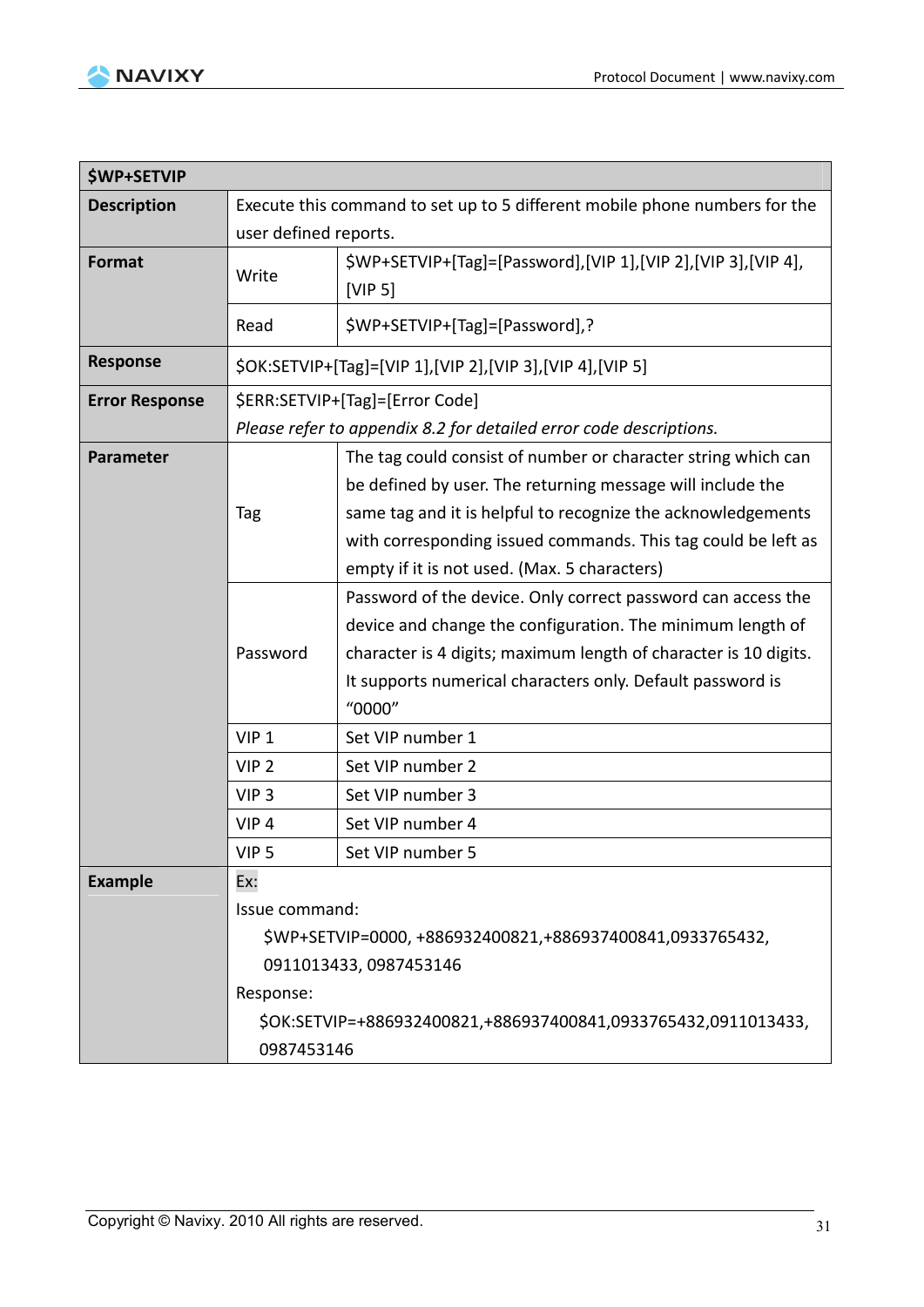

| <b>\$WP+PSMT</b>   |          |                                                                          |  |  |
|--------------------|----------|--------------------------------------------------------------------------|--|--|
| <b>Description</b> |          | Execute this command to enable the "Motion Tracking" or "Timer Report"   |  |  |
| Format             |          | \$WP+PSMT+[Tag]=[Password],[Mode],[Sleeping Interval]                    |  |  |
|                    | Write    | ,[Report Action],[SMS VIP], [Timer 1],[Timer 2],[Timer 3]                |  |  |
|                    | Read     | \$WP+PSMT+[Tag]=[Password],?                                             |  |  |
| Response           |          | \$OK:PSMT+[Tag]=[Mode], [Sleeping Interval], [Report Action], [SMS VIP], |  |  |
|                    |          | [Timer 1],[Timer 2],[Timer 3]                                            |  |  |
| <b>Error</b>       |          | \$ERR:PSMT+[Tag]=[Error Code]                                            |  |  |
| <b>Response</b>    |          | Please refer to appendix 9.2 for detailed error code descriptions.       |  |  |
| Parameter          |          | The tag could consist of number or character string which can            |  |  |
|                    |          | be defined by user. The returning message will include the same          |  |  |
|                    | Tag      | tag and it is helpful to recognize the acknowledgements with             |  |  |
|                    |          | corresponding issued commands. This tag could be left as empty           |  |  |
|                    |          | if it is not used. (Max. 5 characters)                                   |  |  |
|                    |          | Password of the device. Only correct password can access the             |  |  |
|                    | Password | device and change the configuration. The minimum length of               |  |  |
|                    |          | character is 4 digits; maximum length of character is 10 digits. It      |  |  |
|                    |          | supports numerical characters only. Default password is "0000"           |  |  |
|                    |          | 0: Enter sleeping mode after 3 minutes of no movement.                   |  |  |
|                    |          | Behaviors: GSM stand by, GPRS off, GPS off, G-sensor on,                 |  |  |
|                    |          | 1: Enter sleeping mode after 3 minutes regardless movement               |  |  |
|                    | Mode     | detection:                                                               |  |  |
|                    |          | Behaviors: GSM off, GPRS off, GPS off, G-sensor off                      |  |  |
|                    |          | 2: Enter sleeping mode after 3 minutes regardless movement               |  |  |
|                    |          | detection                                                                |  |  |
|                    |          | Behaviors: GSM off, GPRS off, GPS off, G-sensor off                      |  |  |
|                    |          | Define the time interval which the unit stays in the sleeping            |  |  |
|                    | Sleeping | state                                                                    |  |  |
|                    | Interval | Effective range: 60~65535 minutes                                        |  |  |
|                    |          | Note:                                                                    |  |  |
|                    |          | This parameter only take effect when the "Mode" sets to 1                |  |  |
|                    | Wake Up  | 0: Disable                                                               |  |  |
|                    | Report / | 1: Logging                                                               |  |  |
|                    | Timer    | 2: Polling                                                               |  |  |
|                    | report   | 3: Logging + Polling                                                     |  |  |
|                    | Action   |                                                                          |  |  |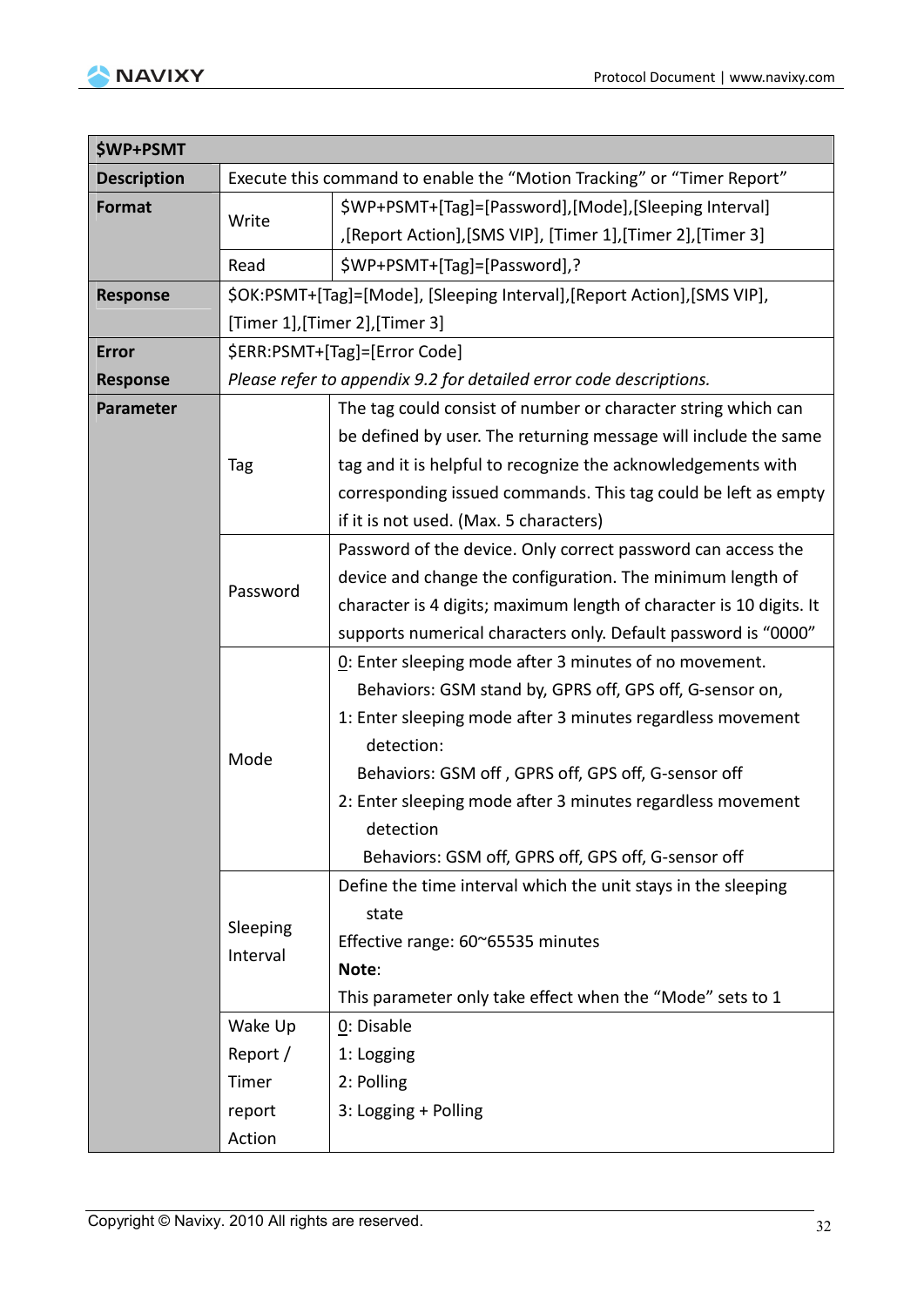|                | <b>SMS VIP</b>                                                        | When the unit wakes up from the sleeping state, it will generate         |  |  |
|----------------|-----------------------------------------------------------------------|--------------------------------------------------------------------------|--|--|
|                | Mask                                                                  | a "Timer" report and send it up to 5 different pre-defined SMS           |  |  |
|                |                                                                       | phone numbers. The SMS VIP is defined in the \$WP+SETVIP                 |  |  |
|                |                                                                       | command.                                                                 |  |  |
|                |                                                                       | 0. Disable                                                               |  |  |
|                |                                                                       | 1. SMS VIP 1                                                             |  |  |
|                |                                                                       | 2. SMS VIP 2                                                             |  |  |
|                |                                                                       | 4. SMS VIP 3                                                             |  |  |
|                |                                                                       | 8. SMS VIP 4                                                             |  |  |
|                |                                                                       | 16. SMS VIP 5                                                            |  |  |
|                |                                                                       | Ex:                                                                      |  |  |
|                |                                                                       | Set to 12 (4+8) means the report will be sent to SMS VIP 3 and 4.        |  |  |
|                | Timer 1                                                               | This parameter is only used when the [Mode] sets to 2                    |  |  |
|                |                                                                       | Effective range: 00~23 hr (hour based)                                   |  |  |
|                |                                                                       | Please use "" to clear the setting.                                      |  |  |
|                | Timer 2                                                               | This parameter is only used when the [Mode] sets to 2                    |  |  |
|                |                                                                       | Effective range: 00~23 hr (hour based)                                   |  |  |
|                |                                                                       | Please use "" to clear the setting                                       |  |  |
|                | Timer 3                                                               | This parameter is only used when the [Mode] sets to 2                    |  |  |
|                |                                                                       | Effective range: 00~23 hr (hour based)                                   |  |  |
|                |                                                                       | Please use "" to clear the setting.                                      |  |  |
| <b>Example</b> | Ex:                                                                   |                                                                          |  |  |
|                | Issue command:                                                        |                                                                          |  |  |
|                |                                                                       | \$WP+PSMT=0000,1,300,0,2,08,17,18                                        |  |  |
|                | Response:                                                             |                                                                          |  |  |
|                |                                                                       | \$OK:PSMT=1,300,0,2,08,17,18                                             |  |  |
| <b>Note</b>    | When the parameter "Mode" sets to 0, the unit has the following<br>1) |                                                                          |  |  |
|                | behaviors:                                                            |                                                                          |  |  |
|                |                                                                       | Unit generates a tracking report (Report ID 2) once it wakes up from the |  |  |
|                |                                                                       | sleeping mode if the \$WP+TRACK command is enabled. The tracking         |  |  |
|                |                                                                       | report will be generated according to the \$WP+TRACK command             |  |  |
|                |                                                                       | settings afterwards.                                                     |  |  |
|                |                                                                       | When the G-sensor has detected the movement (vibration) then unit        |  |  |
|                | will not enter sleeping state.                                        |                                                                          |  |  |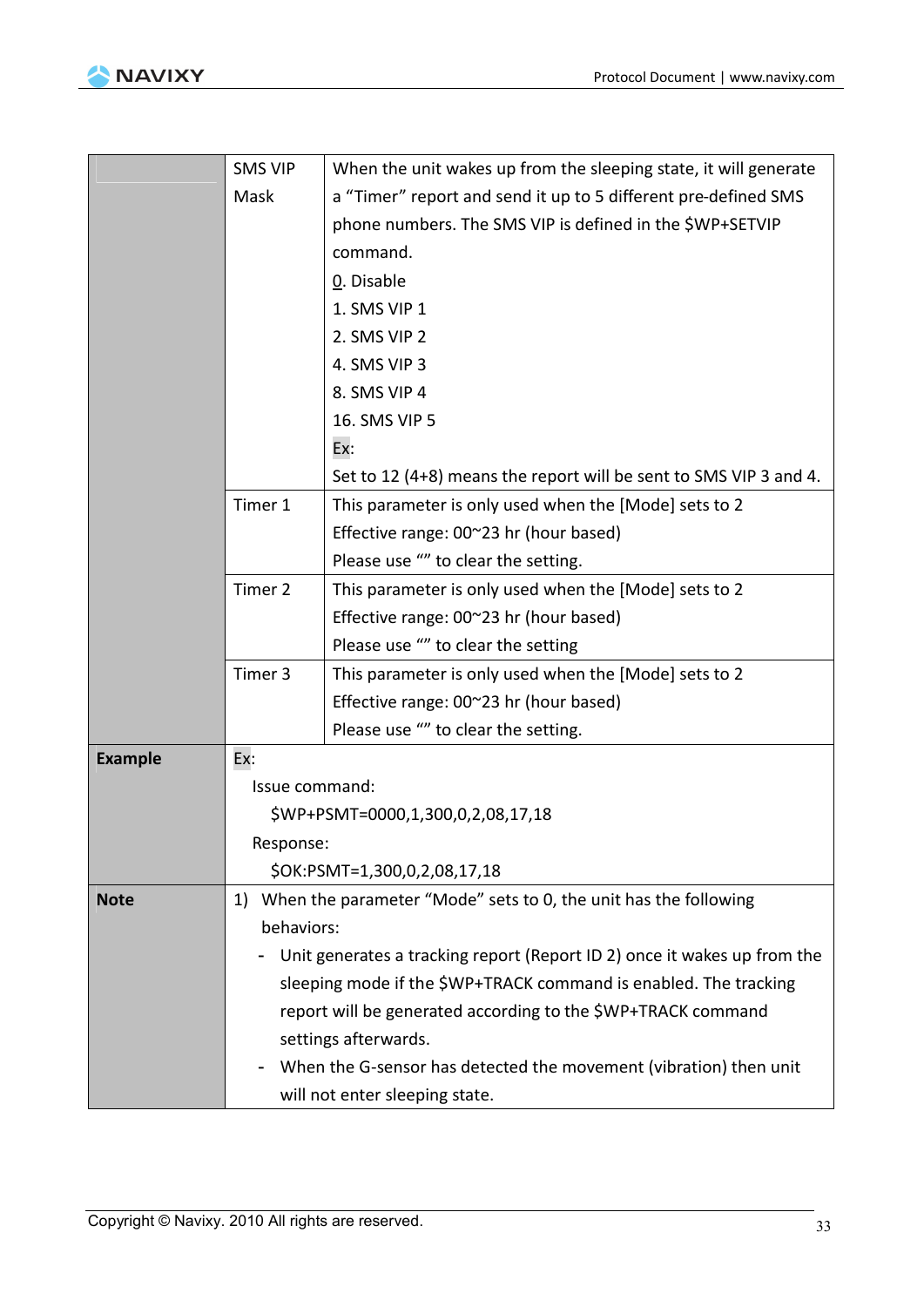

- Unit will generate a position report with ID 34 when it wakes up from the sleeping state and send it to the assign destinations ( i.e. control center, VIP phone numbers) within 3 minutes as soon as the GPS is fixed then enter sleeping state. If GPS can not be fixed within 3 minutes after waking up then a position report will be still sent but with last valid GPS information. 2) When the parameter "Mode" sets to 1, it has the following behavior: - Unit will generate a position report with ID 34 when it wakes up from the sleeping state and send it to the assign destinations ( i.e. control center, VIP phone numbers) within 3 minutes as soon as the GPS is fixed then enter sleeping state. If GPS can not be fixed within 3 minutes after waking up then a position report will be still sent but with last valid GPS information. - Once unit enters the sleeping state, it will lose the communication with the server until next waking up. 3) When the parameter "Mode" sets to 2, it has the following behaviors: - The execution of the \$WP+TRACK command will be stopped when [Mode] sets to 1 or 2 if \$WP+TRACK command is enabled and it will
	- return the \$ERR code 2 if user tries to issue the \$WP+TRACK command while the mode sets to 1 or 2.
	- Unit will generate a position report with ID 34 when it wakes up from the sleeping state and send it to the assign destinations ( i.e. control center, VIP phone numbers) within 3 minutes as soon as the GPS is fixed then enter sleeping state. If GPS can not be fixed within 3 minutes after waking up then a position report will be still sent but with last valid GPS information.
	- 4) When the USB is connected, unit will not enter sleeping state for all modes.
	- 5) When the USB is connected, the timer report (ID 34) will not be generated.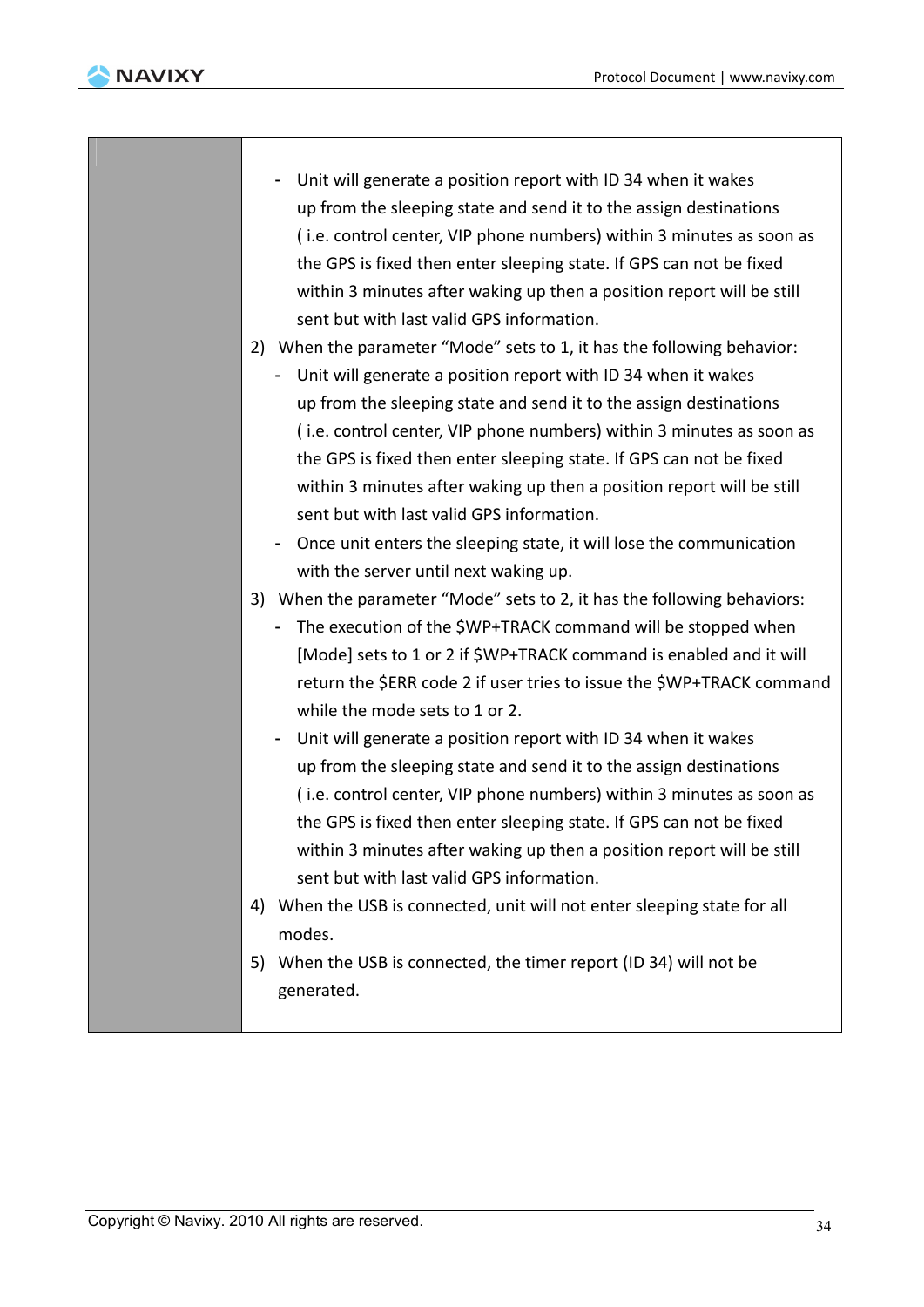



| There are two formats for SMS report of "Report ID 34" with different<br>6) |
|-----------------------------------------------------------------------------|
| report headers when operating in different modes:.                          |
| - For PSM mode 0:                                                           |
| <b>Wake Up Report</b>                                                       |
| 3000000001                                                                  |
| 2010/06/25 08:36:10                                                         |
| Lat: 25.06088                                                               |
| Lon: 121.64841                                                              |
| Spd: 8 Km/h                                                                 |
| Sat:8                                                                       |
| 3.90V                                                                       |
| $\mathbf{1}$                                                                |
| http://maps.google.com/maps?q=25.06088,121.64841                            |
|                                                                             |
| - For PSM mode 1 and 2                                                      |
| <b>Timer Report</b>                                                         |
| 3000000001                                                                  |
| 2010/06/25 08:36:10                                                         |
| Lat: 25.06088                                                               |
| Lon: 121.64841                                                              |
| Spd: 8 Km/h                                                                 |
| Sat:8                                                                       |
| 3.90V                                                                       |
| $\mathbf{1}$                                                                |
| http://maps.google.com/maps?q=25.06088,121.64841                            |
|                                                                             |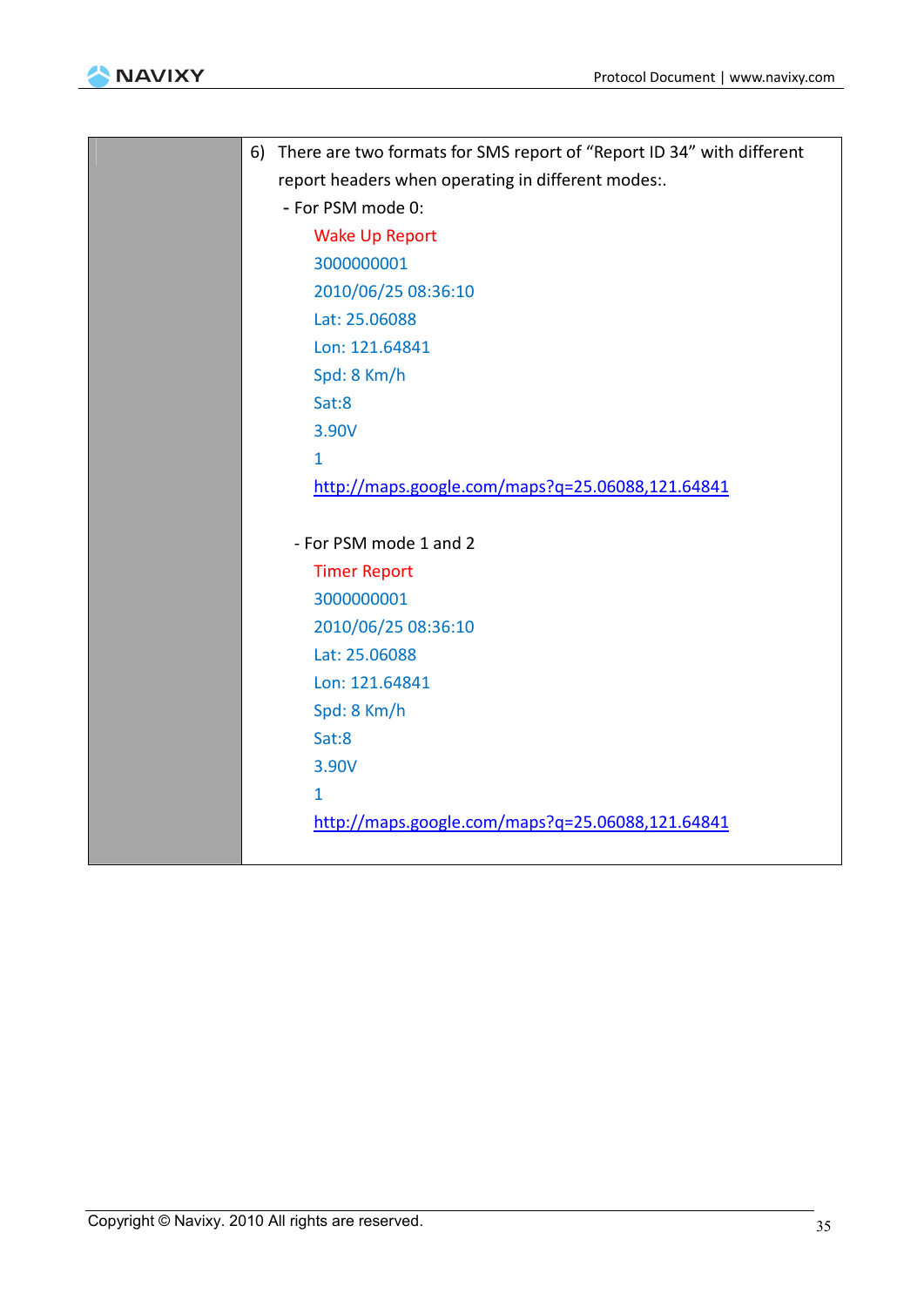

| <b>\$WP+SETRA</b>     |                |                                                                    |
|-----------------------|----------------|--------------------------------------------------------------------|
| <b>Description</b>    |                | Execute this command to enable/disable the detaching report        |
| <b>Format</b>         | Write          | \$WP+SETRA+[Tag]=[Password],[Report Action],[SMS VIP Mask]         |
|                       | Read           | \$WP+SETRA+[Tag]=[Password],?                                      |
| <b>Response</b>       |                | \$OK:SETAR+[Tag]=[Report Action],[SMS VIP Mask]                    |
| <b>Error Response</b> |                | \$ERR:SETAR+[Tag]=[Error Code]                                     |
|                       |                | Please refer to appendix 9.2 for detailed error code descriptions. |
| <b>Parameter</b>      |                | The tag could consist of number or character string which can      |
|                       |                | be defined by user. The returning message will include the         |
|                       | Tag            | same tag and it is helpful to recognize the acknowledgements       |
|                       |                | with corresponding issued commands. This tag could be left as      |
|                       |                | empty if it is not used. (Max. 5 characters)                       |
|                       |                | Password of the device. Only correct password can access the       |
|                       |                | device and change the configuration. The minimum length of         |
| Password              |                | character is 4 digits; maximum length of character is 10 digits.   |
|                       |                | It supports numerical characters only. Default password is         |
|                       |                | "0000"                                                             |
|                       |                | 0: Disable                                                         |
|                       | Report         | 1: Logging                                                         |
|                       | Action         | 2: Polling                                                         |
|                       |                | 3: Logging + Polling                                               |
|                       |                | If the event is triggered then the device could send a SMS alert   |
|                       |                | to up to 5 different pre-defined SMS phone number. The SMS         |
|                       |                | VIP is defined in the \$WP+SETVIP command.                         |
|                       |                | The bitwise definition is following:                               |
|                       |                | 0. Disable                                                         |
|                       | <b>SMS VIP</b> | 1. SMS VIP 1                                                       |
|                       | Mask           | 2. SMS VIP 2                                                       |
|                       |                | 4. SMS VIP 3                                                       |
|                       |                | 8. SMS VIP 4                                                       |
|                       |                | 16. SMS VIP 5                                                      |
|                       |                | Ex:                                                                |
|                       |                | Set to 12 means enabled (SMS VIP 3 + SMS VIP 4)                    |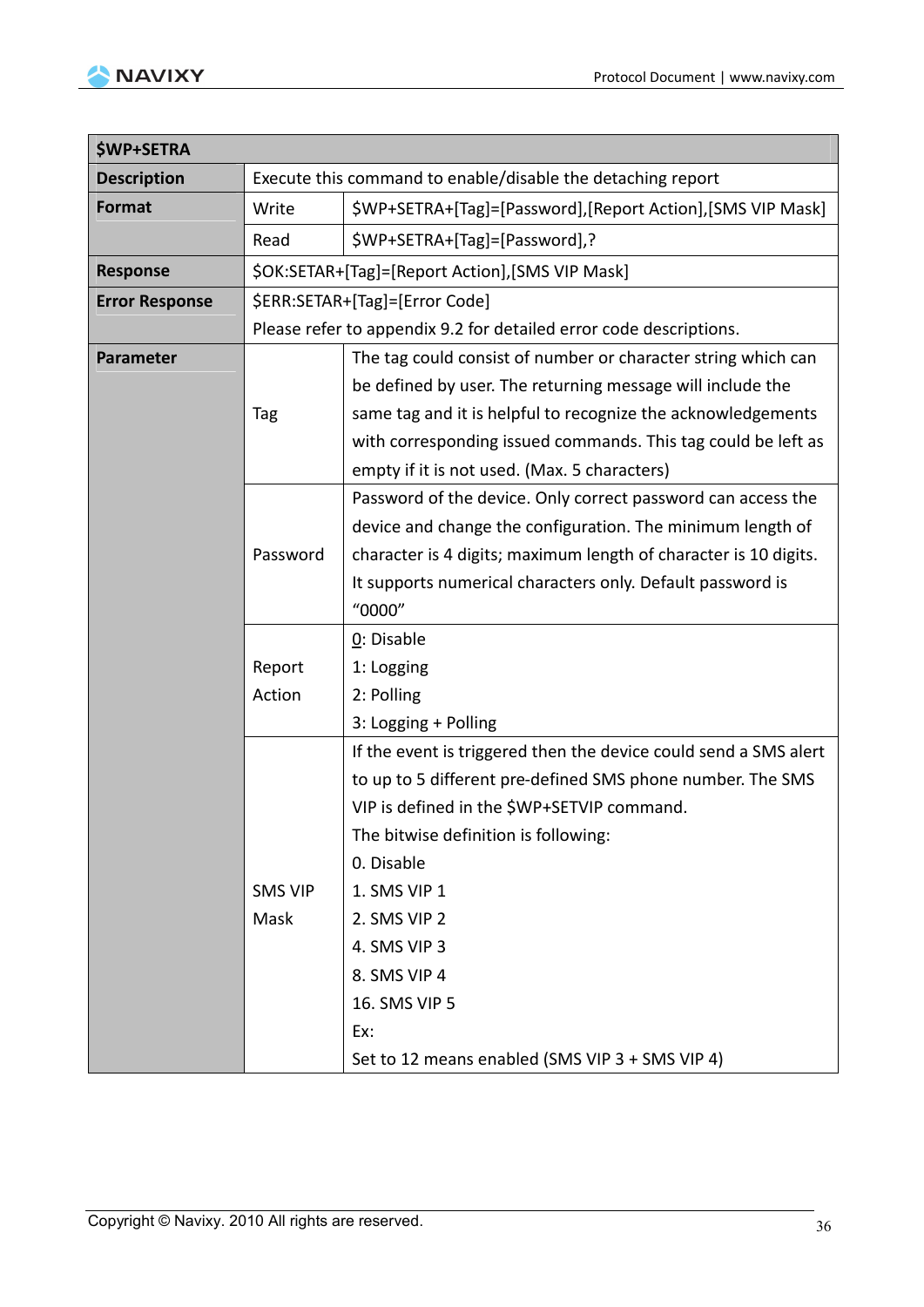

| <b>Example</b> | Ex:                                                                         |  |  |
|----------------|-----------------------------------------------------------------------------|--|--|
|                | Issue command:                                                              |  |  |
|                | \$WP+SETRA=0000,3,1                                                         |  |  |
|                | Response:                                                                   |  |  |
|                | \$OK:SETRA=3,1                                                              |  |  |
| Note:          | The report ID of returning message for control center is 100.<br>1)         |  |  |
|                | The alert will be generated after 3 seconds once the unit detects<br>2)     |  |  |
|                | detaching action.                                                           |  |  |
|                | When the USB is connected, the "Removal Alert" will not be generated.<br>3) |  |  |
|                | Following example is the SMS format:<br>4)                                  |  |  |
|                | <b>Removal Alert</b>                                                        |  |  |
|                | 3000000001                                                                  |  |  |
|                | 2010/06/25 08:36:10                                                         |  |  |
|                | Lat: 25.06088                                                               |  |  |
|                | Lon: 121.64841                                                              |  |  |
|                | Spd: 8 Km/h                                                                 |  |  |
|                | Sat:8                                                                       |  |  |
|                | 3.90                                                                        |  |  |
|                | 1                                                                           |  |  |
|                | http://maps.google.com/maps?q=25.06088,121.64841                            |  |  |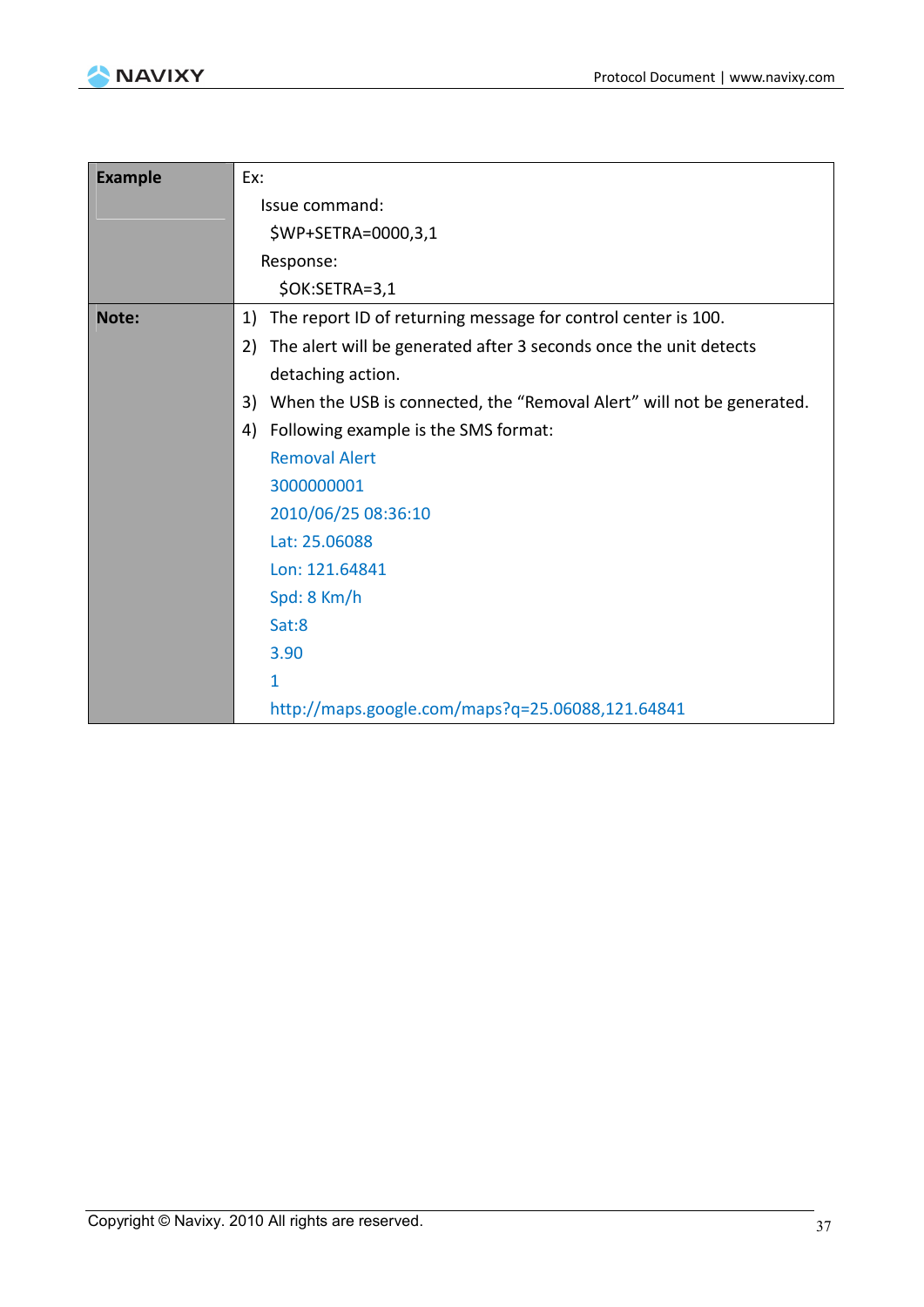

| <b>\$WP+TEST</b>      |                                                                                                                                                                                                                                                                                                                                                                                                                                                       |                                                                                                                                                                                                                                                                                                              |                                                                                                                                                                                                                                                                     |  |
|-----------------------|-------------------------------------------------------------------------------------------------------------------------------------------------------------------------------------------------------------------------------------------------------------------------------------------------------------------------------------------------------------------------------------------------------------------------------------------------------|--------------------------------------------------------------------------------------------------------------------------------------------------------------------------------------------------------------------------------------------------------------------------------------------------------------|---------------------------------------------------------------------------------------------------------------------------------------------------------------------------------------------------------------------------------------------------------------------|--|
| <b>Description</b>    | Execute this command to test major modules status and the voltage level of<br>the device                                                                                                                                                                                                                                                                                                                                                              |                                                                                                                                                                                                                                                                                                              |                                                                                                                                                                                                                                                                     |  |
|                       |                                                                                                                                                                                                                                                                                                                                                                                                                                                       |                                                                                                                                                                                                                                                                                                              |                                                                                                                                                                                                                                                                     |  |
| <b>Format</b>         | Write                                                                                                                                                                                                                                                                                                                                                                                                                                                 |                                                                                                                                                                                                                                                                                                              | \$WP+TEST+[Tag]=[Password]                                                                                                                                                                                                                                          |  |
| <b>Response</b>       |                                                                                                                                                                                                                                                                                                                                                                                                                                                       | \$OK:TEST+[Tag]=[Status], [Voltage Level of internal battery]                                                                                                                                                                                                                                                |                                                                                                                                                                                                                                                                     |  |
|                       | Parameter                                                                                                                                                                                                                                                                                                                                                                                                                                             | <b>Status</b>                                                                                                                                                                                                                                                                                                | 0: No Error occurs.<br>1: GSM Error.<br>2: GPS Error<br>3: GSM and GPS Error                                                                                                                                                                                        |  |
|                       |                                                                                                                                                                                                                                                                                                                                                                                                                                                       | Voltage<br>Level                                                                                                                                                                                                                                                                                             | The voltage level of the internal backup battery.                                                                                                                                                                                                                   |  |
| <b>Error Response</b> | \$ERR:TEST+[Tag]=[Error Code]                                                                                                                                                                                                                                                                                                                                                                                                                         |                                                                                                                                                                                                                                                                                                              |                                                                                                                                                                                                                                                                     |  |
|                       |                                                                                                                                                                                                                                                                                                                                                                                                                                                       |                                                                                                                                                                                                                                                                                                              | Please refer to appendix 9.2 for detailed error code descriptions.                                                                                                                                                                                                  |  |
| <b>Parameter</b>      | Tag                                                                                                                                                                                                                                                                                                                                                                                                                                                   | The tag could consist of number or character string which can be<br>defined by user. The returning message will include the same tag<br>and it is helpful to recognize the acknowledgements with<br>corresponding issued commands. This tag could be left as empty<br>if it is not used. (Max. 5 characters) |                                                                                                                                                                                                                                                                     |  |
|                       | Password                                                                                                                                                                                                                                                                                                                                                                                                                                              |                                                                                                                                                                                                                                                                                                              | Password of the device. Only correct password can access the<br>device and change the configuration. The minimum length of<br>character is 4 digits; maximum length of character is 10 digits. It<br>supports numerical characters only. Default password is "0000" |  |
| <b>Example</b>        | Ex:                                                                                                                                                                                                                                                                                                                                                                                                                                                   |                                                                                                                                                                                                                                                                                                              |                                                                                                                                                                                                                                                                     |  |
|                       | Issue command:<br>\$WP+TEST+12345=0000<br>Response:<br>\$OK:TEST+12345=3,3.9                                                                                                                                                                                                                                                                                                                                                                          |                                                                                                                                                                                                                                                                                                              |                                                                                                                                                                                                                                                                     |  |
| <b>Note</b>           | 1) If the device connect to a computer by USB cable then the voltage level<br>always shows higher than 4.2V (approximate value)<br>In order to get actual voltage level of the interval backup battery, this<br>2)<br>command must be issued via remotely communication such as GSM/GPRS<br>without the device connecting to a computer.<br>This command will not able to be executed if remote communication<br>3)<br>(SMS/GPRS) is not established. |                                                                                                                                                                                                                                                                                                              |                                                                                                                                                                                                                                                                     |  |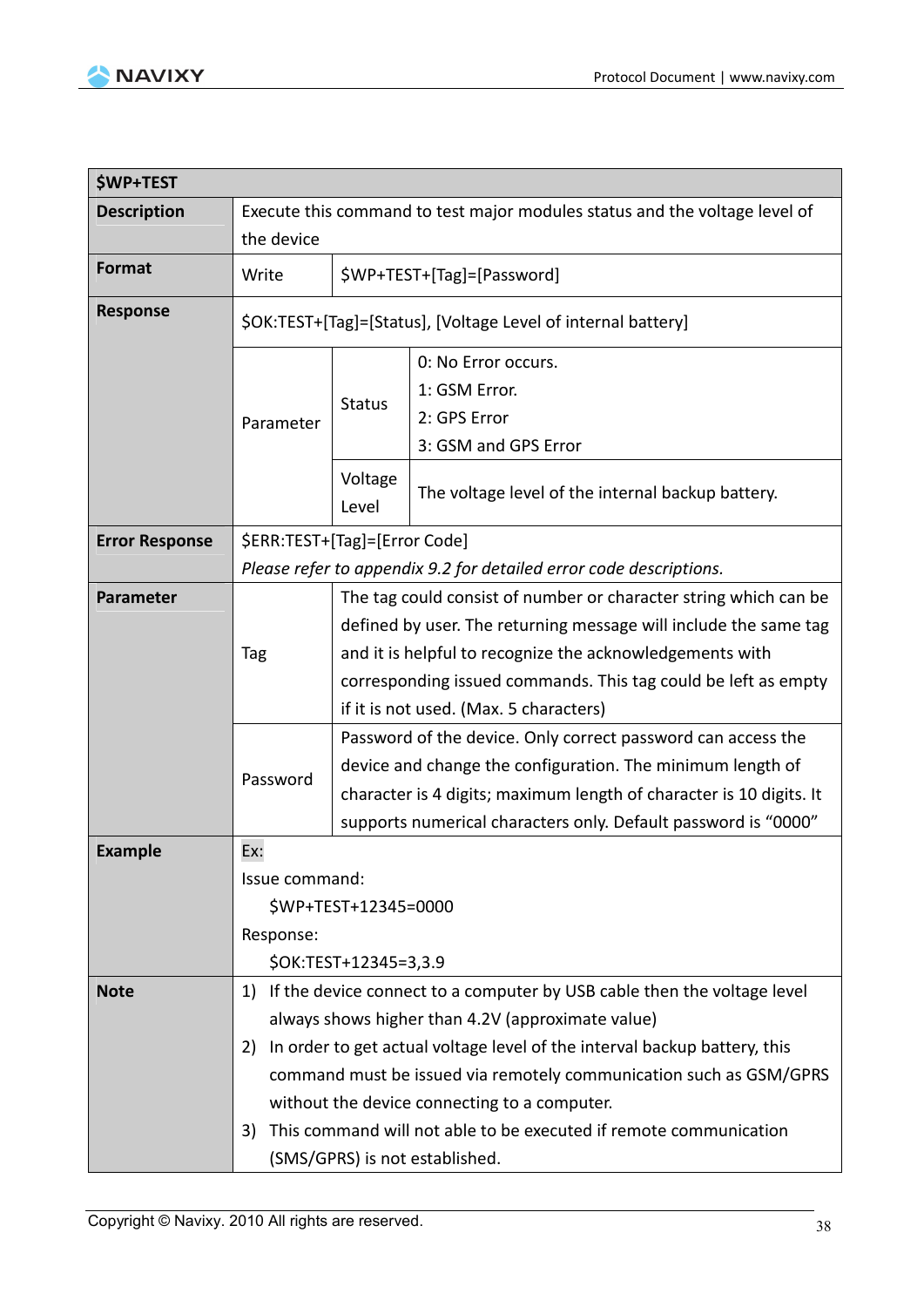

| <b>\$WP+VER</b>       |                                                                         |                                                                     |  |
|-----------------------|-------------------------------------------------------------------------|---------------------------------------------------------------------|--|
| <b>Description</b>    | Execute this command to query the current firmware and hardware version |                                                                     |  |
|                       | of the device.                                                          |                                                                     |  |
| Format                |                                                                         | \$WP+VER+[Tag]=[Password]                                           |  |
| <b>Response</b>       |                                                                         | \$OK:VER+[Tag]=firmware version, hardware version                   |  |
| <b>Error Response</b> |                                                                         | \$ERR:VER+[Tag]=[Error Code]                                        |  |
|                       | Please refer to appendix 9.2 for detailed error code descriptions.      |                                                                     |  |
| Parameter             |                                                                         | The tag could consist of number or character string which can       |  |
|                       |                                                                         | be defined by user. The returning message will include the same     |  |
|                       | Tag                                                                     | tag and it is helpful to recognize the acknowledgements with        |  |
|                       |                                                                         | corresponding issued commands. This tag could be left as            |  |
|                       |                                                                         | empty if it is not used. (Max. 5 characters)                        |  |
|                       |                                                                         | Password of the device. Only correct password can access the        |  |
|                       |                                                                         | device and change the configuration. The minimum length of          |  |
|                       | Password                                                                | character is 4 digits; maximum length of character is 10 digits. It |  |
|                       |                                                                         | supports numerical characters only. Default password is "0000"      |  |
| <b>Example</b>        | Ex:                                                                     |                                                                     |  |
|                       | Issue command:                                                          |                                                                     |  |
|                       |                                                                         | \$WP+VER=0000                                                       |  |
|                       | Response:                                                               |                                                                     |  |
|                       | \$OK:VER=M7 0.002STD rev02,V1                                           |                                                                     |  |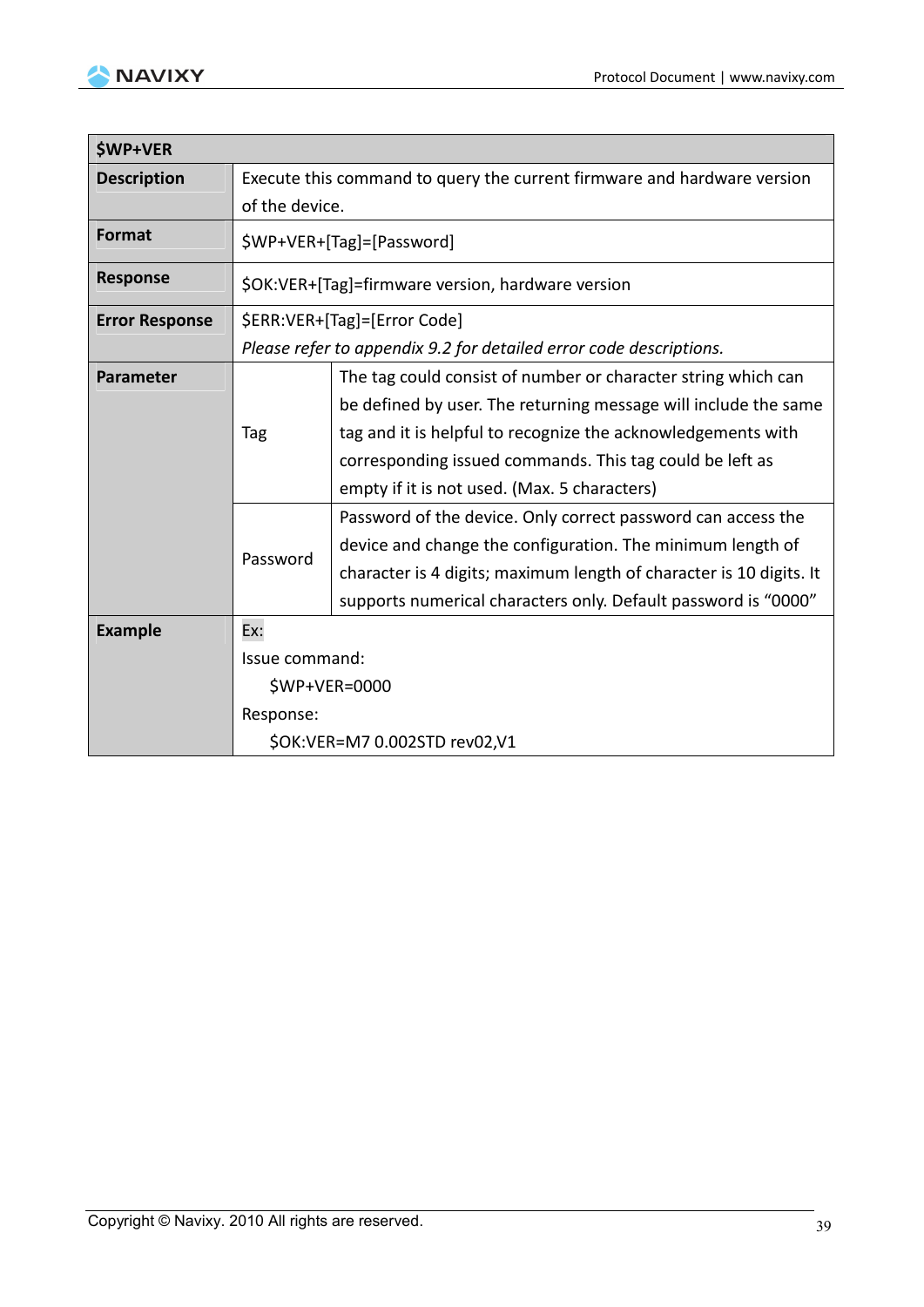

| <b>\$WP+ELED</b>      |                         |                                                                                                                                                                                                                                                                        |  |
|-----------------------|-------------------------|------------------------------------------------------------------------------------------------------------------------------------------------------------------------------------------------------------------------------------------------------------------------|--|
| <b>Description</b>    |                         | Execute this command to set the indicator behavior                                                                                                                                                                                                                     |  |
| <b>Format</b>         | Write                   | \$WP+ELED+[Tag]=[Password],[Mode]                                                                                                                                                                                                                                      |  |
|                       | Read                    | \$WP+ELED+[Tag]=[Password],?                                                                                                                                                                                                                                           |  |
| <b>Response</b>       | \$OK:ELED+[Tag]= [Mode] |                                                                                                                                                                                                                                                                        |  |
| <b>Error Response</b> |                         | \$ERR:ELED+[Tag]=[Error Code]                                                                                                                                                                                                                                          |  |
|                       |                         | Please refer to appendix 9.2 for detailed error code descriptions.                                                                                                                                                                                                     |  |
| <b>Parameter</b>      |                         | The tag could consist of number or character string which<br>can be defined by user. The returning message will include<br>the same tag and it is helpful to recognize the                                                                                             |  |
|                       | Tag                     | acknowledgements with corresponding issued commands.<br>This tag could be left as empty if it is not used. (Max. 5<br>characters)                                                                                                                                      |  |
|                       | Password                | Password of the device. Only correct password can access<br>the device and change the configuration. The minimum<br>length of character is 4 digits; maximum length of character<br>is 10 digits. It supports numerical characters only. Default<br>password is "0000" |  |
|                       | Mode                    | 0: LED indicators switch off after 10 seconds of detach<br>button is depressed.<br>1: LED indicators switch off only when unit in sleeping state                                                                                                                       |  |
| <b>Example</b>        | Ex:                     |                                                                                                                                                                                                                                                                        |  |
|                       | Issue command:          |                                                                                                                                                                                                                                                                        |  |
|                       | \$WP+ELED=0000,1        |                                                                                                                                                                                                                                                                        |  |
|                       | Response:               |                                                                                                                                                                                                                                                                        |  |
|                       | \$OK:ELED=1             |                                                                                                                                                                                                                                                                        |  |
|                       |                         | 1) When the "Power Adapter" or "USB cable" is connected to the unit, the                                                                                                                                                                                               |  |
| <b>Note</b>           |                         | LED will be enabled automatically until the "Power Adapter" is                                                                                                                                                                                                         |  |
|                       | disconnected.           |                                                                                                                                                                                                                                                                        |  |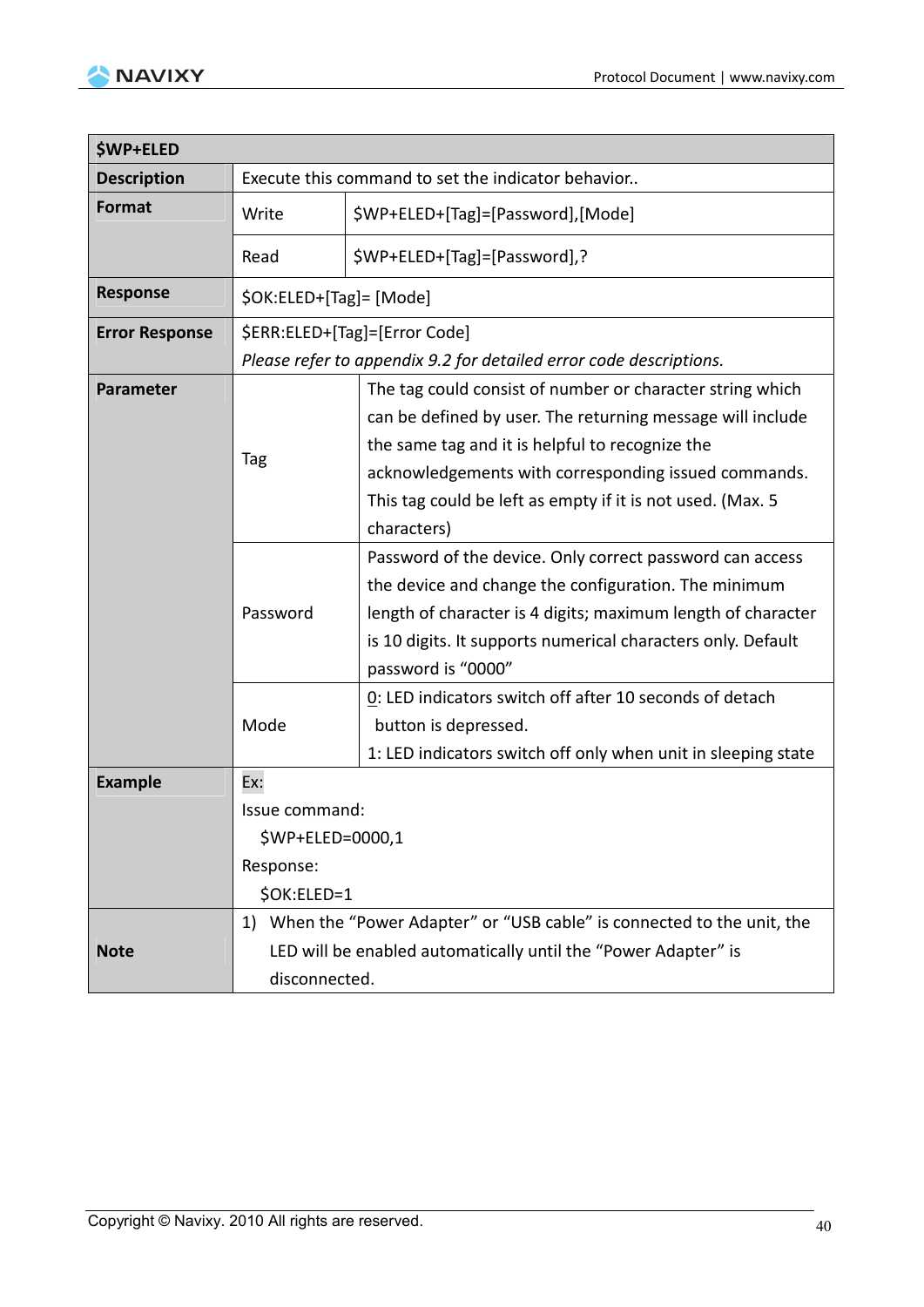

| <b>\$WP+SMSM</b>      |                                                   |                                                                                                                                                                                                                                                                                                              |  |
|-----------------------|---------------------------------------------------|--------------------------------------------------------------------------------------------------------------------------------------------------------------------------------------------------------------------------------------------------------------------------------------------------------------|--|
| <b>Description</b>    | Execute this command to switch the GSM SMS format |                                                                                                                                                                                                                                                                                                              |  |
| <b>Format</b>         |                                                   | \$WP+SMSM+[Tag]=[Password],[Mode]                                                                                                                                                                                                                                                                            |  |
| <b>Response</b>       | \$OK:SMSM+[TAG]=[Mode]                            |                                                                                                                                                                                                                                                                                                              |  |
| <b>Error Response</b> |                                                   | \$ERR:SMSM +[Tag]=[Error Code]                                                                                                                                                                                                                                                                               |  |
|                       |                                                   | Please refer to appendix 9.2 for detailed error code descriptions.                                                                                                                                                                                                                                           |  |
| Parameter             | Tag                                               | The tag could consist of number or character string which can<br>be defined by user. The returning message will include the<br>same tag and it is helpful to recognize the acknowledgements<br>with corresponding issued commands. This tag could be left as<br>empty if it is not used. (Max. 5 characters) |  |
|                       | Password                                          | Password of the device. Only correct password can access the<br>device and change the configuration. The minimum length of<br>character is 4 digits; maximum length of character is 10 digits.<br>It supports numerical characters only. Default password is<br>"0000"                                       |  |
|                       | Mode                                              | 0: PDU mode<br>1: Text mode                                                                                                                                                                                                                                                                                  |  |
| <b>Example</b>        | Ex:                                               |                                                                                                                                                                                                                                                                                                              |  |
|                       | Issue command:<br>\$WP+SMSM=0000,1                |                                                                                                                                                                                                                                                                                                              |  |
|                       | Response:                                         |                                                                                                                                                                                                                                                                                                              |  |
|                       | \$OK:SMSM=1                                       |                                                                                                                                                                                                                                                                                                              |  |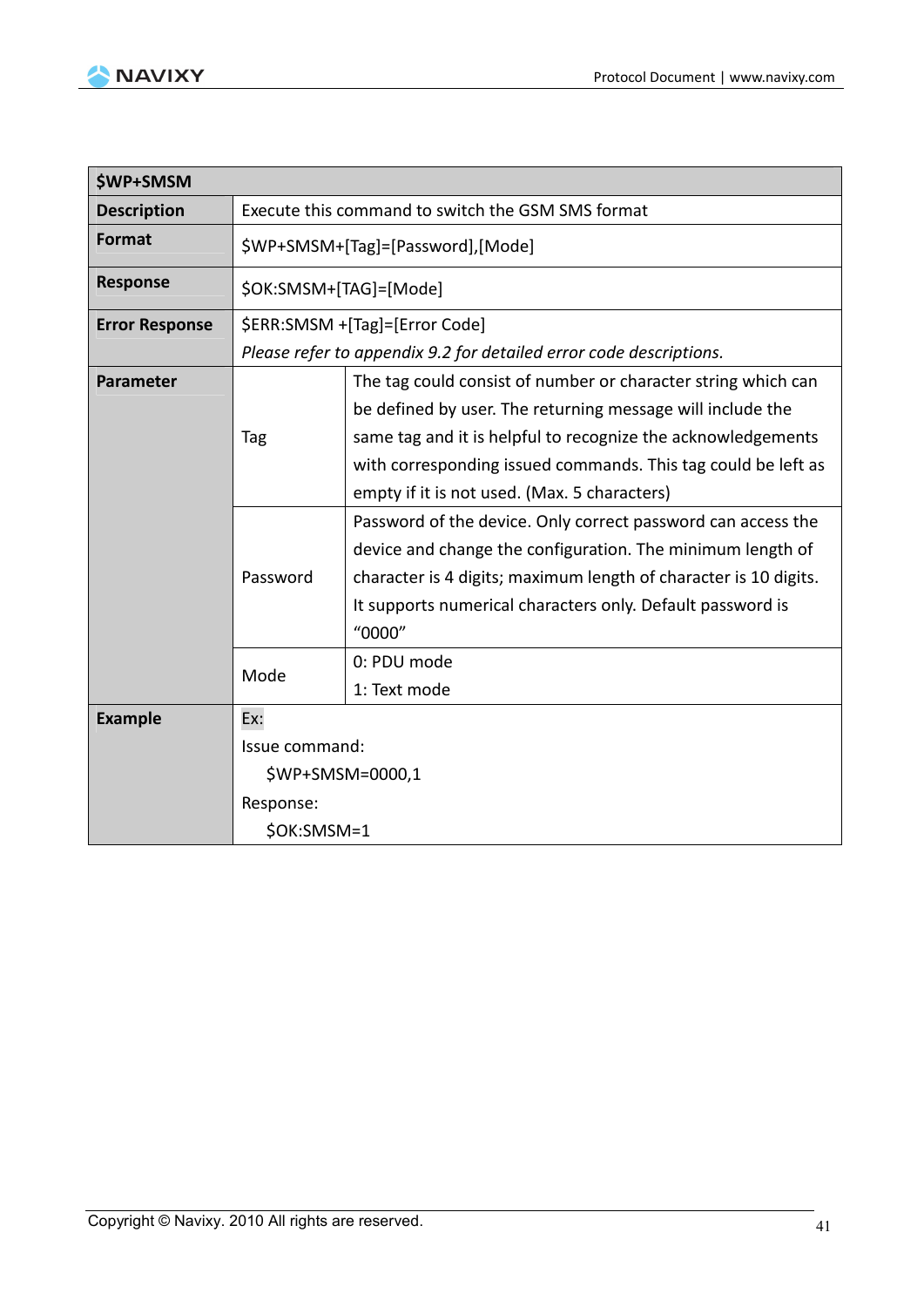

| <b>\$WP+SETTZ</b>     |                                                                                           |                                                                                                                                                                                                                                                                        |  |  |
|-----------------------|-------------------------------------------------------------------------------------------|------------------------------------------------------------------------------------------------------------------------------------------------------------------------------------------------------------------------------------------------------------------------|--|--|
| <b>Description</b>    | Execute this command to setup the local time. The time of returning                       |                                                                                                                                                                                                                                                                        |  |  |
|                       | message will be based on the time zone setting. The default time zone is the<br>GMT time. |                                                                                                                                                                                                                                                                        |  |  |
| Format                |                                                                                           | \$WP+SETTZ+[Tag]=[Password],[Sign],[Hour],[Minute]                                                                                                                                                                                                                     |  |  |
| <b>Response</b>       |                                                                                           | \$OK:SETTZ+[Tag]=[Sign],[Hour],[Minute]                                                                                                                                                                                                                                |  |  |
| <b>Error Response</b> |                                                                                           | \$ERR:SETTZ +[Tag]=[Error Code]                                                                                                                                                                                                                                        |  |  |
|                       |                                                                                           | Please refer to appendix 9.2 for detailed error code descriptions.                                                                                                                                                                                                     |  |  |
| <b>Parameter</b>      | Tag                                                                                       | The tag could consist of number or character string which can<br>be defined by user. The returning message will include the<br>same tag and it is helpful to recognize the acknowledgements<br>with corresponding issued commands. This tag could be left as           |  |  |
|                       |                                                                                           | empty if it is not used. (Max. 5 characters)                                                                                                                                                                                                                           |  |  |
|                       | Password                                                                                  | Password of the device. Only correct password can access the<br>device and change the configuration. The minimum length of<br>character is 4 digits; maximum length of character is 10 digits.<br>It supports numerical characters only. Default password is<br>"0000" |  |  |
|                       | Sign                                                                                      | +: ahead GMT time<br>-: behind GMT time                                                                                                                                                                                                                                |  |  |
|                       | Hour                                                                                      | Offset hours. Effective range is from 00~13                                                                                                                                                                                                                            |  |  |
|                       | Minute                                                                                    | Offset minutes (based on 15 minutes basis). Please select one<br>of following:<br>00,15,30,45                                                                                                                                                                          |  |  |
| <b>Example</b>        | Ex:                                                                                       |                                                                                                                                                                                                                                                                        |  |  |
|                       | Issue command:                                                                            |                                                                                                                                                                                                                                                                        |  |  |
|                       |                                                                                           | \$WP+SETTZ=0000,+,08,00                                                                                                                                                                                                                                                |  |  |
|                       | Response:                                                                                 |                                                                                                                                                                                                                                                                        |  |  |
|                       | \$OK:SETTZ=+,08,00                                                                        |                                                                                                                                                                                                                                                                        |  |  |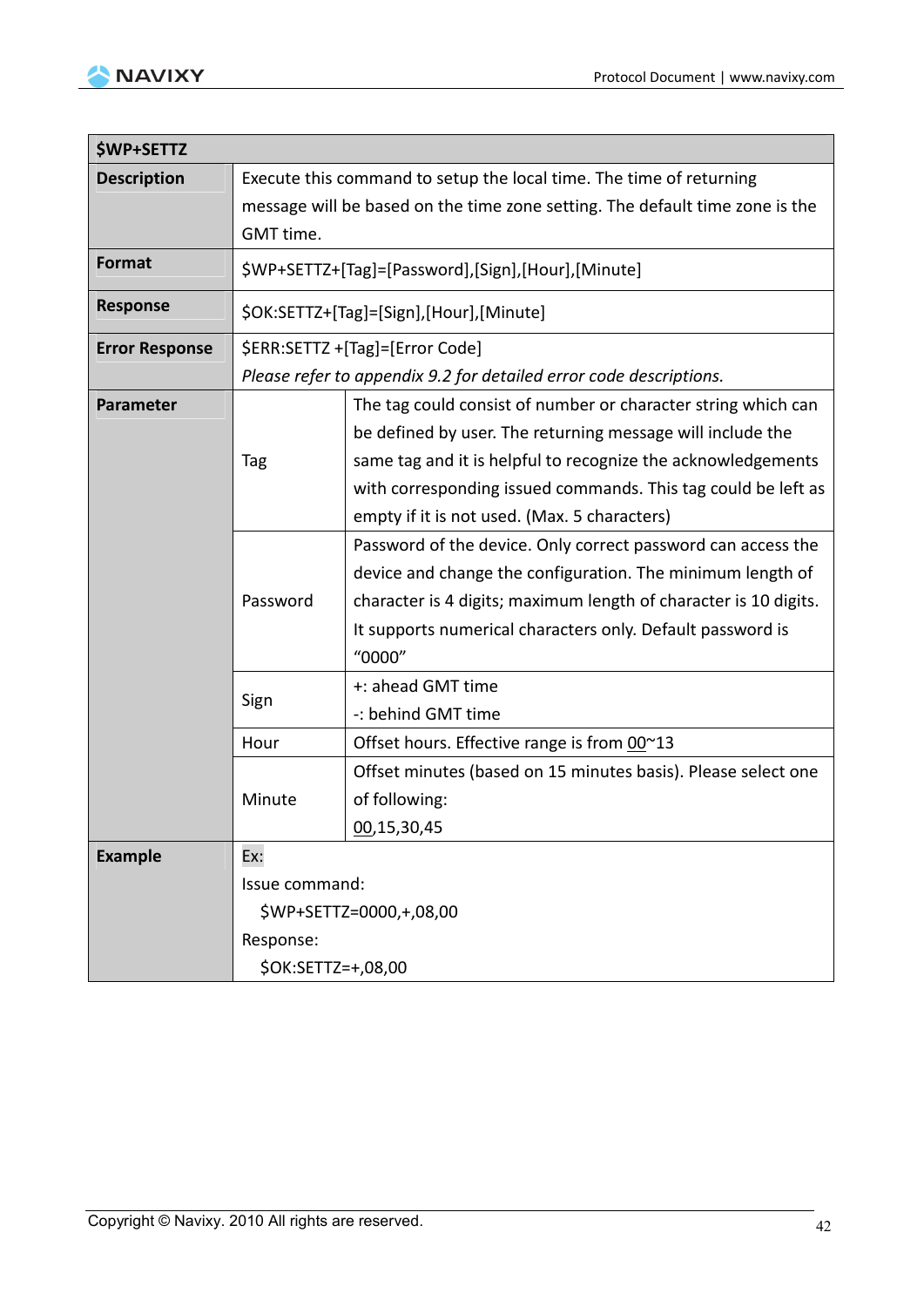

| <b>\$WP+SLEEP</b>     |                                                                                                                                                                                                                                                                                                              |                                                                                                                                                                                                                                                                                                              |  |
|-----------------------|--------------------------------------------------------------------------------------------------------------------------------------------------------------------------------------------------------------------------------------------------------------------------------------------------------------|--------------------------------------------------------------------------------------------------------------------------------------------------------------------------------------------------------------------------------------------------------------------------------------------------------------|--|
| <b>Description</b>    | Execute this command to enable/disable "Sleeping Report" before unit                                                                                                                                                                                                                                         |                                                                                                                                                                                                                                                                                                              |  |
|                       | entering sleeping state.                                                                                                                                                                                                                                                                                     |                                                                                                                                                                                                                                                                                                              |  |
| <b>Format</b>         | \$WP+SLEEP+[Tag]=[Password],[Report Action]                                                                                                                                                                                                                                                                  |                                                                                                                                                                                                                                                                                                              |  |
| <b>Response</b>       |                                                                                                                                                                                                                                                                                                              | \$OK:SLEEP+[Tag]=[Sign],[Report Action]                                                                                                                                                                                                                                                                      |  |
| <b>Error Response</b> |                                                                                                                                                                                                                                                                                                              | \$ERR:SLEEP +[Tag]=[Error Code]                                                                                                                                                                                                                                                                              |  |
|                       |                                                                                                                                                                                                                                                                                                              | Please refer to appendix 9.2 for detailed error code descriptions.                                                                                                                                                                                                                                           |  |
| Parameter             | Tag                                                                                                                                                                                                                                                                                                          | The tag could consist of number or character string which can<br>be defined by user. The returning message will include the<br>same tag and it is helpful to recognize the acknowledgements<br>with corresponding issued commands. This tag could be left as<br>empty if it is not used. (Max. 5 characters) |  |
|                       | Password                                                                                                                                                                                                                                                                                                     | Password of the device. Only correct password can access the<br>device and change the configuration. The minimum length of<br>character is 4 digits; maximum length of character is 10 digits.<br>It supports numerical characters only. Default password is<br>"0000"                                       |  |
|                       | Report<br>Action                                                                                                                                                                                                                                                                                             | 0: Disable<br>1: Logging<br>2: Polling<br>3: Logging + Polling                                                                                                                                                                                                                                               |  |
| <b>Example</b>        | Ex:<br>Issue command:<br>\$WP+SLEEP=0000,2<br>Response:                                                                                                                                                                                                                                                      |                                                                                                                                                                                                                                                                                                              |  |
| <b>Note</b>           | \$OK:SLEEP=2<br>The "Sleep Report" might not be able to send out before entering<br>1)<br>sleeping state depending on the availability of environment. In this case,<br>the report will be placed into the queued buffer and will be sent out<br>whenever the required communication channel is established. |                                                                                                                                                                                                                                                                                                              |  |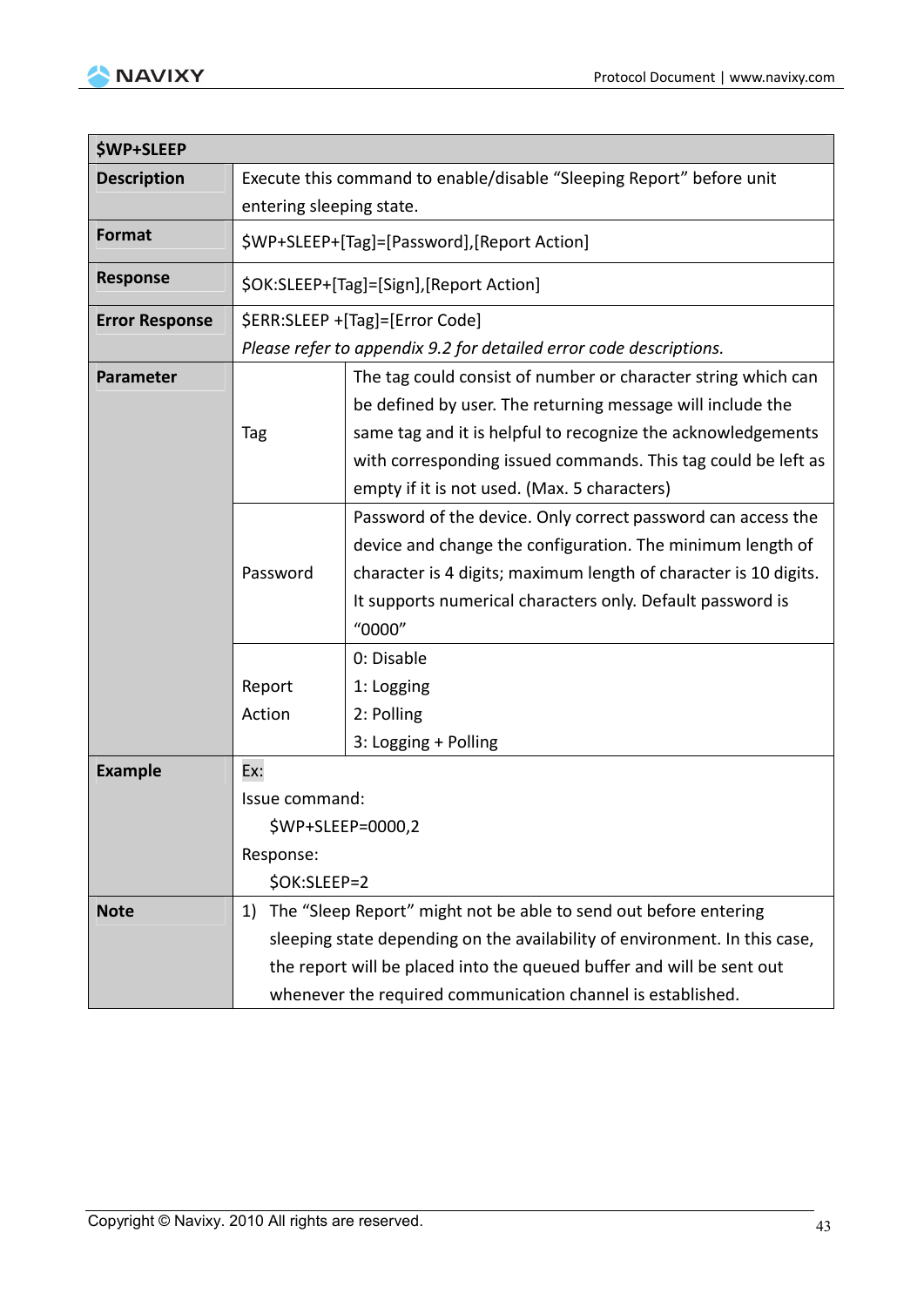

| <b>\$WP+PRSET</b>     |                                                                          |                                                                              |  |  |  |
|-----------------------|--------------------------------------------------------------------------|------------------------------------------------------------------------------|--|--|--|
| <b>Description</b>    | Execute this command to enable/disable "Power On" and "Power off" report |                                                                              |  |  |  |
|                       |                                                                          | when the power of the unit is switched on/off by pressing the detach button. |  |  |  |
| Format                |                                                                          | \$WP+PRSET+[Tag]=[Password],[Enable/Disable "Power On" Report],              |  |  |  |
|                       | [Enable/Disable "Power off" Report]                                      |                                                                              |  |  |  |
| <b>Response</b>       |                                                                          | \$OK:PRSET+[Tag]=[Sign], [Enable/Disable "Power On" Report],                 |  |  |  |
|                       |                                                                          | [Enable/Disable "Power off" Report]                                          |  |  |  |
| <b>Error Response</b> |                                                                          | \$ERR:SLEEP +[Tag]=[Error Code]                                              |  |  |  |
|                       |                                                                          | Please refer to appendix 9.2 for detailed error code descriptions.           |  |  |  |
| Parameter             |                                                                          | The tag could consist of number or character string which can                |  |  |  |
|                       |                                                                          | be defined by user. The returning message will include the same              |  |  |  |
|                       | Tag                                                                      | tag and it is helpful to recognize the acknowledgements with                 |  |  |  |
|                       |                                                                          | corresponding issued commands. This tag could be left as                     |  |  |  |
|                       |                                                                          | empty if it is not used. (Max. 5 characters)                                 |  |  |  |
|                       |                                                                          | Password of the device. Only correct password can access the                 |  |  |  |
|                       |                                                                          | device and change the configuration. The minimum length of                   |  |  |  |
|                       | Password                                                                 | character is 4 digits; maximum length of character is 10 digits. It          |  |  |  |
|                       |                                                                          | supports numerical characters only. Default password is "0000"               |  |  |  |
|                       |                                                                          | 0: Disable                                                                   |  |  |  |
|                       | Enable/Disa<br>ble "Power<br>On" Report                                  | 1: Logging                                                                   |  |  |  |
|                       |                                                                          | 2: Polling                                                                   |  |  |  |
|                       |                                                                          | 3: Logging + Polling                                                         |  |  |  |
|                       | Enable/Disa                                                              | 0: Disable                                                                   |  |  |  |
|                       |                                                                          | 1: Logging                                                                   |  |  |  |
|                       | ble "Power                                                               | 2: Polling                                                                   |  |  |  |
|                       | off" Report                                                              | 3: Logging + Polling                                                         |  |  |  |
| <b>Example</b>        | Ex:                                                                      |                                                                              |  |  |  |
|                       | Issue command:                                                           |                                                                              |  |  |  |
|                       |                                                                          | \$WP+PRSET=0000,2,2                                                          |  |  |  |
|                       | Response:                                                                |                                                                              |  |  |  |
|                       | \$OK:PRSET=2,2                                                           |                                                                              |  |  |  |
| <b>Note</b>           | 1)                                                                       | Report ID for device "Power Off" is "41"                                     |  |  |  |
|                       |                                                                          | The "Power Off" report might not be able to send out before unit shutting    |  |  |  |
|                       |                                                                          | down depending on the availability of environment. In this case, the report  |  |  |  |
|                       |                                                                          | will be placed into the queued buffer and will be sent out whenever the      |  |  |  |
|                       | required communication channel is established.                           |                                                                              |  |  |  |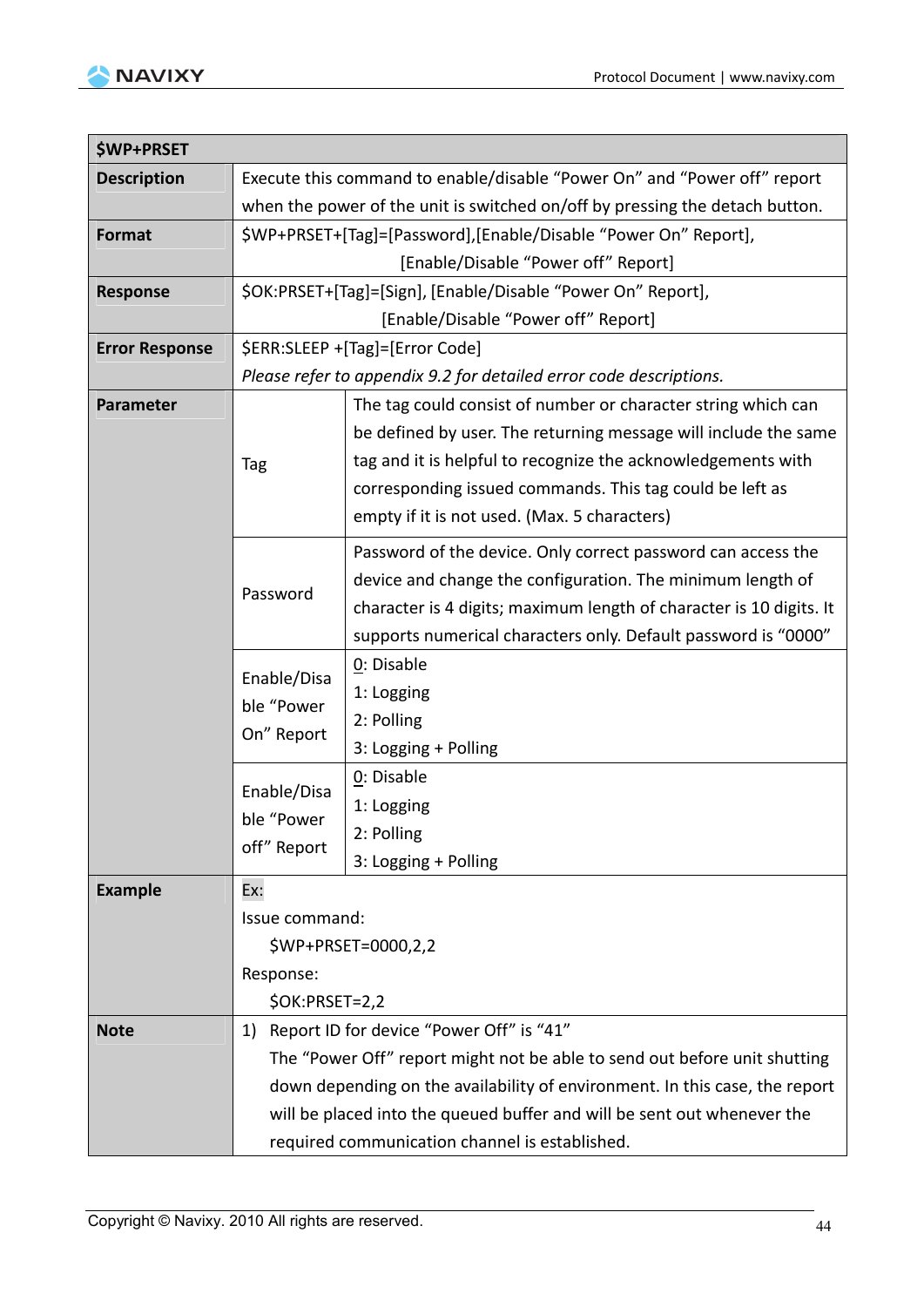

| 2) Report ID for device "Power On" is "42".                                 |
|-----------------------------------------------------------------------------|
| 3) If the power of unit is not switched on/off by detach button then report |
| ID 41 or 42 will not be generated.                                          |
| 4) If the "Detach button" has been pressed for 4 times within 2 seconds     |
| while unit is in sleeping state. It will wake up the unit and generate a    |
| report ID 42 indicating the unit powers on by the detach button.            |
| 5) The "Power On" and "Power Off" report will not always be paired.         |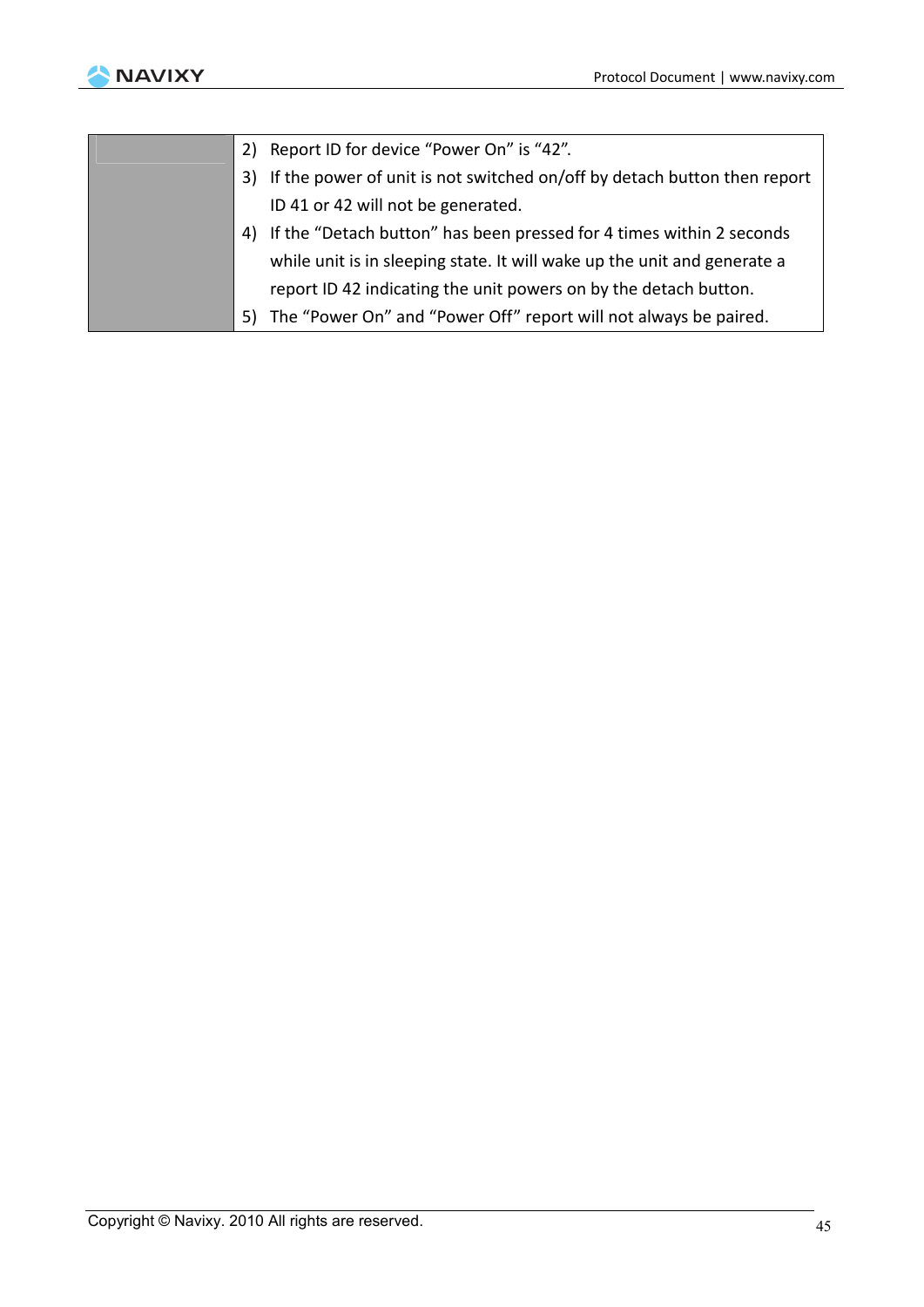

| <b>\$WP+REC</b>       |                                                                            |                                                                           |  |  |
|-----------------------|----------------------------------------------------------------------------|---------------------------------------------------------------------------|--|--|
| <b>Description</b>    | Execute this command to enable automatically logging current position into |                                                                           |  |  |
|                       | the memory of the device according to the parameter "Mode" and             |                                                                           |  |  |
|                       |                                                                            | corresponding conditions.                                                 |  |  |
| <b>Format</b>         | Write                                                                      | \$WP+REC+[Tag]=[Password],[Mode],[Time interval],[Distance                |  |  |
|                       |                                                                            | Interval], [Number of Times], [Record Basis], [Heading]                   |  |  |
|                       | Read                                                                       | \$WP+REC+[Tag]=[Password],?                                               |  |  |
| <b>Response</b>       |                                                                            | \$OK:REC+[Tag]= [Mode],[Time],[Distance],[Times],[Record basis],[Heading] |  |  |
| <b>Error Response</b> |                                                                            | \$ERR:REC+[Tag]=[Error Code]                                              |  |  |
|                       |                                                                            | Please refer to appendix 9.2 for detailed error code descriptions.        |  |  |
| Parameter             |                                                                            | The tag could consist of number or character string which can             |  |  |
|                       |                                                                            | be defined by user. The returning message will include the                |  |  |
|                       | Tag                                                                        | same tag and it is helpful to recognize the acknowledgements              |  |  |
|                       |                                                                            | with corresponding issued commands. This tag could be left as             |  |  |
|                       |                                                                            | empty if it is not used. (Max. 5 characters)                              |  |  |
|                       |                                                                            | Password of the device. Only correct password can access the              |  |  |
|                       |                                                                            | device and change the configuration. The minimum length of                |  |  |
|                       | Password                                                                   | character is 4 digits; maximum length of character is 10 digits.          |  |  |
|                       |                                                                            | It supports numerical characters only. Default password is                |  |  |
|                       |                                                                            | "0000"                                                                    |  |  |
|                       |                                                                            | $0$ : Disable (Stop storing position data into flash memory)              |  |  |
|                       |                                                                            | 1: Time mode:                                                             |  |  |
|                       |                                                                            | The position information is logged into the memory of the                 |  |  |
|                       |                                                                            | device according to the required time interval, only integer              |  |  |
|                       |                                                                            | can be used.                                                              |  |  |
|                       |                                                                            | Effective parameters:                                                     |  |  |
|                       |                                                                            | Range: 1~65535 seconds.                                                   |  |  |
|                       | Mode                                                                       | 2:Distance mode:                                                          |  |  |
|                       |                                                                            | The position information is logged into the memory of the                 |  |  |
|                       |                                                                            | device according to the required distance interval, only                  |  |  |
|                       |                                                                            | integer can be used.                                                      |  |  |
|                       |                                                                            | Range: 25~65535 meters.                                                   |  |  |
|                       |                                                                            | Note:                                                                     |  |  |
|                       |                                                                            | For the vehicle application, suggest to set 50 meters or                  |  |  |
|                       |                                                                            | above for better performance.                                             |  |  |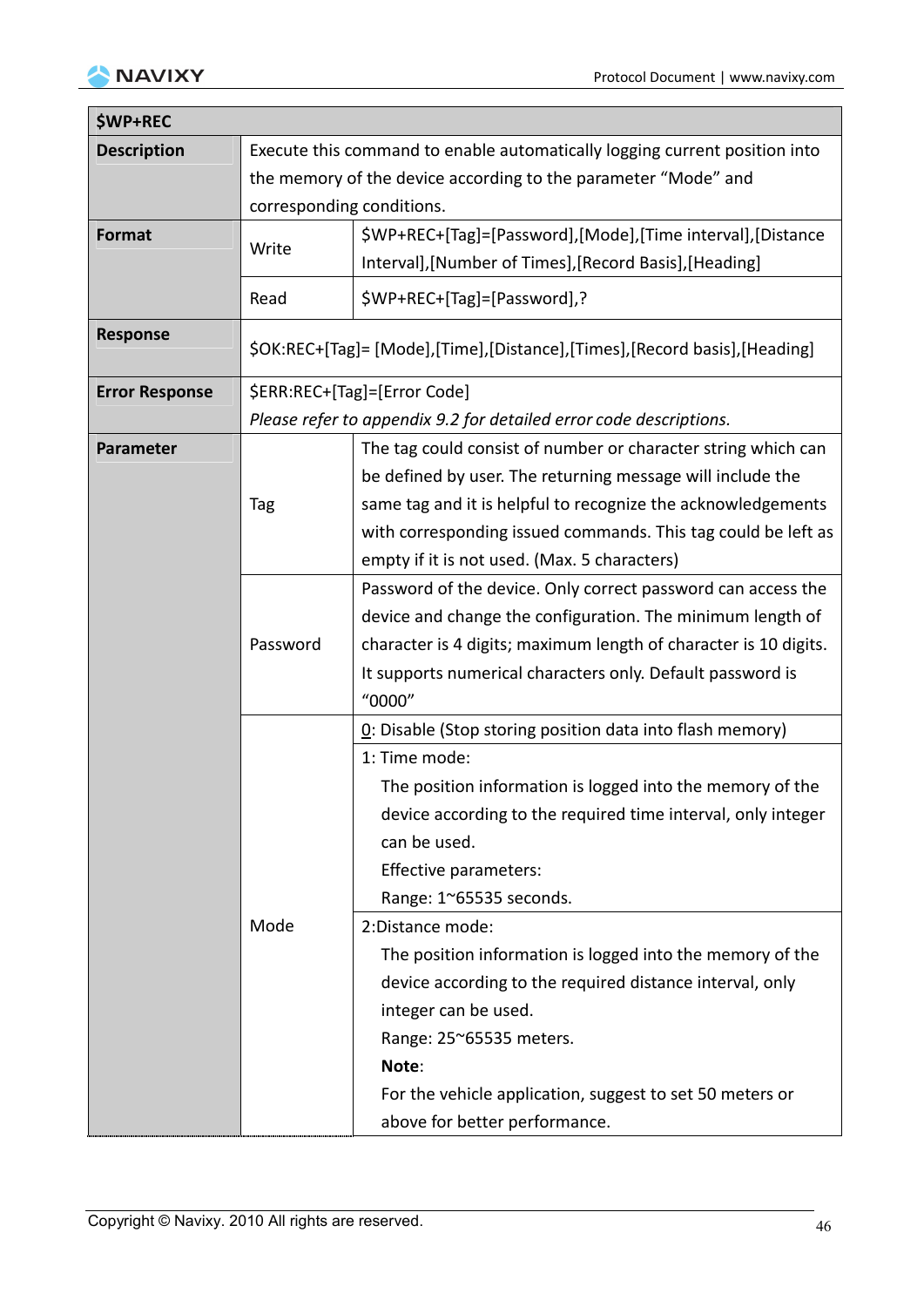

| 3 : Time <b>AND</b> Distance                                |
|-------------------------------------------------------------|
| The position information is logged into the memory of the   |
| device according to the required "Time interval" AND        |
| "Distance interval"; the position information is not logged |
| if one of the "Time interval" and "Distance interval" does  |
| not satisfy.                                                |
| 4. Time OR Distance                                         |
| The position information is sent to the base station when   |
| one of the following condition is satisfied:                |
| a. "Time Interval" is reached.                              |
| b. "Distance Interval" is reached.                          |
| Heading mode:<br>5.                                         |
| The position information is sent when the "Heading          |
| (direction)" parameter is changed beyond the assigned       |
| degrees. Please enter the required value in the "Heading"   |
| column.                                                     |
| 6. Heading OR Time                                          |
| The position information is sent back to the base station   |
| when one of the following condition is satisfied:           |
| a. "Heading (direction)" parameter is changed beyond the    |
| assigned degrees                                            |
| b. Required "Time Interval" is reached.                     |
| 7. Heading OR Distance                                      |
| The position information is sent whenever one of the        |
| following condition is satisfied:                           |
| a. "Heading (direction)" parameter is changed beyond        |
| assigned degrees                                            |
| b. Required "Distance Interval" is reached.                 |
| 8. Heading OR (Time AND Distance)                           |
| The position information is sent back to the base station   |
| when one of the following condition is satisfied:           |
| a. "Heading (direction)" parameter is changed beyond        |
| assigned degrees                                            |
|                                                             |
| b. Required <b>BOTH</b> "Time AND Distance Interval" are    |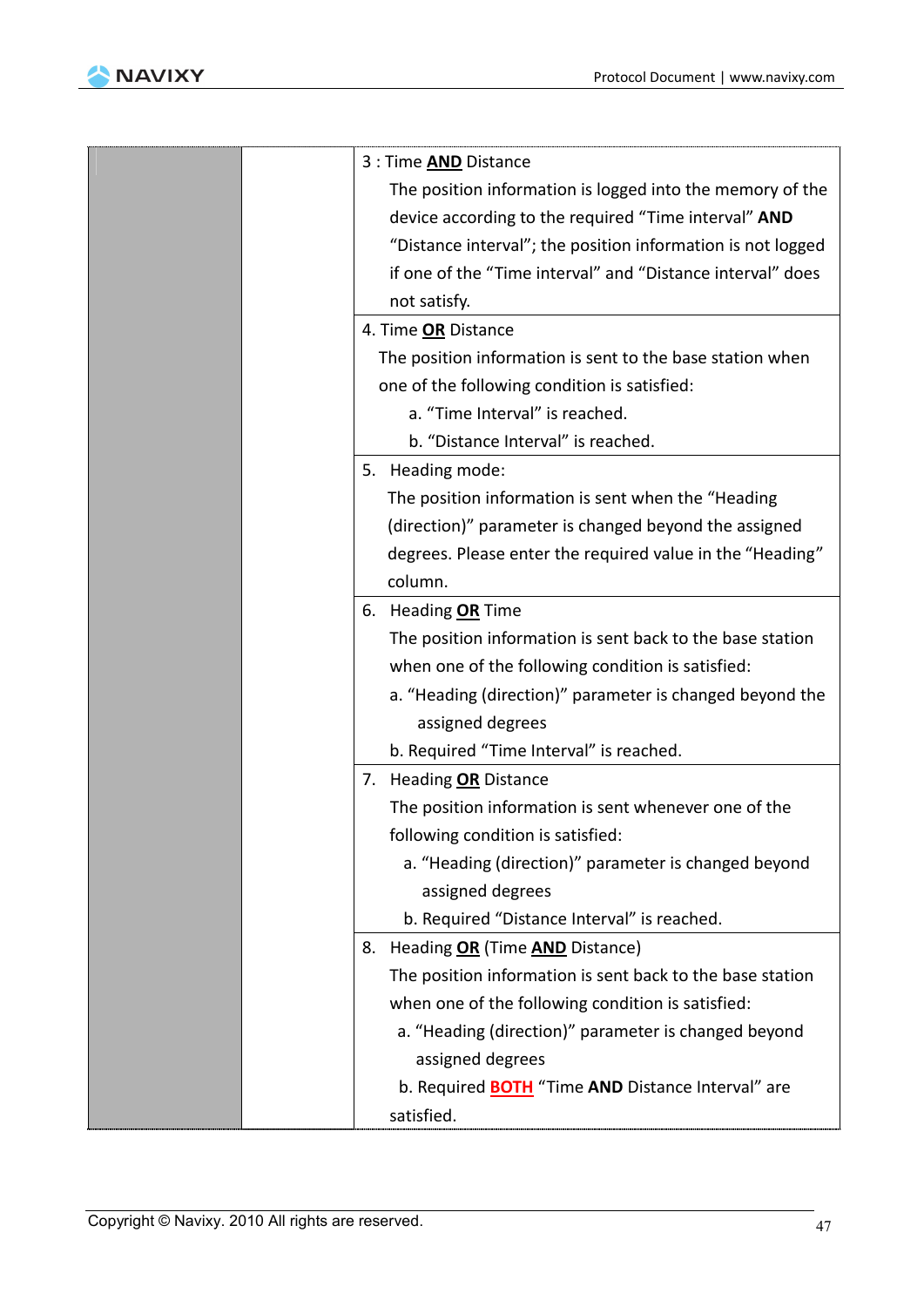

|                |                       | 9. Heading OR Time OR Distance                                           |  |
|----------------|-----------------------|--------------------------------------------------------------------------|--|
|                |                       | The position information is sent whenever one of the                     |  |
|                |                       | following condition is reached:                                          |  |
|                |                       | a. When the "Heading (direction)" parameter is changed                   |  |
|                |                       | beyond assigned degrees.                                                 |  |
|                |                       | b. Required "Time Interval" is reached.                                  |  |
|                |                       | c. Required "Distance Interval" is reached.                              |  |
|                |                       |                                                                          |  |
|                | Time                  | Specify elapsed time interval to report current position.                |  |
|                | Interval              | Default value is $'Q'$ . The effective range, please refer to the        |  |
|                |                       | "mode" parameters option 1 "Time mode".                                  |  |
|                | Distance              | Specify elapsed distance interval to report current position.            |  |
|                | Interval              | Default value is $'Q'$ . The effective range, please refer to the        |  |
|                |                       | "mode" parameters option 2 "Distance mode".                              |  |
|                | Number of             | Frequency (number of times the report needs to be sent).                 |  |
|                | <b>Times</b>          | Effective range is from $0^{\circ}$ 65535.                               |  |
|                |                       | Set '0' indicating "Continuously logging".                               |  |
|                | <b>Record Basis</b>   | 0: Position information is sent only GPS signal available.               |  |
|                |                       | 1: Position information is sent regardless the GPS signal                |  |
|                |                       | reception                                                                |  |
|                | Heading               | The effective value is from 10~90 degrees.                               |  |
| <b>Example</b> | Ex:                   |                                                                          |  |
|                | Issue command:        |                                                                          |  |
|                |                       | \$WP+REC=0000,1,5,0,0,0,15,                                              |  |
|                | Response:             |                                                                          |  |
|                | \$OK:REC=1,5,0,0,0,15 |                                                                          |  |
|                |                       |                                                                          |  |
| <b>Notes</b>   | 1)                    | This function follows the FIFO (first in first out algorithm) algorithm. |  |
|                | 2)                    | "Record Basis" parameter can be set to 1 when mode is set to 1, 4, 6, or |  |
|                | 9.                    |                                                                          |  |
|                |                       |                                                                          |  |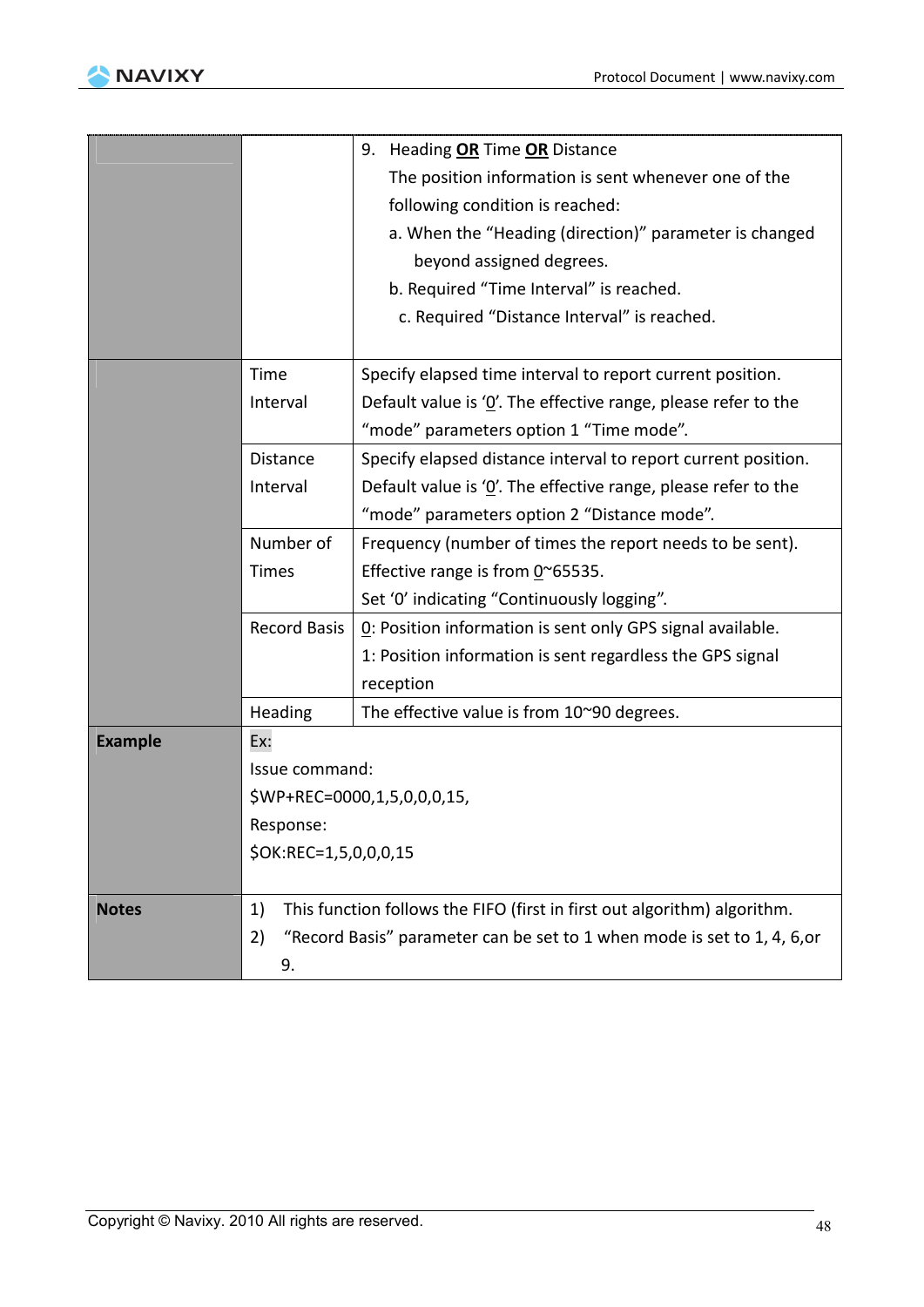

| <b>\$WP+CLREC</b>     |                                                                                  |                                                                                                                                                                                                                                                                                                                                                                                                                                                                                                                                                                                     |  |  |
|-----------------------|----------------------------------------------------------------------------------|-------------------------------------------------------------------------------------------------------------------------------------------------------------------------------------------------------------------------------------------------------------------------------------------------------------------------------------------------------------------------------------------------------------------------------------------------------------------------------------------------------------------------------------------------------------------------------------|--|--|
| <b>Description</b>    | Execute this command to erase all logging data from the memory of the<br>device. |                                                                                                                                                                                                                                                                                                                                                                                                                                                                                                                                                                                     |  |  |
| <b>Format</b>         |                                                                                  | \$WP+CLREC+[Tag]=[Password]                                                                                                                                                                                                                                                                                                                                                                                                                                                                                                                                                         |  |  |
| <b>Response</b>       | \$OK:CLREC+[Tag]                                                                 |                                                                                                                                                                                                                                                                                                                                                                                                                                                                                                                                                                                     |  |  |
| <b>Error Response</b> | \$ERR:CLRREC+[Tag]=[Error Code]                                                  |                                                                                                                                                                                                                                                                                                                                                                                                                                                                                                                                                                                     |  |  |
|                       |                                                                                  | Please refer to appendix 9.2 for detailed error code descriptions.                                                                                                                                                                                                                                                                                                                                                                                                                                                                                                                  |  |  |
| <b>Parameter</b>      | Tag<br>Password                                                                  | The tag could consist of number or character string which can<br>be defined by user. The returning message will include the same<br>tag and it is helpful to recognize the acknowledgements with<br>corresponding issued commands. This tag could be left as<br>empty if it is not used. (Max. 5 characters)<br>Password of the device. Only correct password can access the<br>device and change the configuration. The minimum length of<br>character is 4 digits; maximum length of character is 10 digits. It<br>supports numerical characters only. Default password is "0000" |  |  |
| <b>Example</b>        | Ex:                                                                              |                                                                                                                                                                                                                                                                                                                                                                                                                                                                                                                                                                                     |  |  |
|                       | Issue command:                                                                   |                                                                                                                                                                                                                                                                                                                                                                                                                                                                                                                                                                                     |  |  |
|                       |                                                                                  | \$WP+CLREC=0000                                                                                                                                                                                                                                                                                                                                                                                                                                                                                                                                                                     |  |  |
|                       | Response:                                                                        |                                                                                                                                                                                                                                                                                                                                                                                                                                                                                                                                                                                     |  |  |
|                       | <b>\$OK:CLREC</b>                                                                |                                                                                                                                                                                                                                                                                                                                                                                                                                                                                                                                                                                     |  |  |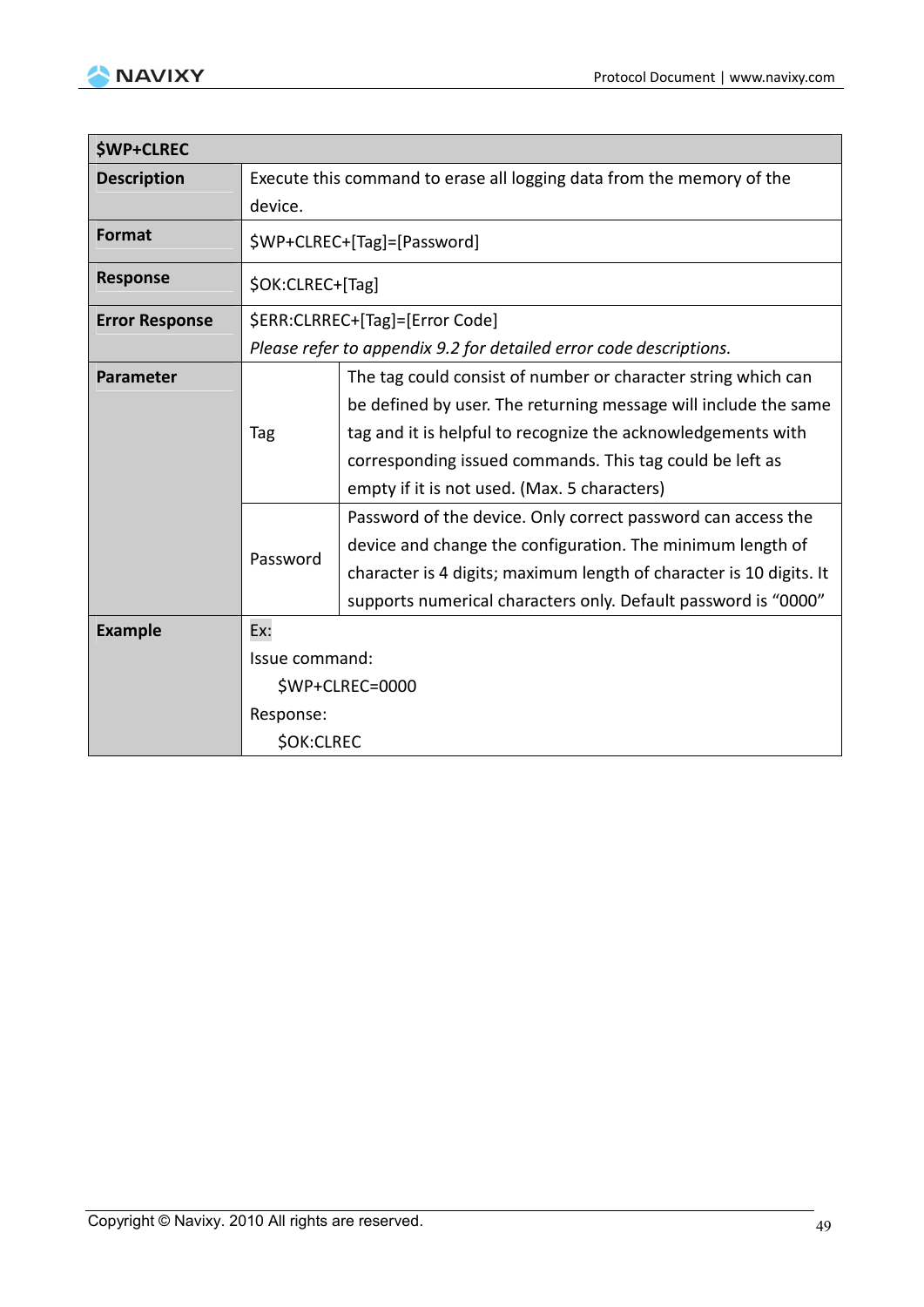

| <b>\$WP+DLREC</b>     |                                                                                                            |                                                                                                                                                                                                                                                                     |                                                                                                                                                                                                                                                                                                              |  |
|-----------------------|------------------------------------------------------------------------------------------------------------|---------------------------------------------------------------------------------------------------------------------------------------------------------------------------------------------------------------------------------------------------------------------|--------------------------------------------------------------------------------------------------------------------------------------------------------------------------------------------------------------------------------------------------------------------------------------------------------------|--|
| <b>Description</b>    | Execute this command to download request logging data from the memory of                                   |                                                                                                                                                                                                                                                                     |                                                                                                                                                                                                                                                                                                              |  |
|                       | the device                                                                                                 |                                                                                                                                                                                                                                                                     |                                                                                                                                                                                                                                                                                                              |  |
| <b>Format</b>         | Write command                                                                                              |                                                                                                                                                                                                                                                                     | \$WP+DLREC+[Tag]=[Password],[Start Date/Time],<br>[EndDate/Time]                                                                                                                                                                                                                                             |  |
|                       | Read command                                                                                               |                                                                                                                                                                                                                                                                     | \$WP+DLREC+[Tag]=0000,?                                                                                                                                                                                                                                                                                      |  |
| <b>Response</b>       | For Write command:                                                                                         |                                                                                                                                                                                                                                                                     |                                                                                                                                                                                                                                                                                                              |  |
|                       | Command acknowledgement:<br>\$OK:DLREC+[Tag]=[Start Date/Time],[End Date/Time]<br>Download task completes: |                                                                                                                                                                                                                                                                     |                                                                                                                                                                                                                                                                                                              |  |
|                       |                                                                                                            |                                                                                                                                                                                                                                                                     |                                                                                                                                                                                                                                                                                                              |  |
|                       | \$Download Completed<br>For Read command:<br>\$OK:DLREC=number of logs (start date~end date)               |                                                                                                                                                                                                                                                                     |                                                                                                                                                                                                                                                                                                              |  |
|                       | Ex:<br>\$OK:DLREC=586(20110331104515-20110331114951)                                                       |                                                                                                                                                                                                                                                                     |                                                                                                                                                                                                                                                                                                              |  |
| <b>Error Response</b> | \$ERR:DLREC+[Tag]=[Error Code]                                                                             |                                                                                                                                                                                                                                                                     |                                                                                                                                                                                                                                                                                                              |  |
|                       | Please refer to appendix 9.2 for detailed error code descriptions.                                         |                                                                                                                                                                                                                                                                     |                                                                                                                                                                                                                                                                                                              |  |
| <b>Parameter</b>      | Tag                                                                                                        |                                                                                                                                                                                                                                                                     | The tag could consist of number or character string which can be<br>defined by user. The returning message will include the same tag<br>and it is helpful to recognize the acknowledgements with<br>corresponding issued commands. This tag could be left as empty<br>if it is not used. (Max. 5 characters) |  |
|                       | Password                                                                                                   | Password of the device. Only correct password can access the<br>device and change the configuration. The minimum length of<br>character is 4 digits; maximum length of character is 10 digits. It<br>supports numerical characters only. Default password is "0000" |                                                                                                                                                                                                                                                                                                              |  |
|                       | <b>Start</b><br>Date/Tim                                                                                   | Format of this parameter: YYYYMMDDHHMMSS or '0'<br>(please refer to the "Note" section for detail)                                                                                                                                                                  |                                                                                                                                                                                                                                                                                                              |  |
|                       | End<br>Date/Tim                                                                                            |                                                                                                                                                                                                                                                                     | Format of this parameter: YYYYMMDDHHMMSS or '0'<br>(please refer to the "Note" section for detail)                                                                                                                                                                                                           |  |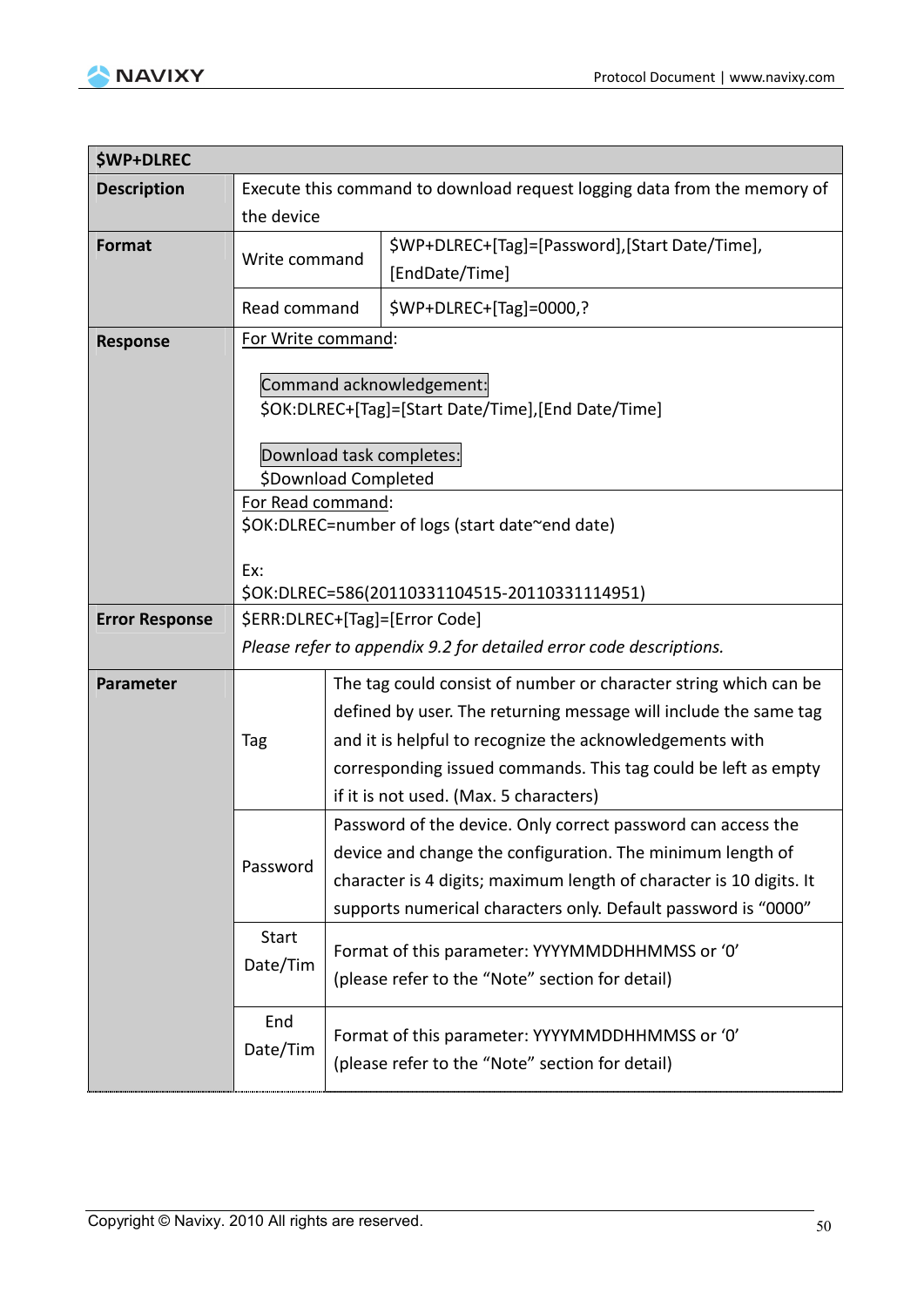

| <b>Example</b> | Ex:                                                               |                  |                                                                                                                |  |  |  |
|----------------|-------------------------------------------------------------------|------------------|----------------------------------------------------------------------------------------------------------------|--|--|--|
|                | Issue command:                                                    |                  |                                                                                                                |  |  |  |
|                | \$WP+DLREC=0000,0,0                                               |                  |                                                                                                                |  |  |  |
|                | Response:                                                         |                  |                                                                                                                |  |  |  |
|                | \$OK:DLREC=0,0                                                    |                  |                                                                                                                |  |  |  |
|                |                                                                   |                  | 3000001111,20110331104515,121.648325,25.059430,0,234,0,8,1,4.20V,1                                             |  |  |  |
|                | 3000001111,20110331105028,121.648325,25.059430,0,26,0,9,1,4.20V,1 |                  |                                                                                                                |  |  |  |
|                |                                                                   |                  | 3000001111,20110331105033,121.648325,25.059430,0,316,0,9,1,4.20V,1                                             |  |  |  |
|                |                                                                   |                  | 3000001111,20110331105038,121.648325,25.059430,0,314,0,9,1,4.20V,1                                             |  |  |  |
|                |                                                                   |                  | 3000001111,20110331105043,121.648325,25.059430,0,314,0,9,1,4.20V,1                                             |  |  |  |
|                |                                                                   |                  | 3000001111,20110331105048,121.648325,25.059430,0,314,0,9,1,4.20V,1                                             |  |  |  |
|                |                                                                   |                  | 3000001111,20110331105053,121.648325,25.059430,0,114,0,9,1,4.20V,1                                             |  |  |  |
|                | \$Download Completed                                              |                  |                                                                                                                |  |  |  |
| <b>Note</b>    |                                                                   |                  | 1) If the download process is interrupted by any insertion command/message                                     |  |  |  |
|                |                                                                   |                  | then the error message "\$ERR:7" is sent back to the base station.                                             |  |  |  |
|                |                                                                   |                  | 2) This command does not support resume function.                                                              |  |  |  |
|                |                                                                   |                  | 3) The value '0' can be used for both parameters "Start Date/Time" and "End                                    |  |  |  |
|                |                                                                   |                  | Date/ Time". The corresponding actions are following:                                                          |  |  |  |
|                | <b>Start</b>                                                      | End              | Corresponding data will be                                                                                     |  |  |  |
|                | Date/Time                                                         | Date/Time        | downloaded                                                                                                     |  |  |  |
|                | $\mathbf 0$                                                       | $\boldsymbol{0}$ | Get entire logging data from the flash<br>memory                                                               |  |  |  |
|                | <b>Start</b><br>Date/Time                                         | 0                | Download selective logging data from<br>the "Start Date/Time" to the last<br>logging data in the flash memory  |  |  |  |
|                | $\mathbf 0$                                                       | End<br>Date/Time | Download selective logging data from<br>the first logging position data to the<br>"End Date/Time" logging data |  |  |  |
|                | <b>Start</b>                                                      | End              | Download selective logging data from<br>the "Start Date/Time" to the "End                                      |  |  |  |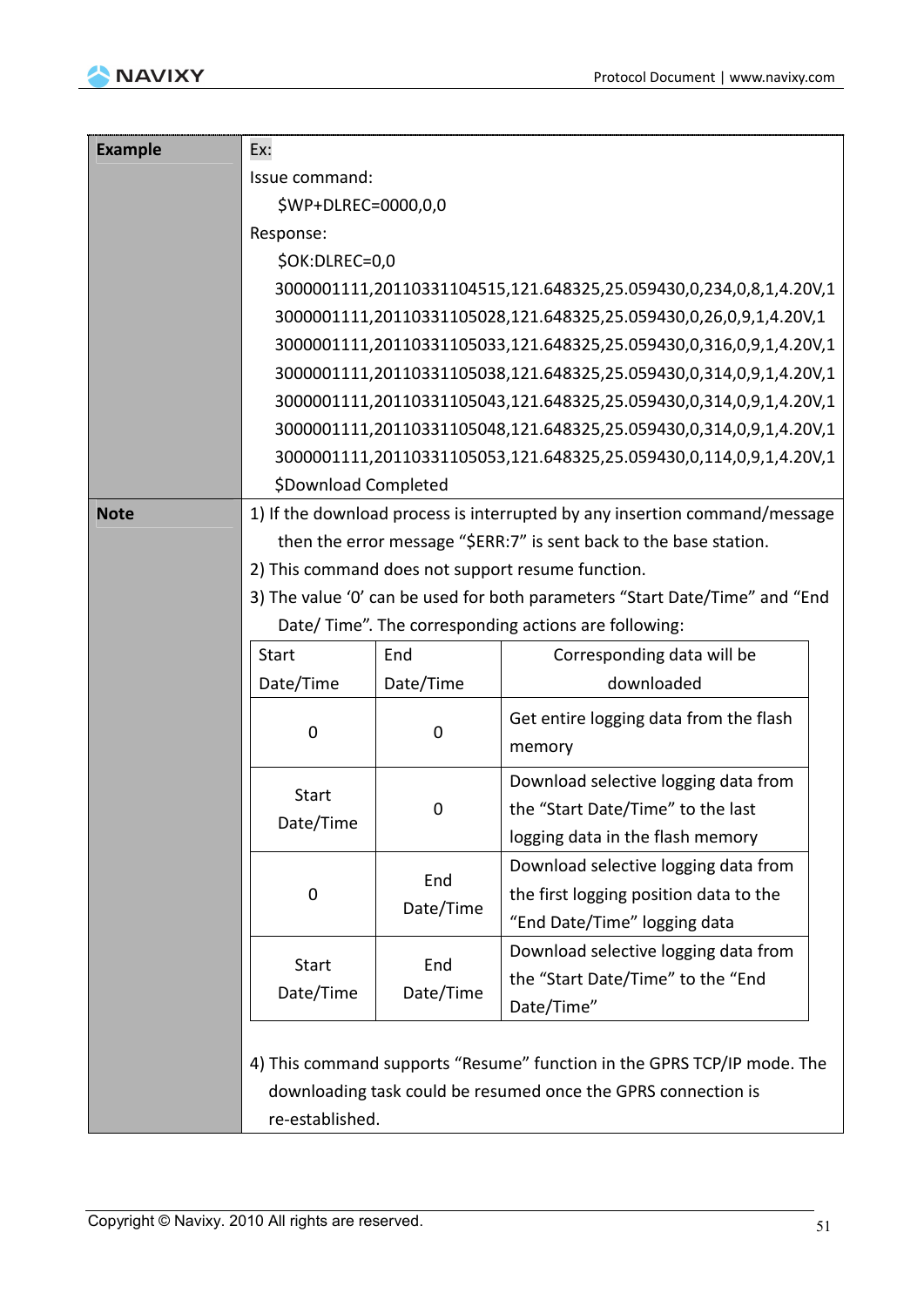

| <b>SWP+SPDLREC</b>    |                                                  |                                                                         |  |  |
|-----------------------|--------------------------------------------------|-------------------------------------------------------------------------|--|--|
| <b>Description</b>    | Execute this command to stop downloading process |                                                                         |  |  |
| Format                |                                                  | \$WP+SPDLREC+[Tag]=[Password],                                          |  |  |
| <b>Response</b>       |                                                  | \$OK:SPDLREC+[Tag]                                                      |  |  |
| <b>Error Response</b> |                                                  | \$ERR:SPDLREC+[Tag]=[Error Code]                                        |  |  |
|                       |                                                  | Please refer to appendix 9.2 for detailed error code descriptions.      |  |  |
|                       |                                                  | The tag could consist of number or character string which can be        |  |  |
|                       |                                                  | defined by user. The returning message will include the same tag and it |  |  |
|                       | Tag                                              | is helpful to recognize the acknowledgements with corresponding         |  |  |
|                       |                                                  | issued commands. This tag could be left as empty if it is not used.     |  |  |
| <b>Parameters</b>     |                                                  | (Max. 5 characters)                                                     |  |  |
|                       | Password                                         | Password of the device. Only correct password can access the device     |  |  |
|                       |                                                  | and change the configuration. The minimum length of character is 4      |  |  |
|                       |                                                  | digits; maximum length of character is 10 digits. It supports numerical |  |  |
|                       |                                                  | characters only. Default password is "0000"                             |  |  |
|                       | Ex:                                              |                                                                         |  |  |
|                       | Issue command:                                   |                                                                         |  |  |
| <b>Example</b>        | \$WP+SPDLREC=0000                                |                                                                         |  |  |
|                       | Response:                                        |                                                                         |  |  |
|                       | \$OK:SPDLREC                                     |                                                                         |  |  |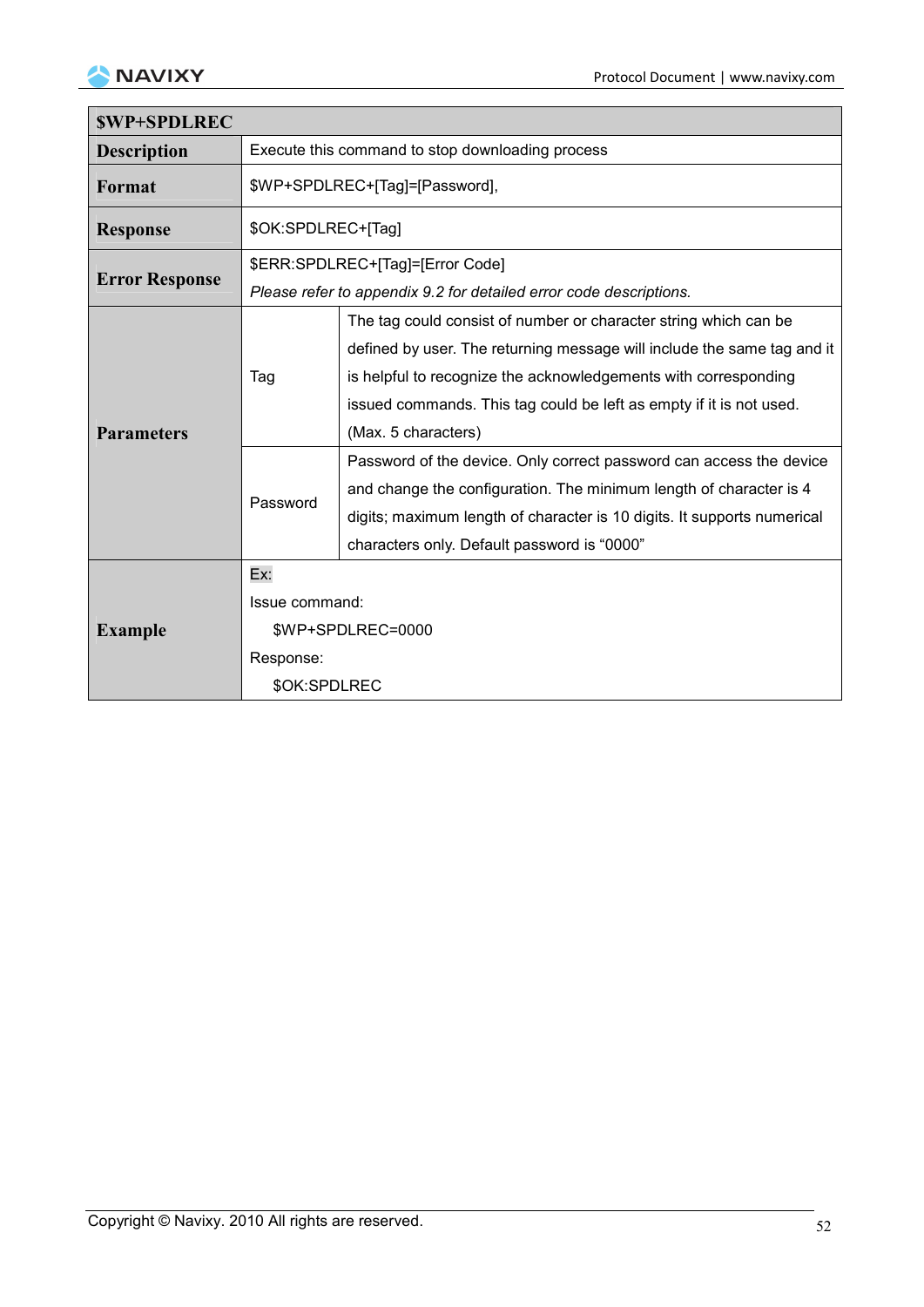

# **9. Appendices:**

#### **9.1 Event ID Description:**

| <b>Event ID</b> | <b>Description</b>                       | <b>Corresponding command</b> | <b>Remark</b> |
|-----------------|------------------------------------------|------------------------------|---------------|
| $\mathbf 0$     | Position data                            | <b>\$WP+GETLOCATION</b>      |               |
| $\mathbf{1}$    | Logging data                             | <b>SWP+REC</b>               |               |
| $\overline{2}$  | <b>Track Position Data</b>               | <b>\$WP+TRACK</b>            |               |
| 34              | Wake Up Report                           | <b>\$WP+PSMT</b>             |               |
| 40              | Internal Battery Low Alert               | <b>\$WP+LOWBATT</b>          |               |
| 41              | Power Off the unit by pressing SWP+PRSET |                              |               |
|                 | "Detach Button"                          |                              |               |
| 42              | Power on the unit by pressing            | SWP+PRSET                    |               |
|                 | "Detach Button"                          |                              |               |
| <b>100</b>      | <b>Unit Detaching Report</b>             | \$WP+SETRA                   |               |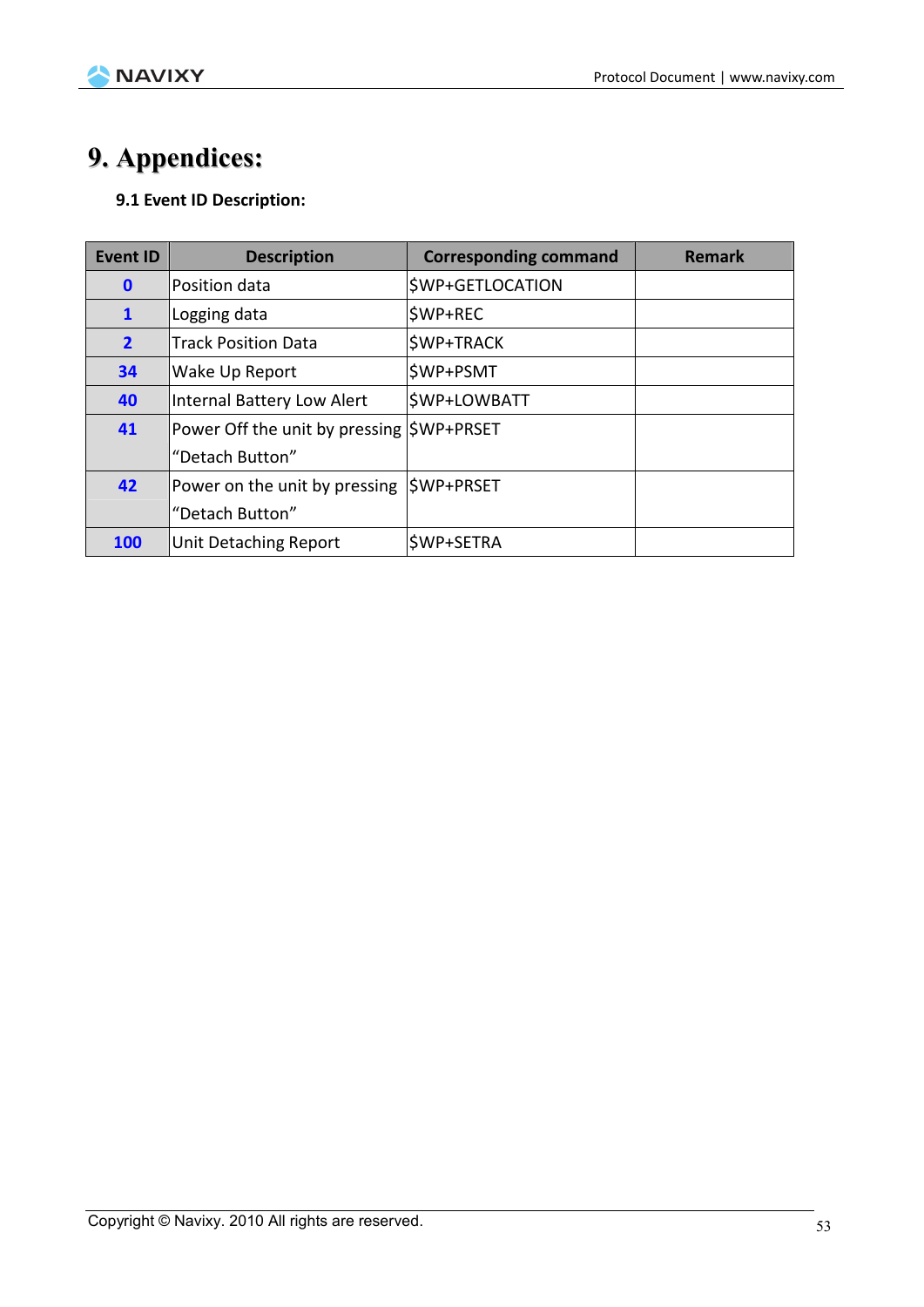

#### **9.2 Returning Command Error List:**

The error list will be indicating to "\$ERR: Code number"

| <b>Error Code</b>       | <b>Description</b>                                          |
|-------------------------|-------------------------------------------------------------|
| n                       | Unknown error                                               |
|                         | Incorrect password                                          |
| $\overline{\mathbf{2}}$ | Incorrect command parameters                                |
| 3                       | GSM SMS base phone number or GPRS Server IP address not set |
| $\boldsymbol{4}$        | Unable to detect GSM signal                                 |
| 5                       | <b>GSM Failed</b>                                           |
| 6                       | Unable to establish the GPRS connection                     |
| 8                       | Voice busy tone                                             |
| q                       | Incorrect PIN code Setting                                  |

#### **Notes:**

- 1. All error codes can be appeared via USB communication.
- 2. All error code will not be sent back to control center over GSM SMS communication even though the GSM SMS message is the primary communication type..